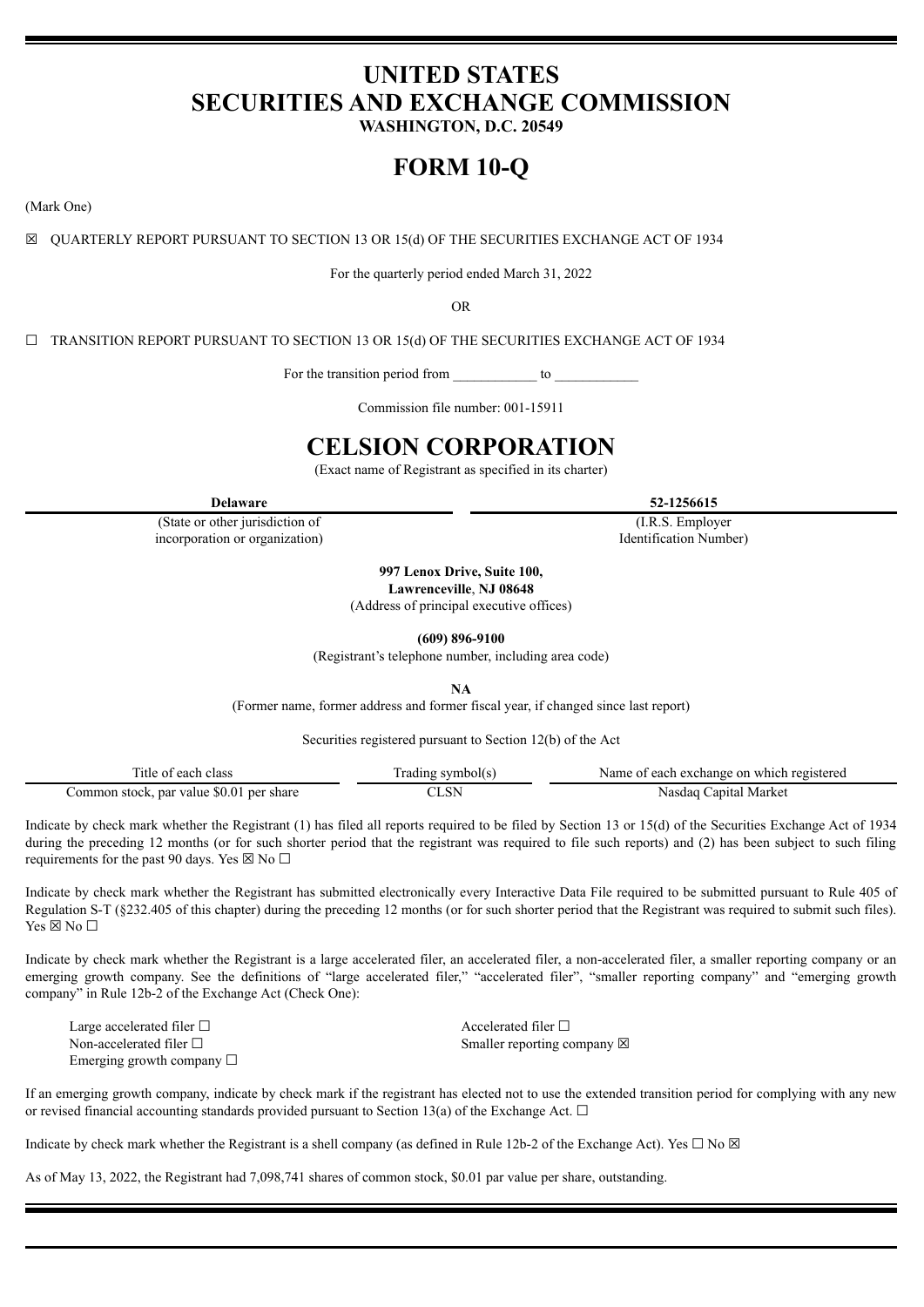# **CELSION CORPORATION QUARTERLY REPORT ON FORM 10-Q**

# **TABLE OF CONTENTS**

# **PART I: FINANCIAL [INFORMATION](#page-3-0)**

|--|

| Item 1.           | <b>Financial Statements and Notes (Unaudited)</b>                                                                       | 1                |
|-------------------|-------------------------------------------------------------------------------------------------------------------------|------------------|
|                   | Condensed Consolidated Balance Sheets as of March 31, 2022 and 2021                                                     |                  |
|                   | Condensed Consolidated Statements of Operations for the Three Months Ended March 31, 2022 and 2021                      | 3                |
|                   | Condensed Consolidated Statements of Comprehensive Loss for the Three Months Ended March 31, 2022 and 2021              | 4                |
|                   | Condensed Consolidated Statements of Cash Flows for the Three Months Ended March 31, 2022 and 2021                      | 5                |
|                   | Condensed Consolidated Statements of Changes in Stockholders' Equity for the Three Months Ended March 31, 2022 and 2021 | 7                |
|                   | Notes to the Condensed Consolidated Financial Statements                                                                | $\boldsymbol{8}$ |
| Item 2.           | Management's Discussion and Analysis of Financial Condition and Results of Operations                                   | 24               |
| Item 3.           | Quantitative and Qualitative Disclosures about Market Risk                                                              | 39               |
| Item 4.           | <b>Controls and Procedures</b>                                                                                          | 39               |
|                   | <b>PART II: OTHER INFORMATION</b>                                                                                       |                  |
| Item 1.           | <b>Legal Proceedings</b>                                                                                                | 40               |
| Item 1A.          | <b>Risk Factors</b>                                                                                                     | 40               |
| Item 2.           | Unregistered Sales of Equity Securities and Use of Proceeds                                                             | 40               |
| Item 3.           | <b>Defaults Upon Senior Securities</b>                                                                                  | 40               |
| Item 4.           | <b>Mine Safety Disclosures</b>                                                                                          | 40               |
| Item 5.           | Other Information                                                                                                       | 40               |
| Item 6.           | <b>Exhibits</b>                                                                                                         | 41               |
| <b>SIGNATURES</b> |                                                                                                                         | 42               |
|                   | $\mathbf{1}$                                                                                                            |                  |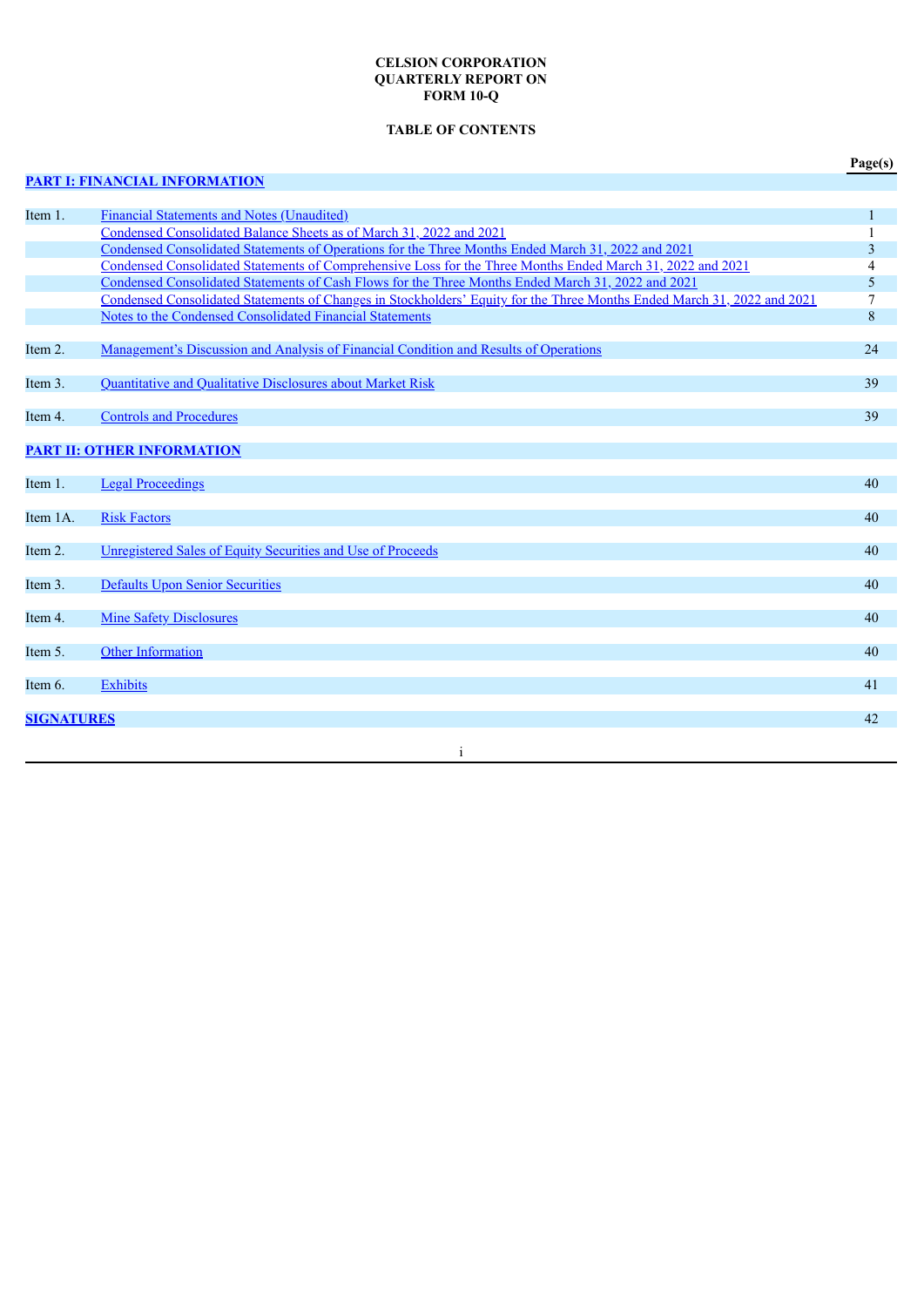#### **Cautionary Note Regarding Forward-Looking Statements**

This report includes "forward-looking statements" within the meaning of Section 27A of the Securities Act of 1933, as amended (the "Securities Act"), and Section 21E of the Securities Exchange Act of 1934, as amended (the "Exchange Act"). All statements other than statements of historical fact are "forwardlooking statements" for purposes of this Quarterly Report on Form 10-Q, including, without limitation, any projections of earnings, revenue or other financial items, any statements of the plans and objectives of management for future operations (including, but not limited to, pre-clinical development, clinical trials, manufacturing and commercialization), uncertainties and assumptions regarding the impact of the COVID-19 pandemic on our business, operations, clinical trials, supply chain, strategy, goals and anticipated timelines, any statements concerning proposed drug candidates, potential therapeutic benefits, or other new products or services, any statements regarding future economic conditions or performance, any changes in the course of research and development activities and in clinical trials, any possible changes in cost and timing of development and testing, capital structure, financial condition, working capital needs and other financial items, and any statements of assumptions underlying any of the foregoing. In some cases, forward-looking statements can be identified by the use of terminology such as "may," "will," "expects," "plans," "anticipates," "estimates," "potential" or "continue," or the negative thereof or other comparable terminology. Although we believe that our expectations are based on reasonable assumptions within the bounds of our knowledge of our industry, business, and operations, we cannot guarantee that actual results will not differ materially from our expectations.

Our future financial condition and results of operations, as well as any forward-looking statements, are subject to inherent risks and uncertainties, including, but not limited to, the inherent uncertainty in the drug development process, our ability to raise additional capital to fund our planned future operations, our ability to obtain or maintain FDA and foreign regulatory approvals for our drug candidates, potential impact of the outbreak, duration and severity of the COVID-19 pandemic on our business, our ability to enroll patients in our clinical trials, risks relating to third parties conduct of our clinical trials, risks relating to government, private health insurers and other third-party payers coverage or reimbursement, risks relating to commercial potential of a drug candidate in development, changes in technologies for the treatment of cancer, impact of development of competitive drug candidates by others, risks relating to intellectual property, volatility in the market price of our common stock, potential inability to maintain compliance with The Nasdaq Marketplace Rules and the impact of adverse capital and credit market conditions. These and other risks, assumptions are described in Item 1A. Risk Factors in our Annual Report on Form 10-K for the fiscal year ended December 31, 2021 and in other documents that we file or furnish with the SEC. Should one or more of these risks or uncertainties materialize, or should underlying assumptions prove incorrect, actual results may vary materially from those indicated or anticipated by such forward-looking statements. All forward-looking statements speak only as of the date they are made and we do not intend to update any forward-looking statements, except as required by law or applicable regulations. We operate in a highly competitive, highly regulated, and rapidly changing environment and our business is in a state of evolution. Therefore, it is likely that new risks will emerge, and that the nature and elements of existing risks will change, over time. It is not possible for management to predict all such risk factors or changes therein, or to assess either the impact of all such risk factors on our business or the extent to which any individual risk factor, combination of factors, or new or altered factors, may cause results to differ materially from those contained in any forward-looking statement.

Except where the context otherwise requires, in this Quarterly Report on Form 10-Q, the "Company," "Celsion," "we," "us," and "our" refer to Celsion Corporation, a Delaware corporation and its wholly owned subsidiaries, CLSN Laboratories, Inc., a Delaware corporation and Celsion GmbH, A Swiss corporation.

#### **Trademarks**

The Celsion brand and product names, including but not limited to Celsion<sup>®</sup> and ThermoDox<sup>®</sup> contained in this document are trademarks, registered trademarks or service marks of Celsion Corporation or its subsidiary in the United States ("U.S.") and certain other countries. This document also contains references to trademarks and service marks of other companies that are the property of their respective owners.

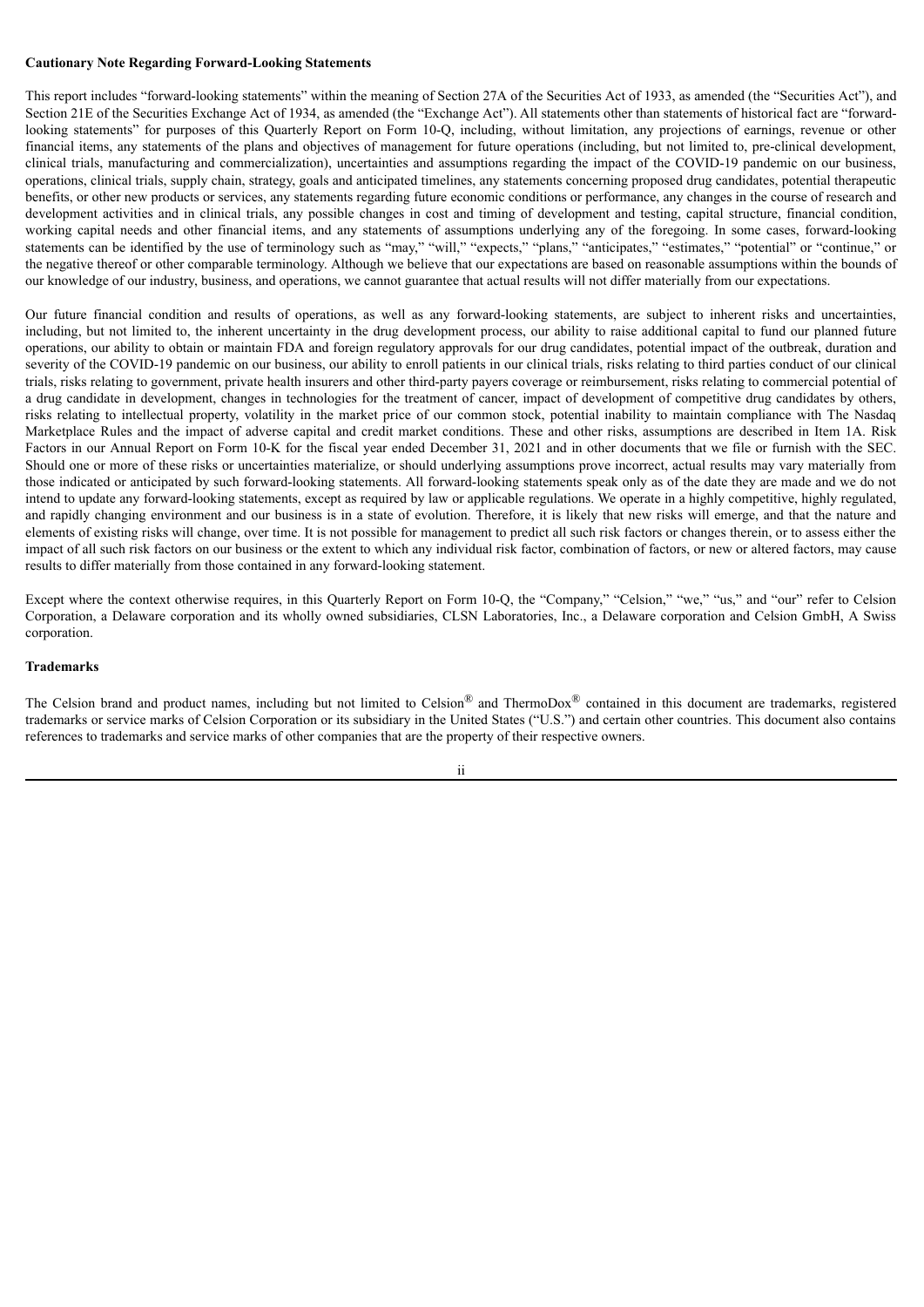# **PART I: FINANCIAL INFORMATION**

# **CELSION CORPORATION**

# **CONDENSED CONSOLIDATED BALANCE SHEETS**

<span id="page-3-2"></span><span id="page-3-1"></span><span id="page-3-0"></span>

|                                                                                  | <b>March 31, 2022</b> |              |               | December 31, 2021 |  |  |
|----------------------------------------------------------------------------------|-----------------------|--------------|---------------|-------------------|--|--|
|                                                                                  |                       | (Unaudited)  |               |                   |  |  |
| <b>ASSETS</b>                                                                    |                       |              |               |                   |  |  |
| <b>Current assets:</b>                                                           |                       |              |               |                   |  |  |
| Cash and cash equivalents                                                        | \$                    | 28, 362, 139 | <sup>\$</sup> | 19,586,272        |  |  |
| Investment in debt securities - available for sale, at fair value                |                       | 12,943,814   |               | 29,803,095        |  |  |
| Accrued interest receivable on investment securities                             |                       | 15,646       |               | 108,844           |  |  |
| Advances and deposits on clinical programs and other current assets              |                       | 2,544,885    |               | 2,447,413         |  |  |
| <b>Total current assets</b>                                                      |                       | 43,866,484   |               | 51,945,624        |  |  |
| Property and equipment (at cost, less accumulated depreciation and amortization) |                       | 487,530      |               | 477,011           |  |  |
|                                                                                  |                       |              |               |                   |  |  |
| <b>Other assets:</b>                                                             |                       |              |               |                   |  |  |
| Money market investments, restricted cash                                        |                       | 6,000,000    |               | 6,000,000         |  |  |
| Deferred income tax asset                                                        |                       |              |               | 1,383,446         |  |  |
| In-process research and development, net                                         |                       | 13,366,234   |               | 13,366,234        |  |  |
| Operating lease right-of-use assets, net                                         |                       | 562,377      |               | 690,995           |  |  |
| Deposits and other assets                                                        |                       | 58,761       |               | 183,489           |  |  |
| <b>Total other assets</b>                                                        |                       | 19,987,372   |               | 21,624,164        |  |  |
| <b>Total assets</b>                                                              | S                     | 64,341,386   | S             | 74,046,799        |  |  |

**See accompanying notes to the condensed consolidated financial statements**.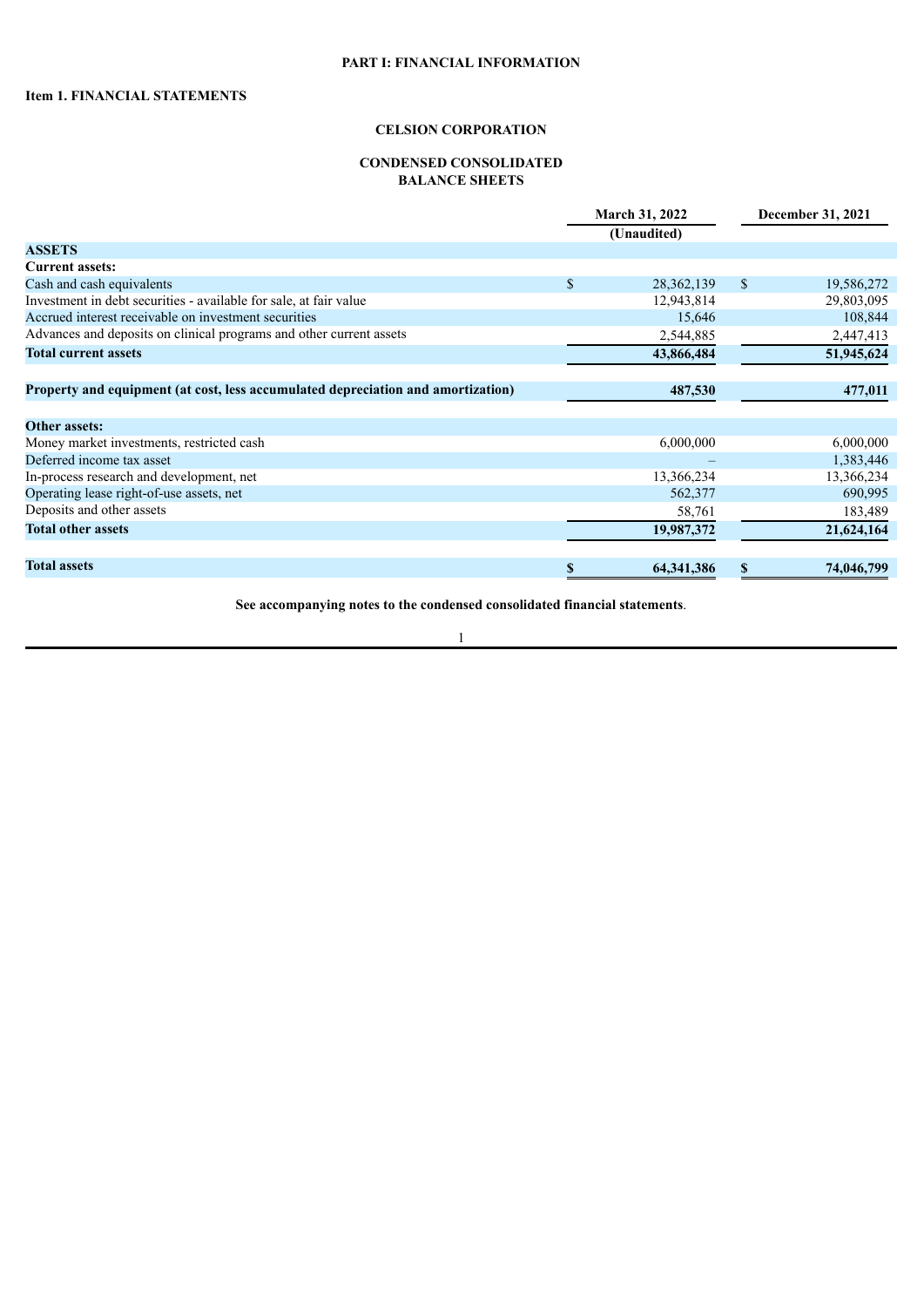# **CONDENSED CONSOLIDATED BALANCE SHEETS (Continued)**

|                                                                                                                                                                                   |               | March 31, 2022  | December 31, 2021 |               |  |
|-----------------------------------------------------------------------------------------------------------------------------------------------------------------------------------|---------------|-----------------|-------------------|---------------|--|
|                                                                                                                                                                                   |               | (Unaudited)     |                   |               |  |
| <b>LIABILITIES AND STOCKHOLDERS' EQUITY</b>                                                                                                                                       |               |                 |                   |               |  |
| <b>Current liabilities:</b>                                                                                                                                                       |               |                 |                   |               |  |
| Accounts payable – trade                                                                                                                                                          | $\mathbf S$   | 3,473,524       | $\mathbb{S}$      | 2,547,251     |  |
| Other accrued liabilities                                                                                                                                                         |               | 2,283,513       |                   | 3,173,537     |  |
| Operating lease liability - current portion                                                                                                                                       |               | 516,545         |                   | 548,870       |  |
| Deferred revenue - current portion                                                                                                                                                |               | 375,000         |                   | 500,000       |  |
| <b>Total current liabilities</b>                                                                                                                                                  |               | 6,648,582       |                   | 6,769,658     |  |
| Earn-out milestone liability                                                                                                                                                      |               | 5,396,000       |                   | 5,396,000     |  |
| Notes payable - non-current portion, net of deferred financing costs                                                                                                              |               | 5,899,776       |                   | 5,854,461     |  |
| Operating lease liability - non-current portion                                                                                                                                   |               | 131,819         |                   | 230,749       |  |
| <b>Total liabilities</b>                                                                                                                                                          |               | 18,076,177      |                   | 18,250,868    |  |
| <b>Commitments and contingencies</b>                                                                                                                                              |               |                 |                   |               |  |
| Stockholders' equity:                                                                                                                                                             |               |                 |                   |               |  |
|                                                                                                                                                                                   |               |                 |                   |               |  |
| Preferred Stock - \$0.01 par value (100,000 shares authorized, and no shares issued or<br>outstanding at March 31, 2022 and December 31, 2021)                                    |               |                 |                   |               |  |
|                                                                                                                                                                                   |               |                 |                   |               |  |
| Common stock - \$0.01 par value (112,500,000 shares authorized; 5,770,489 and 5,770,538<br>shares issued at March 31, 2022 and December 31, 2021, respectively; and 5,770,467 and |               |                 |                   |               |  |
| 5,770,516 shares outstanding at March 31, 2022 and December 31, 2021, respectively)                                                                                               |               | 57,705          |                   | 57,705        |  |
| Additional paid-in capital                                                                                                                                                        |               | 389,595,593     |                   | 388,600,979   |  |
| Accumulated other comprehensive loss                                                                                                                                              |               | (58, 978)       |                   | (7, 974)      |  |
| Accumulated deficit                                                                                                                                                               |               | (343, 243, 923) |                   | (332,769,591) |  |
| Total stockholders' equity before treasury stock                                                                                                                                  |               | 46,350,397      |                   | 55,881,119    |  |
| Treasury stock, at cost (22 shares at March 31, 2022 and December 31, 2021)                                                                                                       |               | (85, 188)       |                   | (85, 188)     |  |
| <b>Total stockholders' equity</b>                                                                                                                                                 |               | 46,265,209      |                   | 55,795,931    |  |
| Total liabilities and stockholders' equity                                                                                                                                        | <sup>\$</sup> | 64,341,386      | S                 | 74,046,799    |  |
|                                                                                                                                                                                   |               |                 |                   |               |  |

**See accompanying notes to the condensed consolidated financial statements**.

2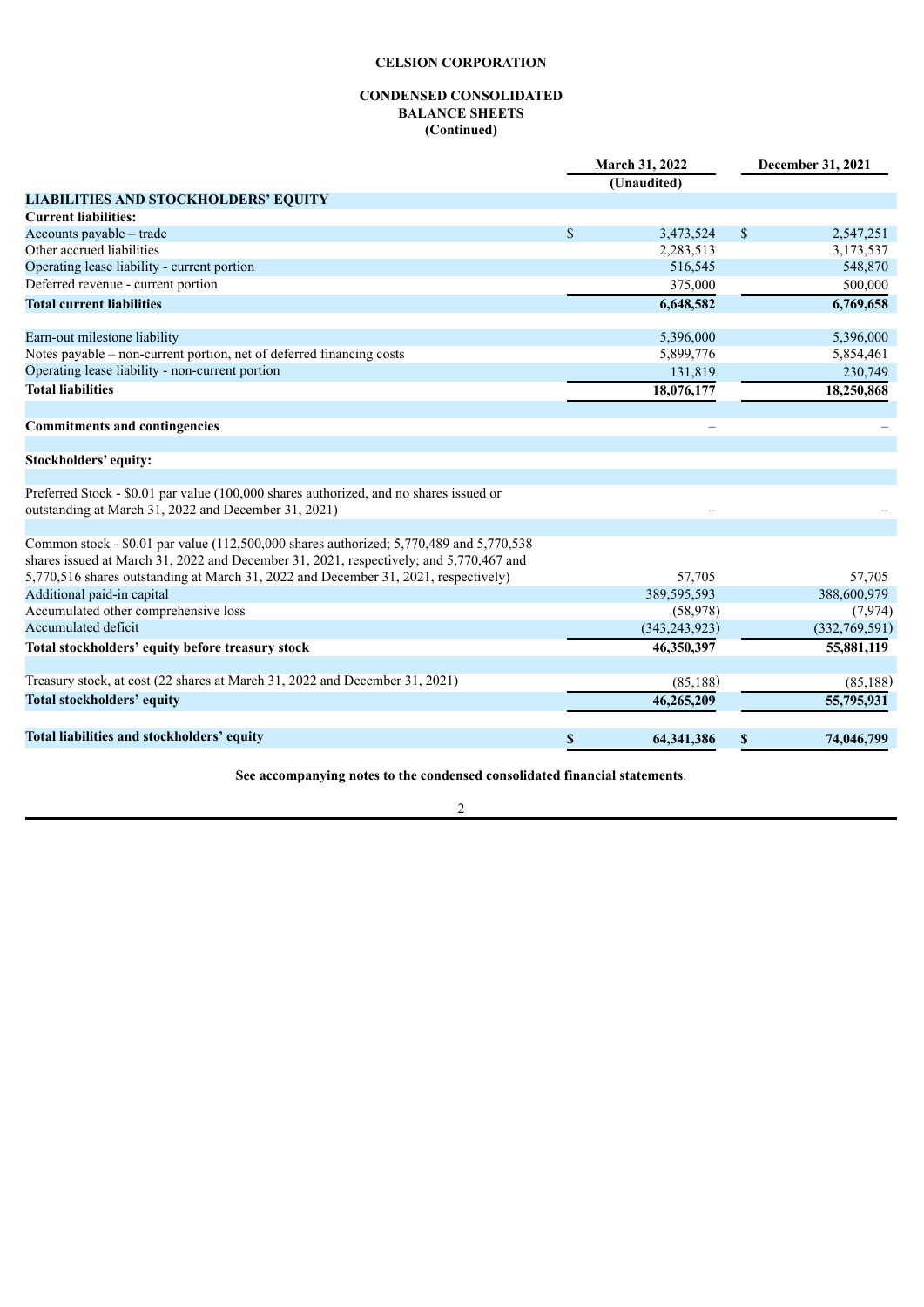## **CONDENSED CONSOLIDATED STATEMENTS OF OPERATIONS (Unaudited)**

<span id="page-5-0"></span>

|                                                               |    | <b>Three Months Ended</b><br>March 31, |              |             |  |  |
|---------------------------------------------------------------|----|----------------------------------------|--------------|-------------|--|--|
|                                                               |    | 2022                                   | 2021         |             |  |  |
| Technology development and licensing revenue                  | \$ | 125,000                                | \$           | 125,000     |  |  |
| <b>Operating expenses:</b>                                    |    |                                        |              |             |  |  |
| Research and development                                      |    | 3,095,420                              |              | 2,571,573   |  |  |
| General and administrative                                    |    | 2,871,557                              |              | 2,936,771   |  |  |
| <b>Total operating expenses</b>                               |    | 5,966,977                              |              | 5,508,344   |  |  |
| <b>Loss from operations</b>                                   |    | (5,841,977)                            |              | (5,383,344) |  |  |
| Other income (expense):                                       |    |                                        |              |             |  |  |
| Loss from change in valuation of earn-out milestone liability |    |                                        |              | (151,000)   |  |  |
| Investment income                                             |    | 12,104                                 |              | 2,411       |  |  |
| Interest expense on preferred stock                           |    | (4,551,567)                            |              |             |  |  |
| Interest expense on loan facility                             |    | (94,690)                               |              | (157, 614)  |  |  |
| Other income                                                  |    | 1,798                                  |              | 544         |  |  |
| Total other income (expense), net                             |    | (4,632,355)                            |              | (305, 659)  |  |  |
| <b>Net loss</b>                                               | S. | (10, 474, 332)                         | \$           | (5,689,003) |  |  |
| Net loss per common share                                     |    |                                        |              |             |  |  |
| <b>Basic and diluted</b>                                      | \$ | (1.82)                                 | $\mathbf{s}$ | (3.31)      |  |  |
| Weighted average shares outstanding                           |    |                                        |              |             |  |  |
| <b>Basic and diluted</b>                                      |    | 5,770,467                              |              | 1,720,290   |  |  |

**See accompanying notes to the condensed consolidated financial statements.**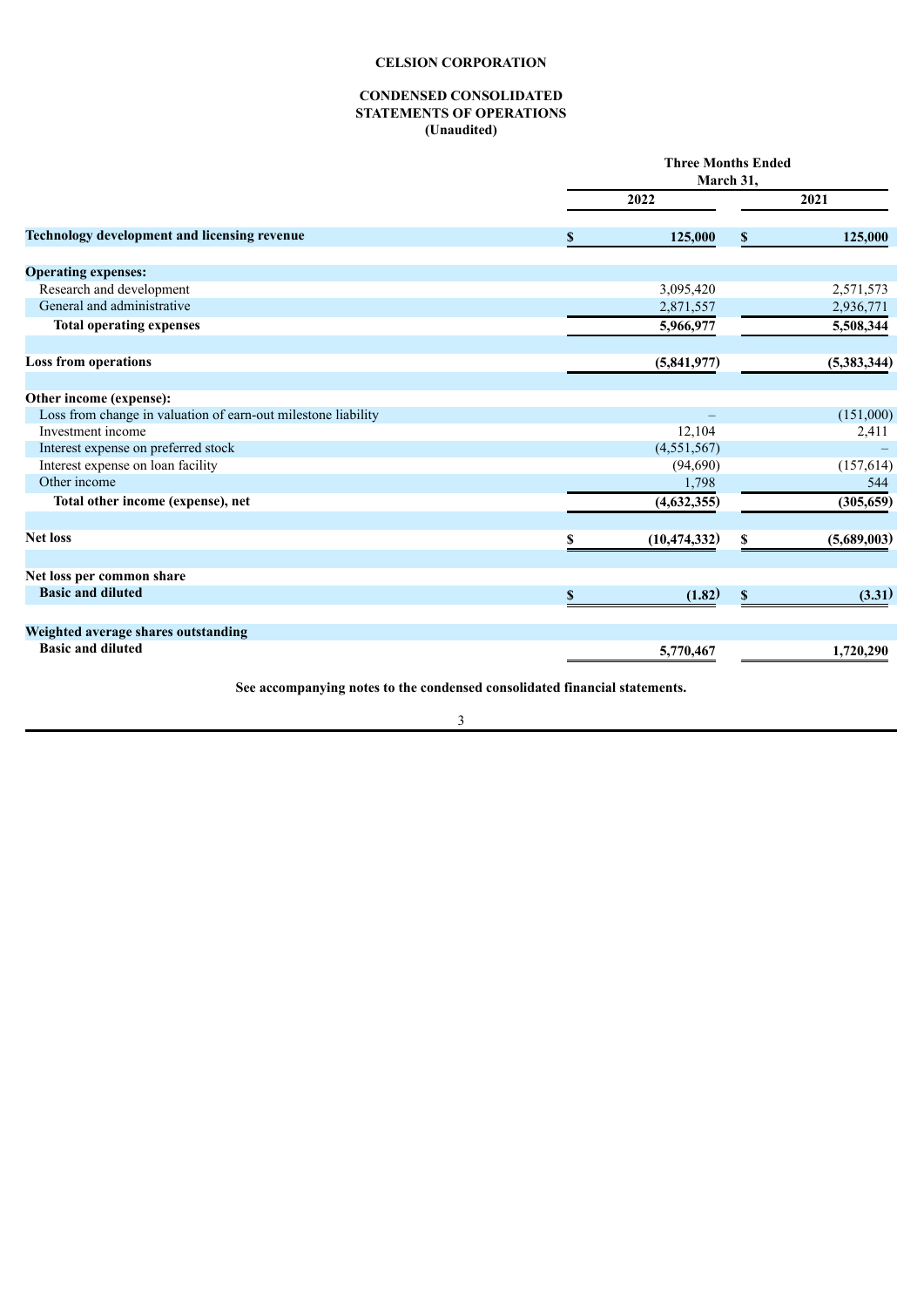# **CONDENSED CONSOLIDATED STATEMENTS OF COMPREHENSIVE LOSS (Unaudited)**

<span id="page-6-0"></span>

|                                                                                           | <b>Three Months Ended</b><br>March 31, |                |               |             |  |  |
|-------------------------------------------------------------------------------------------|----------------------------------------|----------------|---------------|-------------|--|--|
| <b>Net loss</b>                                                                           |                                        | 2022           | 2021          |             |  |  |
|                                                                                           |                                        | (10, 474, 332) | <sup>\$</sup> | (5,689,003) |  |  |
| Changes in:                                                                               |                                        |                |               |             |  |  |
| Reclassification of realized loss on debt securities recognized in investment income, net |                                        | 2,338          |               |             |  |  |
| Unrealized (loss) gain on investment securities                                           |                                        | (53, 342)      |               | 1,785       |  |  |
| Other comprehensive (loss) income                                                         |                                        | (51,004)       |               | 1,785       |  |  |
|                                                                                           |                                        |                |               |             |  |  |
| <b>Comprehensive loss</b>                                                                 |                                        | (10, 525, 336) | \$.           | (5,687,218) |  |  |

**See accompanying notes to the condensed consolidated financial statements**.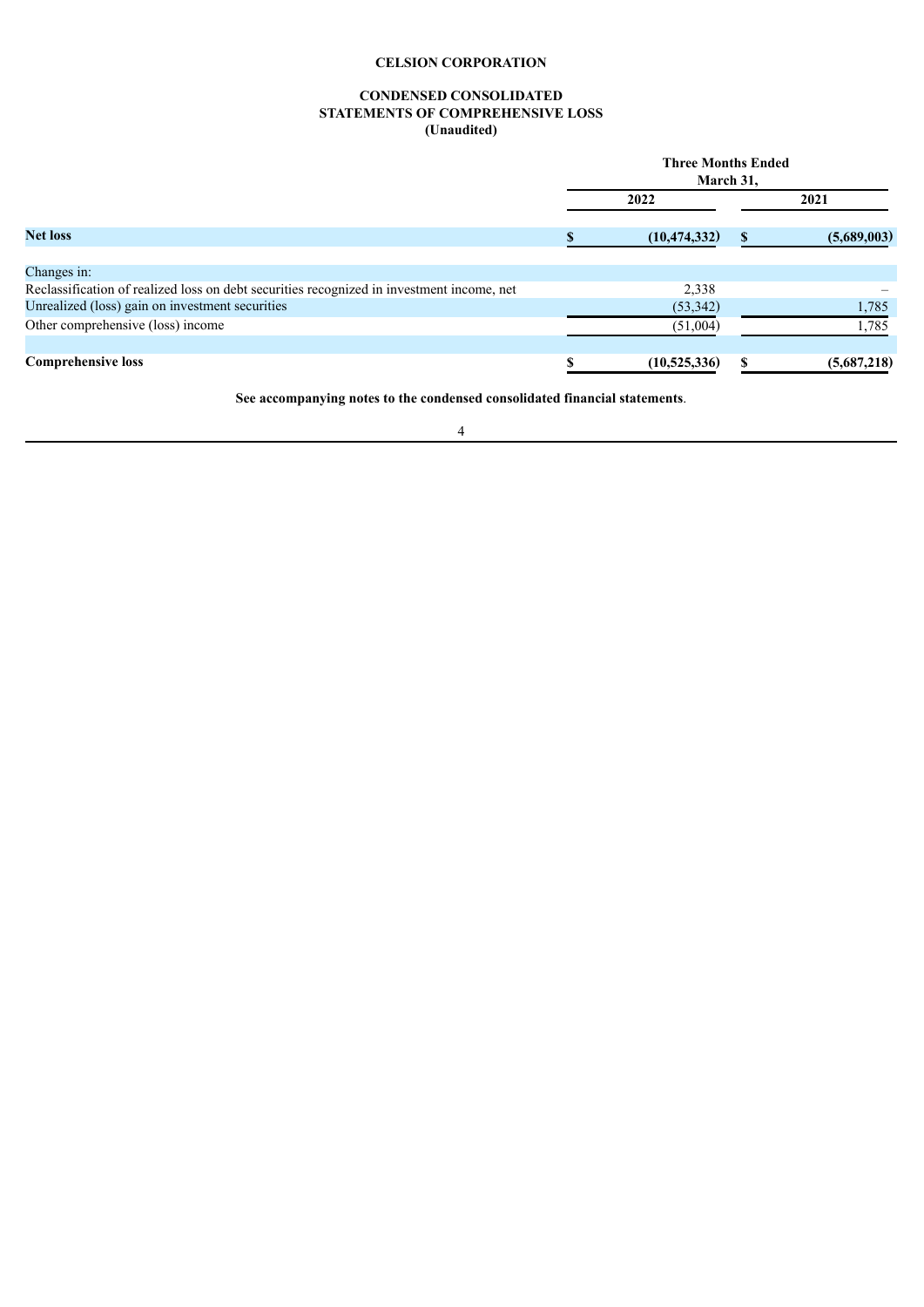#### **CONDENSED CONSOLIDATED STATEMENTS OF CASH FLOWS (Unaudited)**

<span id="page-7-0"></span>

|                                                                                          |             | <b>Three Months Ended</b><br>March 31, |             |                |  |  |
|------------------------------------------------------------------------------------------|-------------|----------------------------------------|-------------|----------------|--|--|
|                                                                                          |             | 2022                                   |             | 2021           |  |  |
| Cash flows from operating activities:                                                    |             |                                        |             |                |  |  |
| Net loss                                                                                 | $\mathbf S$ | (10, 474, 332)                         | \$          | (5,689,003)    |  |  |
| Adjustments to reconcile net loss to net cash used in operating activities:              |             |                                        |             |                |  |  |
| Depreciation and amortization                                                            |             | 173,989                                |             | 190,595        |  |  |
| Change in fair value of earn-out milestone liability                                     |             |                                        |             | 151,000        |  |  |
| Recognition of deferred revenue                                                          |             | (125,000)                              |             | (125,000)      |  |  |
| Stock-based compensation                                                                 |             | 994,614                                |             | 1,579,326      |  |  |
| Deferred income tax asset                                                                |             | 1,383,446                              |             | 1,845,823      |  |  |
| Amortization of deferred finance charges and debt discount associated with notes payable |             | 45,315                                 |             | 37,301         |  |  |
| Net changes in:                                                                          |             |                                        |             |                |  |  |
| Accrued interest on investment securities                                                |             | 93,198                                 |             |                |  |  |
| Receivable on sale of net operating losses                                               |             |                                        |             | (1,845,823)    |  |  |
| Advances, deposits, and other current assets                                             |             | 27,256                                 |             | 17,500         |  |  |
| Accounts payable and accrued liabilities                                                 |             | (95,006)                               |             | (898, 581)     |  |  |
| Net cash used in operating activities:                                                   |             | (7,976,520)                            |             | (4,736,862)    |  |  |
| Cash flows from investing activities:                                                    |             |                                        |             |                |  |  |
| Purchases of investment securities                                                       |             | (2,966,723)                            |             | (14,998,260)   |  |  |
| Proceeds from sale and maturity of investment securities                                 |             | 19,775,000                             |             |                |  |  |
| Purchases of property and equipment                                                      |             | (55,890)                               |             | (126, 597)     |  |  |
| Net cash provided by (used in) investing activities                                      |             | 16,752,387                             |             | (15, 124, 857) |  |  |
| <b>Cash flows from financing activities:</b>                                             |             |                                        |             |                |  |  |
| Proceeds from redeemable convertible preferred stock offering                            |             | 28,500,000                             |             |                |  |  |
| Payment upon redemption of redeemable convertible preferred stock                        |             | (28,500,000)                           |             |                |  |  |
| Proceeds from sale of common stock equity, net of issuance costs                         |             |                                        |             | 38,943,478     |  |  |
| Proceeds from exercise of common stock warrants                                          |             |                                        |             | 1,508,666      |  |  |
| Proceeds from exercise of options to purchase common stock                               |             |                                        |             | 4,725          |  |  |
| Net cash provided by financing activities                                                |             |                                        |             | 40,456,869     |  |  |
| Net change in cash, cash equivalents and restricted cash                                 |             | 8,775,867                              |             | 20,595,150     |  |  |
| Cash, cash equivalents and restricted cash at beginning of period                        |             | 25,586,272                             |             | 17,164,177     |  |  |
| Cash, cash equivalents and restricted cash at end of period                              | $\mathbf S$ | 34,362,139                             | $\mathbf S$ | 37,759,327     |  |  |

**See accompanying notes to the condensed consolidated financial statements**.

5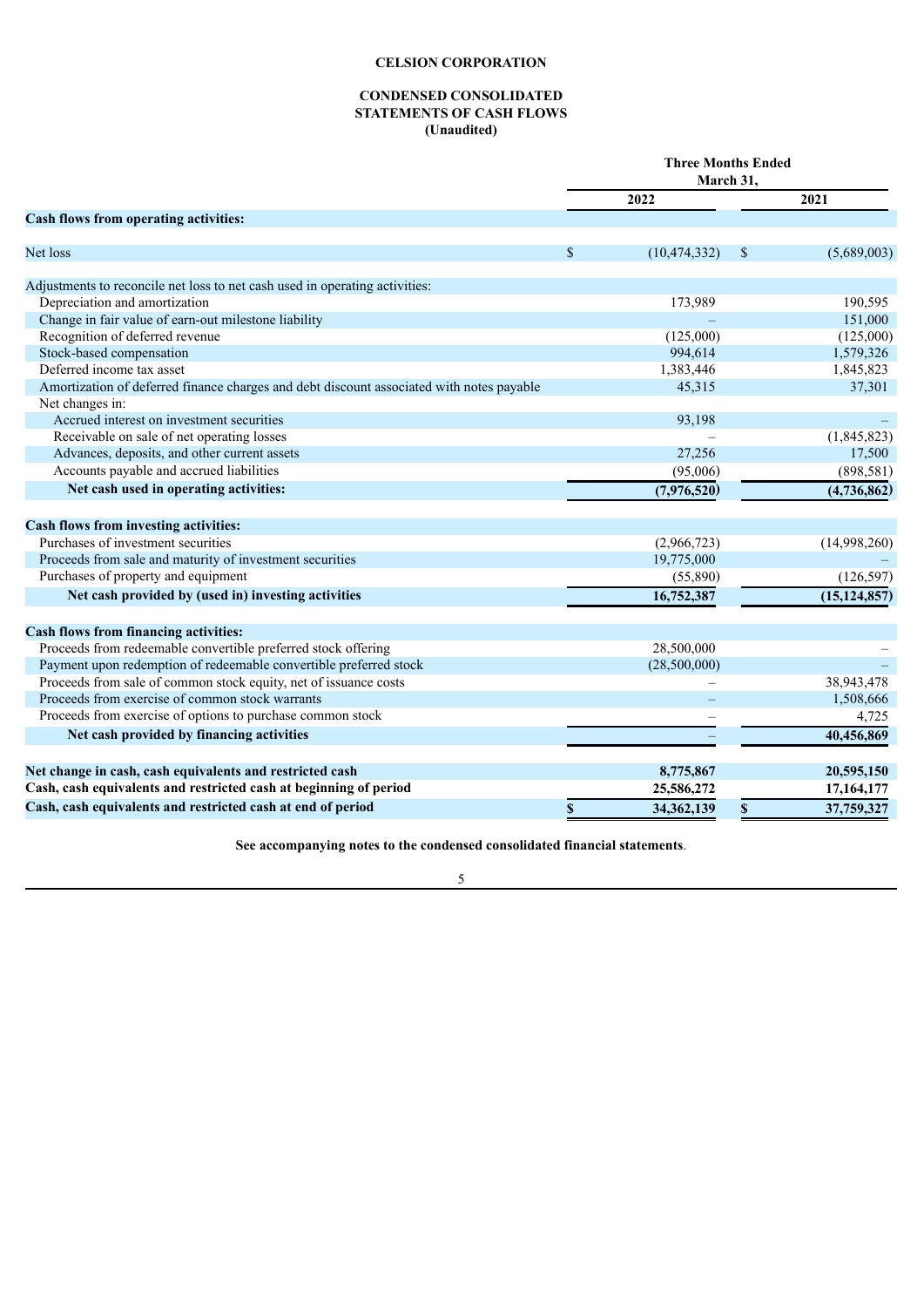## **CONDENSED CONSOLIDATED STATEMENTS OF CASH FLOWS (continued) (Unaudited)**

|                                                                                        | <b>Three Months Ended</b><br>March 31, |           |  |         |  |
|----------------------------------------------------------------------------------------|----------------------------------------|-----------|--|---------|--|
|                                                                                        |                                        | 2022      |  | 2021    |  |
| Supplemental disclosures of cash flow information:                                     |                                        |           |  |         |  |
| Interest paid on note payable and redemption of convertible redeemable preferred stock |                                        | 4,211,856 |  | 120.313 |  |
| Cash paid for amounts included in measurement of lease liabilities:                    |                                        |           |  |         |  |
| Operating cash flows from lease payments                                               |                                        | 149.573   |  | 130,595 |  |
|                                                                                        |                                        |           |  |         |  |
| Realized and unrealized (losses) gains, net, on investment securities                  |                                        | (51,004)  |  | 1.785   |  |

**See accompanying notes to the condensed consolidated financial statements**.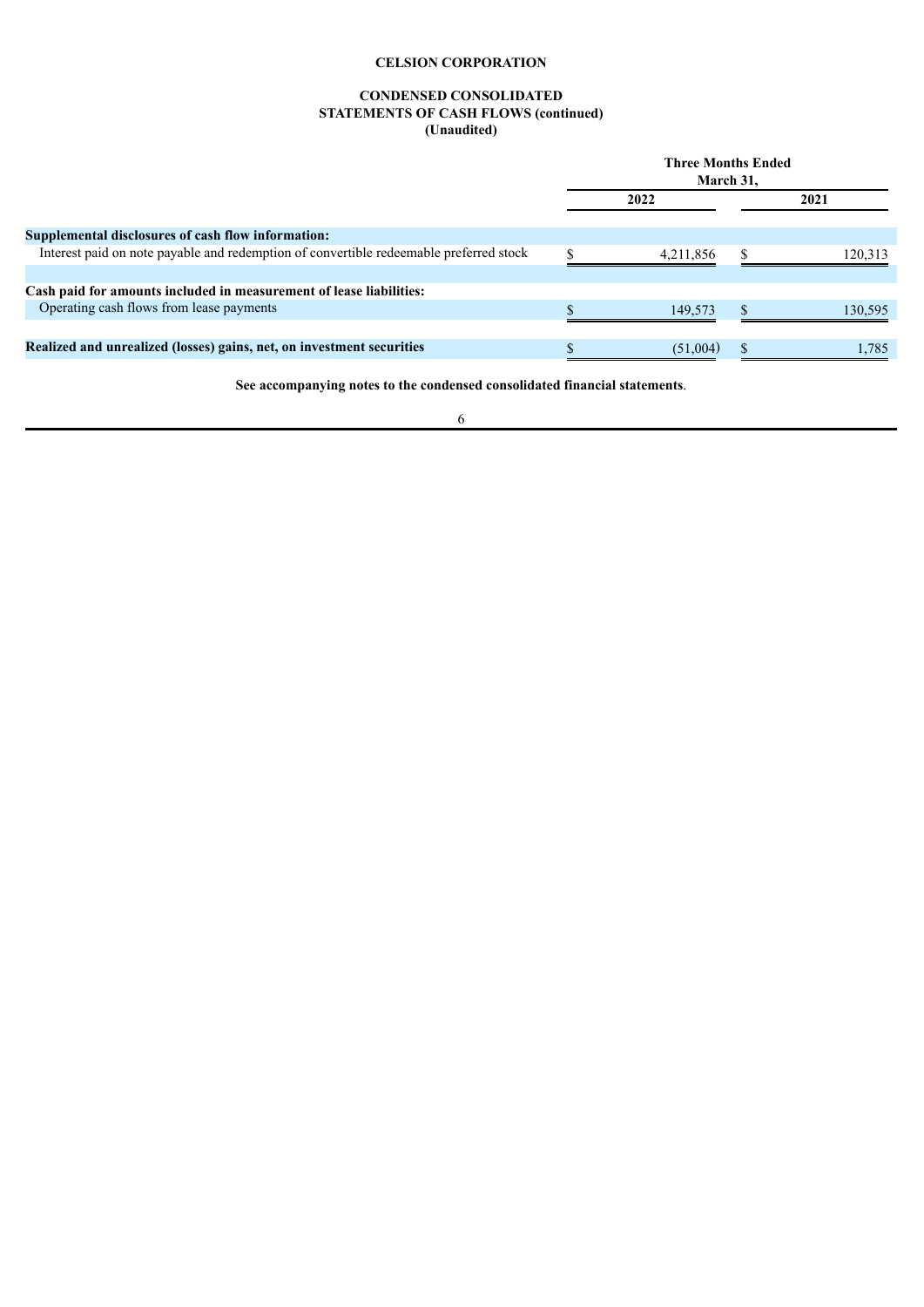## **CONDENSED CONSOLIDATED STATEMENTS OF CHANGES IN STOCKHOLDERS' EQUITY (Unaudited)**

# **THREE MONTHS ENDED MARCH 31, 2022 AND 2021**

<span id="page-9-0"></span>

|                                   | <b>Common Stock</b><br>Outstanding<br><b>Shares</b> |          | <b>Additional</b><br>Paid in |               | <b>Treasury Stock</b> | Accumulated<br>Other<br>Comprehensive<br>Accumulated |                     | <b>Total</b><br>Stockholders' |
|-----------------------------------|-----------------------------------------------------|----------|------------------------------|---------------|-----------------------|------------------------------------------------------|---------------------|-------------------------------|
|                                   |                                                     | Amount   | Capital                      | <b>Shares</b> | <b>Amount</b><br>Loss |                                                      | <b>Deficit</b>      | <b>Equity</b>                 |
| <b>Balance at January 1, 2022</b> | 5,770,516                                           | \$57,705 | \$388,600,979                | 22            | \$ (85,188)           | <sup>\$</sup><br>(7, 974)                            | $$$ $(332,769,591)$ | \$55,795,931                  |
| Net loss                          |                                                     |          |                              |               |                       | $\overline{a}$                                       | (10, 474, 332)      | (10, 474, 332)                |
| Net effect of reverse stock       |                                                     |          |                              |               |                       |                                                      |                     |                               |
| split                             | (49)                                                |          |                              |               |                       |                                                      |                     |                               |
| Realized and unrealized           |                                                     |          |                              |               |                       |                                                      |                     |                               |
| gains and losses, net, on         |                                                     |          |                              |               |                       |                                                      |                     |                               |
| investments securities            |                                                     |          |                              |               |                       | (51,004)                                             |                     | (51,004)                      |
| Stock-based compensation          |                                                     |          |                              |               |                       |                                                      |                     |                               |
| expense                           |                                                     |          | 994,614                      |               |                       |                                                      |                     | 994,614                       |
| Balance at March 31, 2022         | 5,770,467                                           | \$57,505 | \$389,595,593                | 22            | \$ (85,188)           | (58,978)<br>\$                                       | $$$ (343,243,923)   | 46,265,209<br>S               |
|                                   |                                                     |          |                              |               |                       |                                                      |                     |                               |
|                                   |                                                     |          |                              |               |                       | Accumulated                                          |                     |                               |
|                                   | <b>Common Stock</b>                                 |          | <b>Additional</b>            |               |                       | Other                                                |                     | <b>Total</b>                  |
|                                   | Outstanding                                         |          | Paid in                      |               | <b>Treasury Stock</b> | Comprehensive                                        | Accumulated         | Stockholders'                 |
|                                   | <b>Shares</b>                                       | Amount   | Capital                      | <b>Shares</b> | Amount                | <b>Income</b>                                        | Deficit             | <b>Equity</b>                 |
| <b>Balance at January 1, 2021</b> | 2,713,402                                           | \$27,134 | \$330,669,476                | 22            | \$ (85,188)           | $\mathcal{S}$<br>$\overline{\phantom{a}}$            | $$$ $(312,000,341)$ | <sup>\$</sup><br>18,611,081   |
| Net loss                          |                                                     |          |                              |               |                       |                                                      | (5,689,003)         | (5,689,003)                   |
| Sale of equity through equity     |                                                     |          |                              |               |                       |                                                      |                     |                               |
| financing facilities              | 2,206,272                                           | 22,063   | 38,921,415                   |               |                       |                                                      |                     | 38,943,478                    |
| Shares issued upon exercise       |                                                     |          |                              |               |                       |                                                      |                     |                               |
| of common stock warrants,         |                                                     |          |                              |               |                       |                                                      |                     |                               |
| net of fees                       | 81,111                                              | 811      | 1,507,855                    |               |                       |                                                      |                     | 1,508,666                     |
| Shares issued upon exercise       |                                                     |          |                              |               |                       |                                                      |                     |                               |
| of options to purchase            |                                                     |          |                              |               |                       |                                                      |                     |                               |
| common stock                      | 500                                                 | 5        | 4,720                        |               |                       |                                                      |                     | 4,725                         |
| Realized and unrealized           |                                                     |          |                              |               |                       |                                                      |                     |                               |
| gains and losses, net, on         |                                                     |          |                              |               |                       |                                                      |                     |                               |
| investments securities            |                                                     |          |                              |               |                       | 1,785                                                |                     | 1,785                         |
| Stock-based compensation          |                                                     |          |                              |               |                       |                                                      |                     |                               |
| expense                           |                                                     |          | 1,579,326                    |               |                       |                                                      |                     | 1,579,326                     |
| Balance at March 31, 2021         | 5,001,285                                           | \$50,013 | \$372,682,792                | 22            | \$ (85,188)           | 1,785<br>\$                                          | $$$ (317,689,344)   | 54.960.058<br>\$              |

**See accompanying notes to the condensed consolidated financial statements.**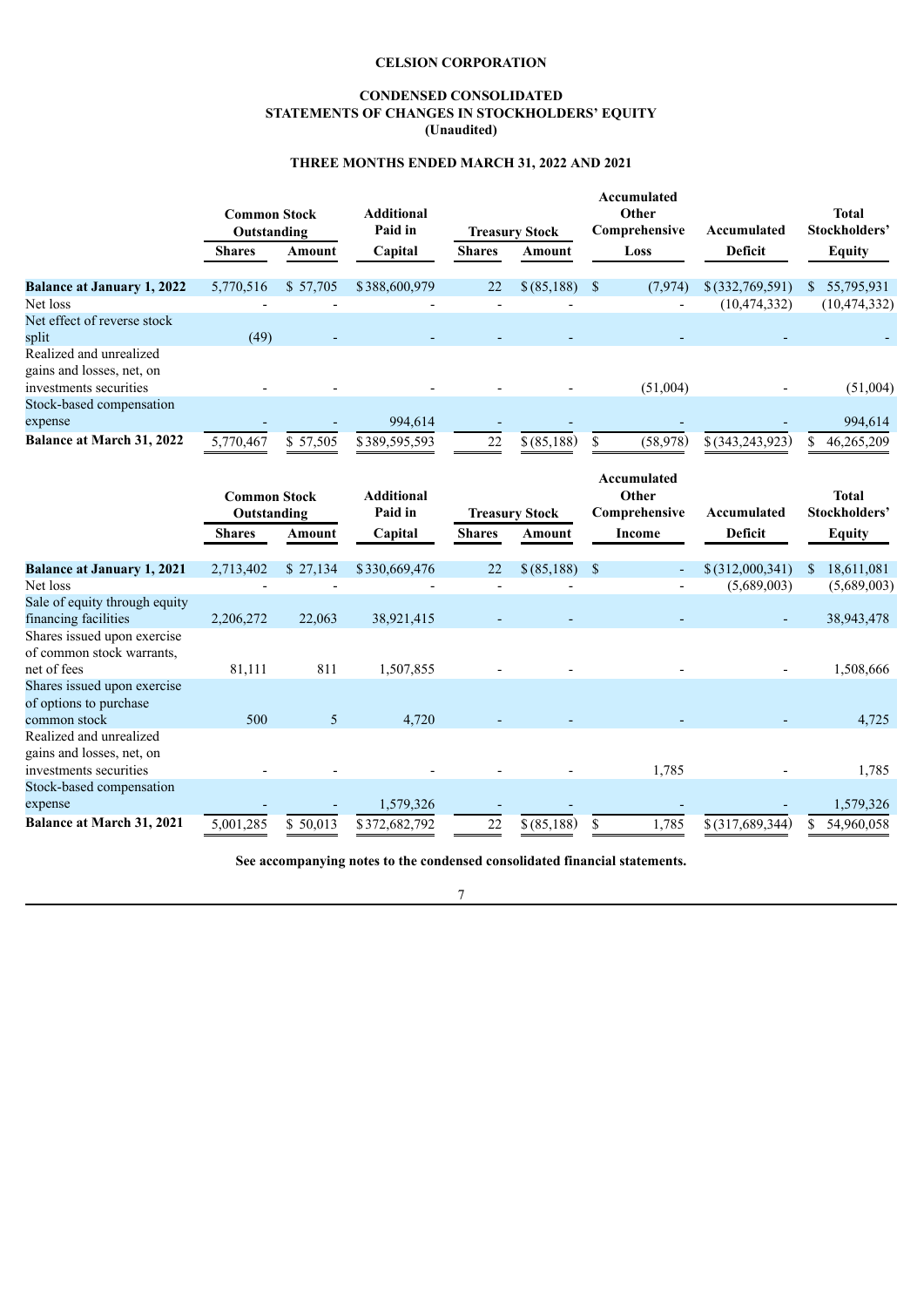# **CELSION CORPORATION NOTES TO THE CONDENSED CONSOLIDATED FINANCIAL STATEMENTS (UNAUDITED)**

#### **FOR THE THREE MONTHS ENDED MARCH 31, 2022 AND 2021**

#### <span id="page-10-0"></span>**Note 1. Business Description**

Celsion Corporation ("Celsion" and the "Company") is a fully integrated, clinical stage biotechnology company focused on advancing a portfolio of innovative treatments including DNA-based immunotherapies, next generation vaccines and directed chemotherapies through clinical trials and eventual commercialization. The Company's product pipeline includes GEN-1, a DNA-based immunotherapy for the localized treatment of ovarian cancer and ThermoDox<sup>®</sup>, a proprietary heat-activated liposomal encapsulation of doxorubicin, currently under investigator-sponsored development for several cancer indications. Celsion has two feasibility stage platform technologies for the development of novel nucleic acid-based immunotherapies and next generation vaccines and other anti-cancer DNA or RNA therapies. Both are novel synthetic, non-viral vectors with demonstrated capability in nucleic acid cellular transfection.

#### **Note 2. Basis of Presentation**

The accompanying unaudited condensed consolidated financial statements, which include the accounts of the Company and its wholly owned subsidiaries, CLSN Laboratories, Inc. and Celsion, GmbH, have been prepared in accordance with generally accepted accounting principles in the United States (GAAP) for interim financial information and with the instructions to Form 10-Q and Article 10 of Regulation S-X. All significant intercompany balances and transactions have been eliminated in consolidation. During the quarter, there have been no changes to the Company's accounting policies. Certain information and disclosures normally included in financial statements prepared in accordance with GAAP have been condensed or omitted pursuant to such rules and regulations.

In the opinion of management, all adjustments, consisting only of normal recurring accruals considered necessary for a fair presentation, have been included in the accompanying unaudited condensed consolidated financial statements. Operating results for the three-month periods ended March 31, 2022 and 2021 are not necessarily indicative of the results that may be expected for any other interim period(s) or for any full year. For further information, refer to the consolidated financial statements and notes thereto included in the Company's Annual Report on Form 10-K for the fiscal year ended December 31, 2021 filed with the Securities and Exchange Commission (SEC) on March 31, 2022.

The preparation of financial statements in conformity with GAAP requires management to make judgments, estimates, and assumptions that affect the amount reported in the Company's financial statements and accompanying notes. Actual results could differ materially from those estimates. Events and conditions arising subsequent to the most recent balance sheet date have been evaluated for their possible impact on the financial statements and accompanying notes. The Company continues to monitor the impact of the COVID-19 pandemic on its financial condition and results of operations, along with the valuation of its long-term assets, intangible assets, and goodwill. The effect of this matter could potentially have an impact on the valuation of such assets in the future. The COVID-19 pandemic is discussed in more detail in Note 3 to the financial statements.

#### **Note 3. Financial Condition and Business Plan**

Since inception, the Company has incurred substantial operating losses, principally from expenses associated with the Company's research and development programs, clinical trials conducted in connection with the Company's product candidates, and applications and submissions to the U.S. Food and Drug Administration. The Company has not generated significant revenue and has incurred significant net losses in each year since our inception. As of March 31, 2022, the Company has incurred approximately \$343 million of cumulative net losses. As of March 31, 2022, the Company had \$47.3 million in cash and cash equivalents, short-term investments, interest receivable and restricted cash. The Company has substantial future capital requirements to continue its research and development activities and advance its product candidates through various development stages. The Company believes these expenditures are essential for the commercialization of its technologies.

The Company expects its operating losses to continue for the foreseeable future as it continues its product development efforts, and when it undertakes marketing and sales activities. The Company's ability to achieve profitability is dependent upon its ability to obtain governmental approvals, manufacture, and market and sell its new product candidates. There can be no assurance that the Company will be able to commercialize its technology successfully or that profitability will ever be achieved. The operating results of the Company have fluctuated significantly in the past.

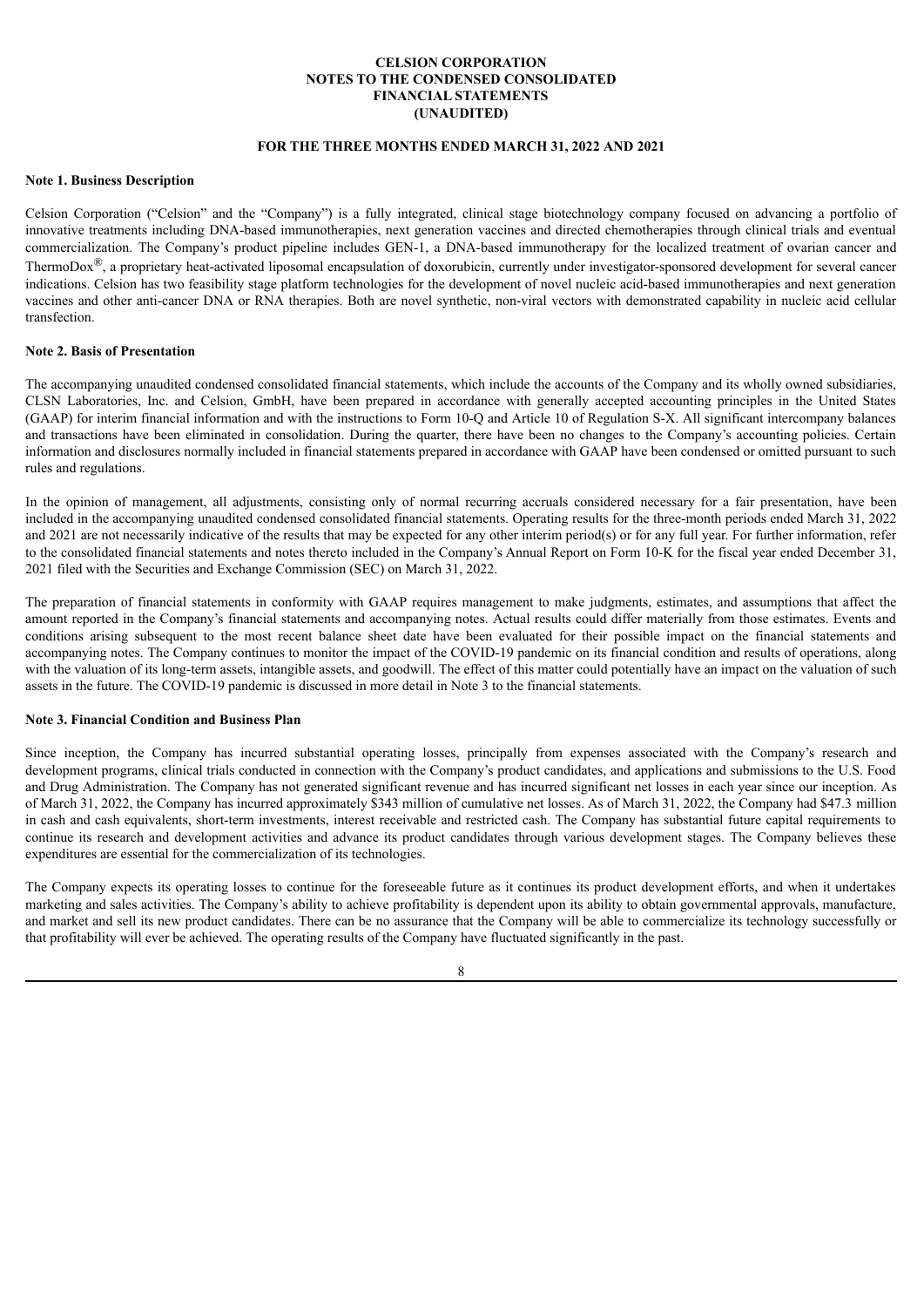In January 2020, the World Health Organization declared an outbreak of coronavirus, COVID-19, to be a "Public Health Emergency of International Concern," and the U.S. Department of Health and Human Services declared a public health emergency to aid the U.S. healthcare community in responding to COVID-19. This virus has spread to over 200 countries, including the U.S. Governments and businesses around the world have taken unprecedented actions to mitigate the spread of COVID-19, including, but not limited to, shelter-in-place orders, quarantines, significant restrictions on travel, as well as restrictions that prohibit many employees from going to work. Uncertainty with respect to the economic impacts of the pandemic has introduced significant volatility in the financial markets. The Company did not observe significant impacts on its business or results of operations during 2021 or thus far in 2022 due to the global emergence of COVID-19. While the extent to which COVID-19 impacts the Company's future results will depend on future developments, the pandemic and associated economic impacts could result in a material impact to the Company's future financial condition, results of operations and cash flows.

The Company's ability to raise additional capital may be adversely impacted by potential worsening global economic conditions and the recent disruptions to, and volatility in, financial markets in the U.S. and worldwide resulting from the ongoing COVID-19 pandemic. The disruptions caused by COVID-19 may also disrupt the clinical trials process and enrollment of patients. This may delay commercialization efforts. The Company continues to monitor its operating activities in light of these events, and it is reasonably possible that the virus could have a negative effect on the Company's financial condition and results of operations. The specific impact, if any, is not readily determinable as of the date of the Financial Statements.

The actual amount of funds the Company will need to operate is subject to many factors, some of which are beyond the Company's control. These factors include the following:

- the progress of research activities;
- the number and scope of research programs;
- the progress of preclinical and clinical development activities;
- the progress of the development efforts of parties with whom the Company has entered into research and development agreements;
- the costs associated with additional clinical trials of product candidates;
- the ability to maintain current research and development licensing arrangements and to establish new research and development and licensing arrangements;
- the ability to achieve milestones under licensing arrangements;
- the costs involved in prosecuting and enforcing patent claims and other intellectual property rights; and
- the costs and timing of regulatory approvals.

On July 13, 2020, the Company announced that it has received a recommendation from the independent DMC to consider stopping the global Phase III OPTIMA Study of ThermoDox<sup>®</sup> in combination with RFA for the treatment of HCC, or primary liver cancer. The recommendation was made following the second pre-planned interim safety and efficacy analysis by the DMC on July 9, 2020. The DMC's analysis found that the pre-specified boundary for stopping the trial for futility of 0.900 was crossed with an actual value of 0.903. The Company followed the advice of the DMC and considered its options to either stop the study or continue to follow patients after a thorough review of the data, and an evaluation of the probability of success. On February 11, 2021, the Company issued a letter to shareholders stating that the Company was notifying all clinical sites to discontinue following patients in the OPTIMA Study.

Since 2018, the Company has annually submitted applications to sell a portion of the Company's State of New Jersey net operating losses as part of the Technology Business Tax Certificate Program sponsored by The New Jersey Economic Development Authority. Under the program, emerging biotechnology companies with unused New Jersey NOLs and unused research and development credits are allowed to sell these benefits to other New Jersey-based companies. In 2018 and 2019, the Company sold cumulative New Jersey NOLs from 2011 to 2018 totalling \$13 million and received net proceeds of \$12.2 million. As part of the Technology Business Tax Certificate Program, the Company sold \$1.5 million and \$2.0 million of its New Jersey NOLs in 2021 and 2020, respectively. The sale of these net operating losses resulted in net proceeds to the Company of approximately \$1.4 million in 2021 and \$1.9 million in 2020. During 2021, the New Jersey State Legislature increased the maximum lifetime benefit per company from \$15 million to \$20 million, which will allow the Company to participate in this funding program in future years for up to an additional \$3.5 million in net operating losses under this maximum lifetime benefit.

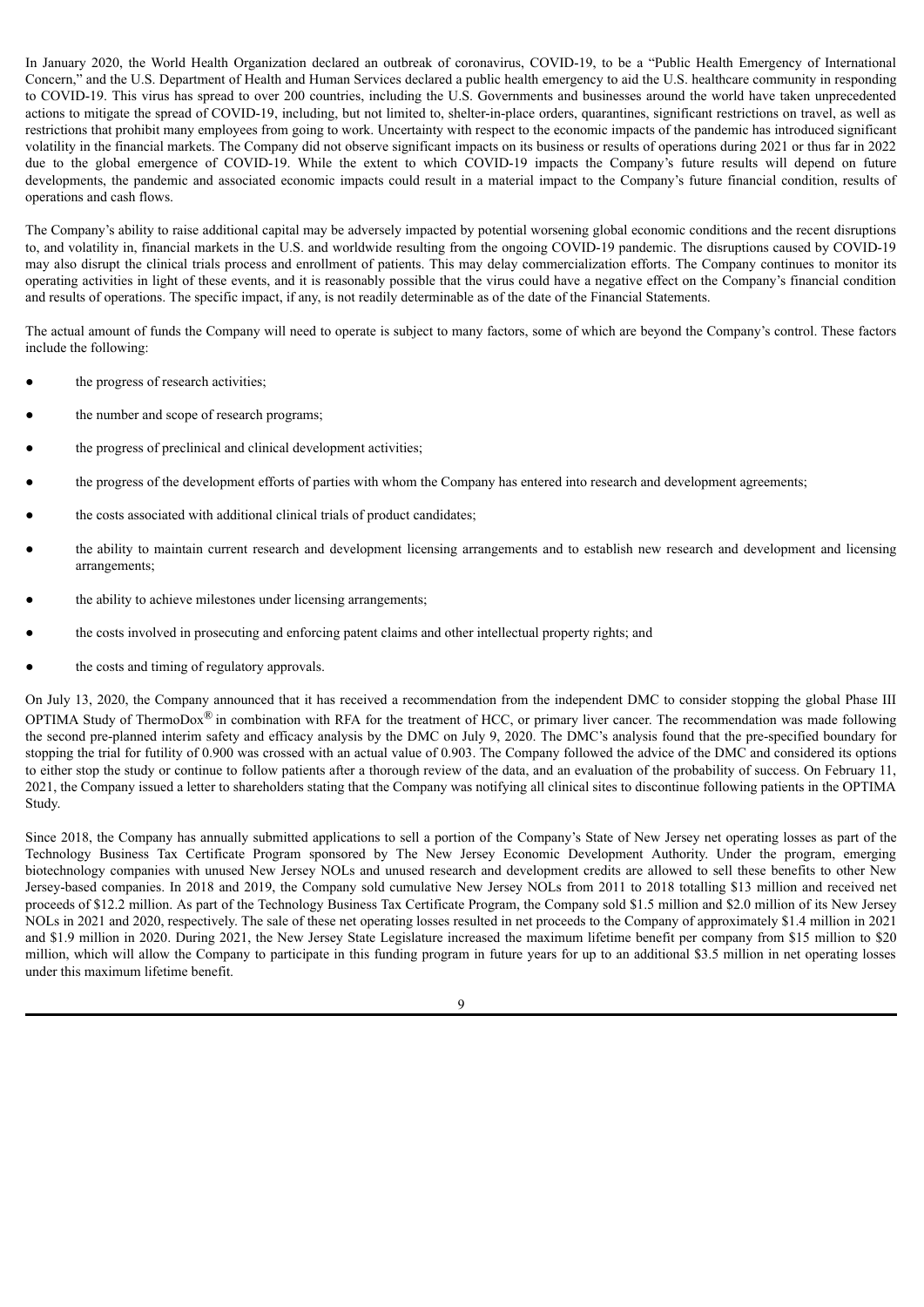In June 2018, the Company entered into a Credit Agreement with Horizon Technology Finance Corporation ("Horizon") that provided \$10 million in capital (the "Horizon Credit Agreement"). The obligations under the Horizon Credit Agreement are secured by a first-priority security interest in substantially all assets of Celsion other than intellectual property assets. Payments under the loan agreement are interest only (calculated based on onemonth LIBOR plus 7.625%) for the first 24 months through July 2020, followed by a 21-month amortization period of principal and interest starting on August 1, 2020 and ending through the scheduled maturity date on April 1, 2023. On August 28, 2020, in connection with an Amendment to the Horizon Credit Agreement, Celsion repaid \$5 million of the \$10 million loan and \$0.2 million in related end of term charges, and the remaining \$5 million in obligations were restructured. As more fully discussed in Note 11 to the Financial Statements, in June 2021, the Company entered into a \$10 million loan facility with Silicon Valley Bank ("SVB"). The Company immediately used \$6 million from this facility to retire all outstanding indebtedness with Horizon and deposited \$6 million with SVB as restricted cash as discussed in more detail in Note 5. The remaining \$4 million under the SVB loan facility ("SVB Loan Facility") will be available to be drawn down up to 12 months after closing. The funding is in the form of money market secured indebtedness bearing interest at a calculated WSJ Prime-based variable rate (currently 3.25%). Payments under the loan agreement are interest only for the first 24 months after loan closing, followed by a 24-month amortization period of principal and interest through the scheduled maturity date.

With \$47.3 million in cash and cash equivalents, short-term investments, interest receivable and restricted cash, coupled with \$7.0 million of gross proceeds received in a registered direct offering in April 2022 and approximately \$3.5 million of future planned sales of the Company's State of New Jersey net operating losses, the Company believes it has sufficient capital resources to fund its operations into the second quarter of 2025.

The Company has based its estimates on assumptions that may prove to be wrong. The Company may need to obtain additional funds sooner or in greater amounts than it currently anticipates. Potential sources of financing include strategic relationships, public or private sales of the Company's shares or debt, the sale of the Company's New Jersey NOLs and other sources. If the Company raises funds by selling additional shares of common stock or other securities convertible into common stock, the ownership interest of existing stockholders may be diluted. See Note 12 for a discussion of the Company's issuance and redemption of Series A Preferred Stock and Series B Preferred Stock as well as receiving gross proceeds of \$7.0 million dollars through selling approximately 1.3 million shares of common stock in a registered direct offering during April 2022.

#### **Note 4. New Accounting Pronouncements**

From time to time, new accounting pronouncements are issued by the Financial Accounting Standards Board (FASB) and are adopted by us as of the specified effective date. Unless otherwise discussed, we believe that the impact of recently issued accounting pronouncements will not have a material impact on the Company's condensed consolidated financial position, results of operations, and cash flows, or do not apply to our operations.

In connection with the upcoming elimination of the London Inter-bank Offered Rate, ("LIBOR") and other reference interest rates, the FASB issued ASU 2020-04, Reference Rate Reform (Topic 848) Facilitation of the Effects of Reference Reform on Financial Reporting. ASU 2020-04, which is available for contract modifications and hedging relationship modifications entered into or evaluated before December 31, 2022, provides certain practical expedients related to simplifying the accounting for contract modifications resulting from the change in terms from LIBOR to a new required interest rate benchmark. The Company does not believe this pronouncement will have a material impact on its consolidated financial statements.

In May 2021, the FASB issued ASU No. 2021-04, "Earnings Per Share (Topic 260), Debt-Modifications and Extinguishments (Subtopic 470-50), Compensation-Stock Compensation (Topic 718), and Derivatives and Hedging-Contracts in Entity's Own Equity (Subtopic 815-40): Issuer's Accounting for Certain Modifications or Exchanges of Freestanding Equity-Classified Written Call Options (a consensus of the FASB Emerging Issues Task Force)". This ASU is intended to clarify and reduce diversity in an issuer's accounting for modifications or exchanges of freestanding equity-classified written call options that remain equity classified after modification or exchange. The guidance clarifies whether an issuer should account for a modification or an exchange of a freestanding equity-classified written call option that remains equity classified after modification or exchange as: (1) an adjustment to equity and, if so, the related earnings per share effects, if any, or (2) an expense and, if so, the manner and pattern of recognition. The amendments in this ASU affect all entities that issue freestanding written call options that are classified in equity. The amendments do not apply to modifications or exchanges of financial instruments that are within the scope of another Topic and do not affect a holder's accounting for freestanding call options. The amendments in this ASU are effective for all entities for fiscal years beginning after December 15, 2021, including interim periods within those fiscal years. An entity should apply the amendments prospectively to modifications or exchanges occurring on or after the effective date of the amendments. Early adoption is permitted for all entities, including adoption in an interim period. The Company adopted this standard during the first quarter of 2022. The adoption of ASU 2021-04 did not have an impact on the Company's consolidated financial statements since the Company has not modified its freestanding call options.

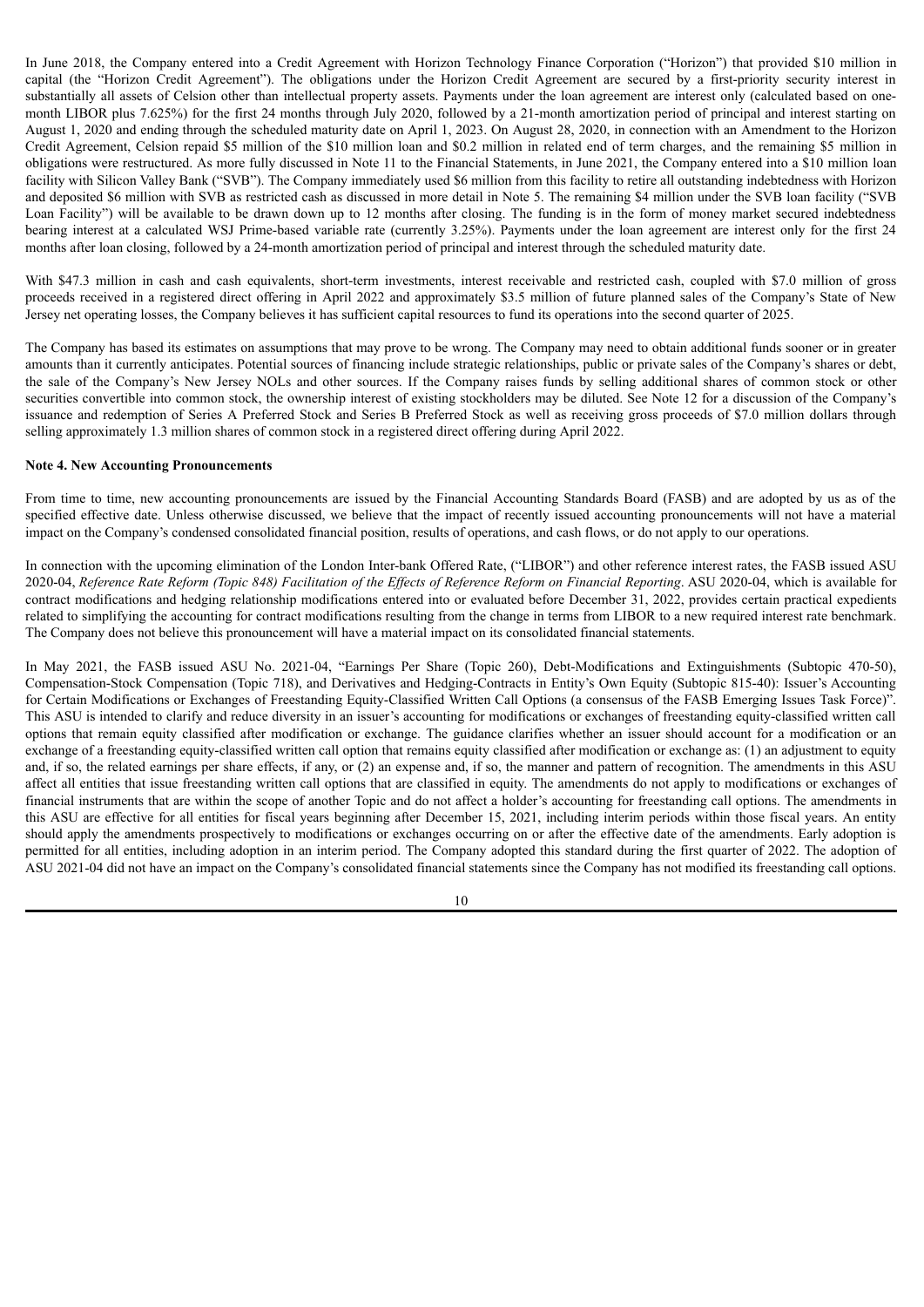# **Note 5. Restricted Cash**

As a condition of the \$10 million SVB Loan Facility entered into on June 18, 2021 as further discussed in Note 11, the Company is required at all times to maintain on deposit with SVB as cash collateral in a segregated money market bank account in the name of the Company, unrestricted and unencumbered cash (other than a lien in favor of SVB) in an amount of at least 100% of the aggregate outstanding amount of the SVB loan facility. SVB may restrict withdrawals or transfers by or on behalf of the Company that would violate this requirement. The required reserve totalled \$6.0 million as of March 31, 2022 and December 31, 2021. This amount is presented in part as restricted cash in other non-current assets on the accompanying condensed consolidated balance sheets.

The following table reconciles cash and cash equivalents and restricted cash per the balance sheet to the condensed statements of cash flows:

|                                      | <b>March 31, 2022</b> | <b>December 31, 2021</b> |
|--------------------------------------|-----------------------|--------------------------|
| Cash and cash equivalents            | 28.362.139            | 19.586.272               |
| Money market investments, restricted | 6.000.000             | 6.000.000                |
| Total                                | 34, 362, 139          | 25,586,272               |

#### **Note 6. Net Loss per Common Share**

Basic loss per share is calculated based upon the net loss available to common shareholders divided by the weighted average number of common shares outstanding during the period. Diluted loss per share is calculated after adjusting the denominator of the basic earnings per share computation for the effects of all dilutive potential common shares outstanding during the period. The dilutive effects of preferred stock, options and warrants and their equivalents are computed using the treasury stock method.

The total number of shares of common stock issuable upon exercise of warrants, stock option grants and equity awards were 836,097 and 611,181 shares for the three-month periods ended March 31, 2022 and 2021, respectively. For the three-month periods ended March 31, 2022 and 2021, diluted loss per common share was the same as basic loss per common share as the other warrants and equity awards that were convertible into shares of the Company's common stock were excluded from the calculation of diluted loss per common share as their effect would have been anti-dilutive. The Company did not pay any dividends during the first three months of 2022 or 2021.

#### **Note 7. Investment in Debt Securities-Available for Sale**

Investments in debt securities available for sale with a fair value of \$12,943,814 and \$29,803,095 as of March 31, 2022 and December 31, 2021, respectively, which consisted of U.S. Treasury securities and corporate debt securities. These investments are valued at estimated fair value, with unrealized gains and losses reported as a separate component of stockholders' equity in accumulated other comprehensive loss.

Investments in debt securities available for sale are evaluated periodically to determine whether a decline in their value is other than temporary. The term "other than temporary" is not intended to indicate a permanent decline in value. Rather, it means that the prospects for near term recovery of value are not necessarily favorable, or that there is a lack of evidence to support fair values equal to, or greater than, the carrying value of the security. Management reviews criteria such as the magnitude and duration of the decline, as well as the reasons for the decline, to predict whether the loss in value is other than temporary. Once a decline in value is determined to be other than temporary, the value of the security is reduced and a corresponding charge to earnings is recognized.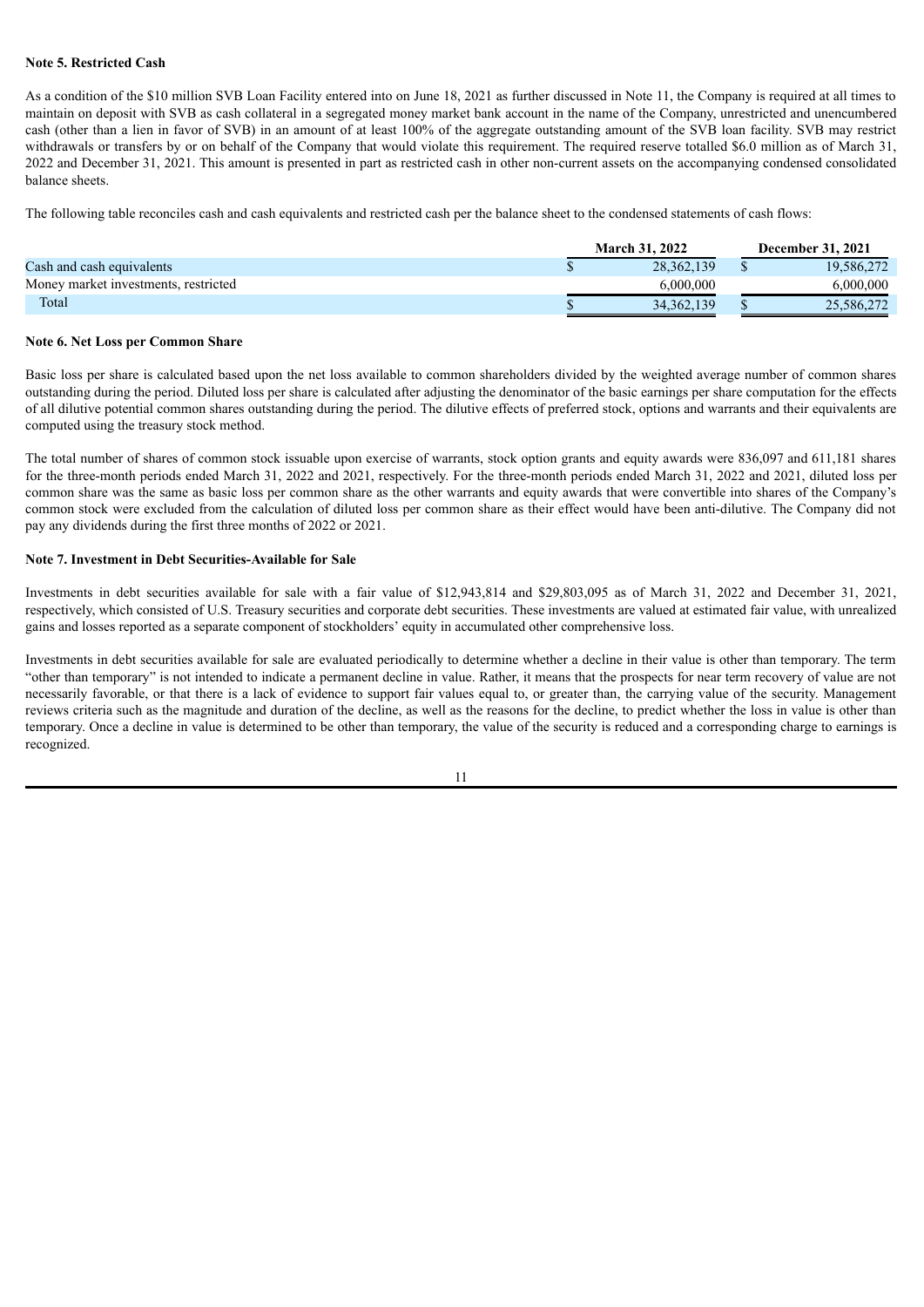A summary of the cost, fair value and maturities of the Company's short-term investments is as follows:

|                                         |                       | March 31, 2022            |                   |            |                   | December 31, 2021 |                   |                   |  |  |
|-----------------------------------------|-----------------------|---------------------------|-------------------|------------|-------------------|-------------------|-------------------|-------------------|--|--|
|                                         |                       | <b>Fair Value</b><br>Cost |                   | Cost       |                   |                   | <b>Fair Value</b> |                   |  |  |
| <b>Short-term investments</b>           |                       |                           |                   |            |                   |                   |                   |                   |  |  |
| U.S. Treasury securities                | \$                    | 10.005.175                | \$                | 9.946.424  | \$                | 14,786,982        | \$                | 14,778,705        |  |  |
| Corporate debt securities               |                       | 2,997,617                 |                   | 2,997,390  |                   | 15,024,087        |                   | 15,024,390        |  |  |
| <b>Total</b>                            |                       | 13,002,792                |                   | 12,943,814 |                   | 29,811,069        |                   | 29,803,095        |  |  |
|                                         | <b>March 31, 2022</b> |                           |                   |            | December 31, 2021 |                   |                   |                   |  |  |
|                                         |                       | Cost                      | <b>Fair Value</b> |            | Cost              |                   |                   | <b>Fair Value</b> |  |  |
| <b>Short-term investment maturities</b> |                       |                           |                   |            |                   |                   |                   |                   |  |  |
| Within 3 months                         | \$                    | 2.997.617                 | \$                | 2,997,390  | \$                | 19,798,177        | \$                | 19,799,835        |  |  |
| Between 3-12 months                     |                       | 10,005,175                |                   | 9,946,424  |                   | 10,012,892        |                   | 10,003,260        |  |  |
| <b>Total</b>                            |                       | 13.002.792                |                   | 12.943.814 |                   | 29.811.069        |                   | 29.803.095        |  |  |

The following table shows the Company's investment in debt securities available for sale gross unrealized gains (losses) and fair value by investment category and length of time that individual securities have been in a continuous unrealized loss position at March 31, 2022 and December 31, 2021. The Company has reviewed individual securities to determine whether a decline in fair value below the amortizable cost basis is other than temporary.

|                                                                                                                              |  | <b>March 31, 2022</b>                                               |  |                | <b>December 31, 2021</b> |            |                                                |           |  |
|------------------------------------------------------------------------------------------------------------------------------|--|---------------------------------------------------------------------|--|----------------|--------------------------|------------|------------------------------------------------|-----------|--|
| Available for sale securities (all unrealized holding gains<br>and losses are less than 12 months at date of<br>measurement) |  | Unrealized<br>Holding<br><b>Gains (Losses)</b><br><b>Fair Value</b> |  |                | <b>Fair Value</b>        |            | Unrealized<br>Holding<br><b>Gains (Losses)</b> |           |  |
| Investments in debt securities with unrealized gains                                                                         |  | $\overline{\phantom{a}}$                                            |  | $\sim$ 10 $\,$ |                          | 8.999.580  | S                                              | 3.499     |  |
| Investments in debt securities with unrealized losses                                                                        |  | 12,943,814                                                          |  | (58, 978)      |                          | 20,803,515 |                                                | (11, 473) |  |
| <b>Total</b>                                                                                                                 |  | 12,943,814                                                          |  | (58, 978)      |                          | 29,803,095 |                                                | (7, 974)  |  |

Investment (loss) income, which includes net realized losses on sales of available for sale securities and investment income interest and dividends, is summarized as follows:

|                                         | <b>Three Months Ended</b><br>March 31, |       |
|-----------------------------------------|----------------------------------------|-------|
|                                         | 2022                                   | 2021  |
| Interest and dividends accrued and paid | 14,442                                 | 2,411 |
| Realized losses                         | (2,338)                                |       |
| Investment income net                   | 12,104                                 | 2,411 |

#### **Note 8. Fair Value Measurements**

FASB ASC Section 820, *Fair Value Measurements and Disclosures* establishes a three-level hierarchy for fair value measurements which requires an entity to maximize the use of observable inputs and minimize the use of unobservable inputs when measuring fair value. The three levels of inputs that may be used to measure fair value are as follows:

Level 1: Quoted prices (unadjusted) or identical assets or liabilities in active markets that the entity has the ability to access as of the measurement date;

Level 2: Significant other observable inputs other than Level 1 prices such as quoted prices for similar assets or liabilities; quoted prices in markets that are not active; or other inputs that are observable or can be corroborated by observable market data; and

Level 3: Significant unobservable inputs that reflect a reporting entity's own assumptions that market participants would use in pricing an asset or liability.

Cash and cash equivalents, other current assets, accounts payable and other accrued liabilities are reflected in the condensed consolidated balance sheet at their approximate estimated fair values primarily due to their short-term nature. The fair values of securities available for sale is determined by relying on the securities' relationship to other benchmark quoted securities and classified its investments as Level 2 items in both 2022 and 2021. There were no transfers of assets or liabilities between Level 1 and Level 2 and no transfers in or out of Level 3 during the three-months ended March 31, 2021 or during the year ended December 31, 2021. The changes in Level 3 liabilities were the result of changes in the fair value of the earn-out milestone liability included in earnings and in-process R&D. The earnout milestone liability is valued using a risk-adjusted assessment of the probability of payment of each milestone, discounted to present value using an estimated time to achieve the milestone (see Note 14).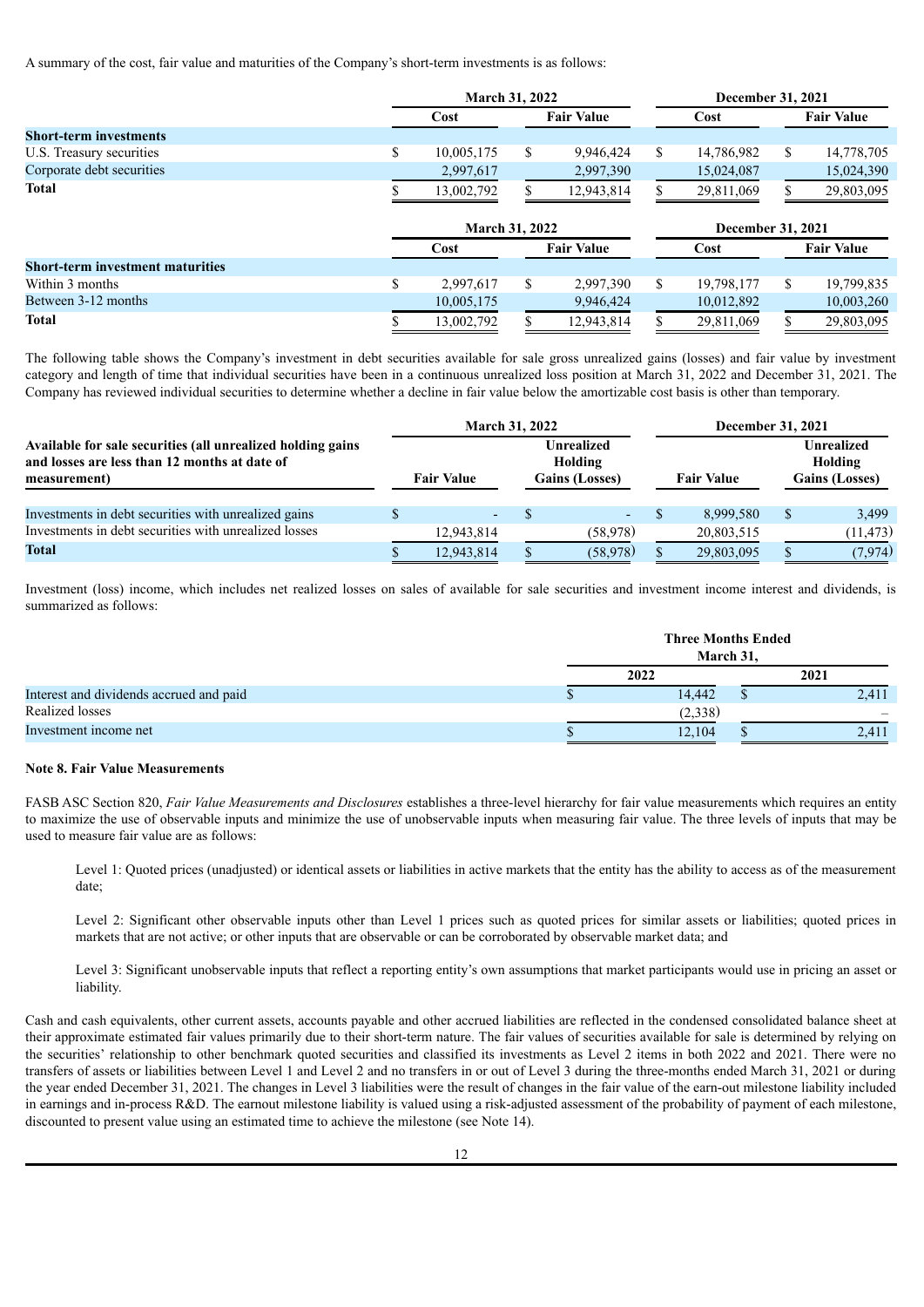Assets and liabilities measured at fair value are summarized below:

|                                               |              | <b>Total Fair Value</b> | <b>Ouoted Prices in</b><br><b>Active Markets</b><br>for Identical<br><b>Assets/Liabilities</b><br>(Level 1) |             | <b>Significant Other</b><br><b>Observable</b><br><b>Inputs</b><br>(Level 2) |              | Significant<br>Unobservable<br><b>Inputs</b><br>(Level 3) |
|-----------------------------------------------|--------------|-------------------------|-------------------------------------------------------------------------------------------------------------|-------------|-----------------------------------------------------------------------------|--------------|-----------------------------------------------------------|
| Assets:                                       |              |                         |                                                                                                             |             |                                                                             |              |                                                           |
| Recurring items as of March 31, 2022          |              |                         |                                                                                                             |             |                                                                             |              |                                                           |
| Corporate debt securities, available for sale | \$           | 12,943,814              | \$<br>$\overline{\phantom{0}}$                                                                              | \$          | $\overline{\phantom{m}}$                                                    | \$           | 12,943,814                                                |
|                                               |              |                         |                                                                                                             |             |                                                                             |              |                                                           |
| Non-recurring items as of March 31, 2022      |              |                         |                                                                                                             |             |                                                                             |              |                                                           |
| In-process $R&D$ (Note 9)                     | $\mathbb{S}$ | 13,366,234              | \$<br>$\equiv$                                                                                              | $\mathbf S$ | $-$                                                                         | $\mathbb{S}$ | 13,366,234                                                |
| Recurring items as of December 31, 2021       |              |                         |                                                                                                             |             |                                                                             |              |                                                           |
| Corporate debt securities, available for sale | \$           | 29,803,095              | \$<br>$\overline{\phantom{0}}$                                                                              | \$          | $\qquad \qquad -$                                                           | \$           | 29,803,095                                                |
| Non-recurring items as of December 31, 2021   |              |                         |                                                                                                             |             |                                                                             |              |                                                           |
| In-process $R&D(Note 9)$                      | $\mathbb{S}$ | 13,366,234              | \$<br>÷                                                                                                     | $\mathbf S$ | $-$                                                                         | $\mathbb{S}$ | 13,366,234                                                |
| Liabilities:                                  |              |                         |                                                                                                             |             |                                                                             |              |                                                           |
| Recurring items as of March 31, 2022          |              |                         |                                                                                                             |             |                                                                             |              |                                                           |
| Earn-out milestone liability (Note 14)        | \$           | 5,396,000               | \$<br>$\overline{\phantom{0}}$                                                                              | \$          | $\overline{\phantom{0}}$                                                    | \$           | 5,396,000                                                 |
| Recurring items as of December 31, 2021       |              |                         |                                                                                                             |             |                                                                             |              |                                                           |
| Earn-out milestone liability (Note 14)        | $\mathbb{S}$ | 5,396,000               | \$<br>$\overline{\phantom{0}}$                                                                              | \$          | $\qquad \qquad -$                                                           | $\mathbb{S}$ | 5,396,000                                                 |
|                                               |              |                         |                                                                                                             |             |                                                                             |              |                                                           |

## **Note 9. Intangible Assets**

In June 2014, the Company completed the acquisition of substantially all of the assets of EGEN, Inc., an Alabama corporation ("EGEN"), which changed its company name to EGWU, Inc. after the closing of the acquisition (the "EGEN Acquisition"). We acquired all of EGEN's right, title and interest in and to substantially all of the assets of EGEN, including cash and cash equivalents, patents, trademarks and other intellectual property rights, clinical data, certain contracts, licenses and permits, equipment, furniture, office equipment, furnishings, supplies and other tangible personal property. In addition, CLSN Laboratories assumed certain specified liabilities of EGEN, including the liabilities arising out of the acquired contracts and other assets relating to periods after the closing date.

## *Acquired In-process Research and Development*

Acquired in-process research and development ("IPR&D") consists of EGEN's drug technology platforms: TheraPlas and TheraSilence. The fair value of the IPR&D drug technology platforms was estimated to be \$24.2 million as of the acquisition date. As of the closing of the acquisition, the IPR&D was considered indefinite lived intangible assets and will not be amortized. IPR&D is reviewed for impairment at least annually as of our third quarter ended September 30, and whenever events or changes in circumstances indicate that the carrying value of the assets might not be recoverable. The Company's IPR&D consisted of three core elements, its RNA delivery system, its glioblastoma multiforme cancer ("GBM") product candidate and its ovarian cancer indication.

The Company's ovarian cancer indication, with original value of \$13.3 million, has not been impaired since its acquisition. At March 31, 2022, the Company evaluated the IPR&D for the ovarian cancer indication. As part of the valuation analysis, the fair value of the intangible assets was estimated by discounting forecasted risk adjusted cash flows at a rate that approximated the cost of capital of a market participant. Management's forecast of future cash flows was based on the income approach. Significant estimates, all of which are considered Level 3 inputs, were used in the fair value methodology, including the Company's forecast regarding its future operations and likeliness of obtaining approval to sell its products, as well as other market conditions. Changes in these estimates could change the forecasted cash flows attributed to the IPR&D which could have a significant impact on the fair value of these assets. Based on this valuation analysis, the Company concluded that it is not more than likely that the asset is impaired as of March 31, 2022. As such, no impairment charges for IPR&D related to the ovarian cancer indication were recorded during the first quarter of 2022.

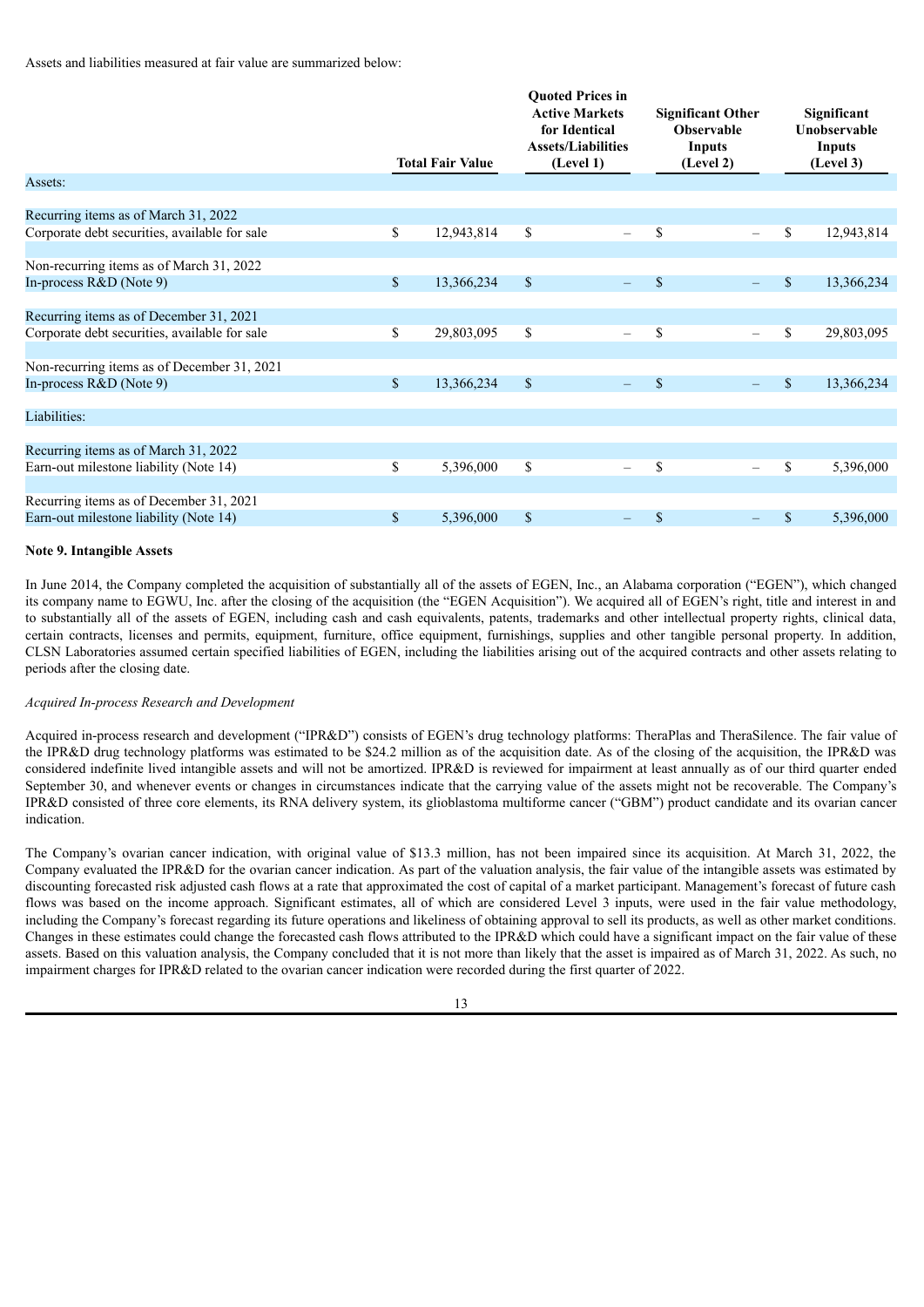#### *Covenants Not to Compete*

Pursuant to the EGEN Purchase Agreement, EGEN provided certain covenants ("Covenant Not To Compete") to the Company whereby EGEN agreed, during the period ending on the seventh anniversary of the closing date of the acquisition on June 20, 2014, not to enter into any business, directly or indirectly, which competes with the business of the Company nor would it contact, solicit or approach any of the employees of the Company for purposes of offering employment. The Covenant Not to Compete which was valued at approximately \$1.6 million at the date of the EGEN Acquisition has a definitive life and is amortized on a straight-line basis over its life of 7 years. The Company recognized amortization expense of \$56,829 during the threemonth period ended March 31, 2021. The carrying value of the Covenant Not to Compete was fully amortized in 2021.

#### *Goodwill*

The purchase price exceeded the estimated fair value of the net assets acquired by approximately \$2.0 million which was recorded as Goodwill. Goodwill represents the difference between the total purchase price for the net assets purchased from EGEN and the aggregate fair values of tangible and intangible assets acquired, less liabilities assumed. Goodwill is reviewed for impairment at least annually as of the Company's third quarter ended September 30 or sooner if the Company believes indicators of impairment exist. Due to the continuing slowdown in investment in 2021 by public capital markets in the biotech industry and its impact on market capitalization rates in this sector, Goodwill was reviewed for impairment as of December 31, 2021. Based on this assessment, Company concluded that Goodwill was impaired. As of December 31, 2021, the Company wrote off the \$2.0 million carrying value of this asset, thereby recognizing a non-cash charge of \$2.0 million in the fourth quarter of 2021.

Following is a summary of the net fair value of the assets acquired in the EGEN asset acquisition for the three-month period ended March 31, 2022:

|                                           | <b>IPR&amp;D</b> |
|-------------------------------------------|------------------|
| For the three-months ended March 31, 2022 |                  |
| Balance at January 1, 2022, net           | 13,366,234       |
| Impairment                                |                  |
| Balance at March 31, 2002, net            | 13,366,234       |

# **Note 10. Accrued Liabilities**

Other accrued liabilities at March 31, 2022 and December 31, 2021 include the following:

|                                                                                 | <b>March 31, 2022</b> | December 31, 2021 |
|---------------------------------------------------------------------------------|-----------------------|-------------------|
| Amounts due to contract research organizations and other contractual agreements | 1,289,356             | 1,401,356         |
| Accrued payroll and related benefits                                            | 849,178               | 1,636,727         |
| Accrued interest                                                                | 17,417                | 16,792            |
| Accrued professional fees                                                       | 96,150                | 87,250            |
| Other                                                                           | 31.412                | 31,412            |
| Total                                                                           | 2,283,513             | 3,173,537         |

#### **Note 11. Notes Payable**

#### *The SVB Loan Facility*

On June 18, 2021, the Company entered into a \$10 million loan facility (the "SVB Loan Facility") with Silicon Valley Bank ("SVB"). Celsion immediately used \$6 million from the SVB Loan Facility to retire all outstanding indebtedness with Horizon Technology Finance Corporation as further discussed below. Concurrently with this transaction, the Company used \$6.0 million of other available funds to establish a restricted cash account which serves as security for the SVB Loan Facility. The remaining \$4 million will be available to be drawn down up to 12 months after closing and will be used for working capital and to fund the advancement of the Company's product pipeline, including GEN-1 for the treatment of newly diagnosed advanced ovarian cancer, as well as other strategic initiatives intended to broaden its product pipeline.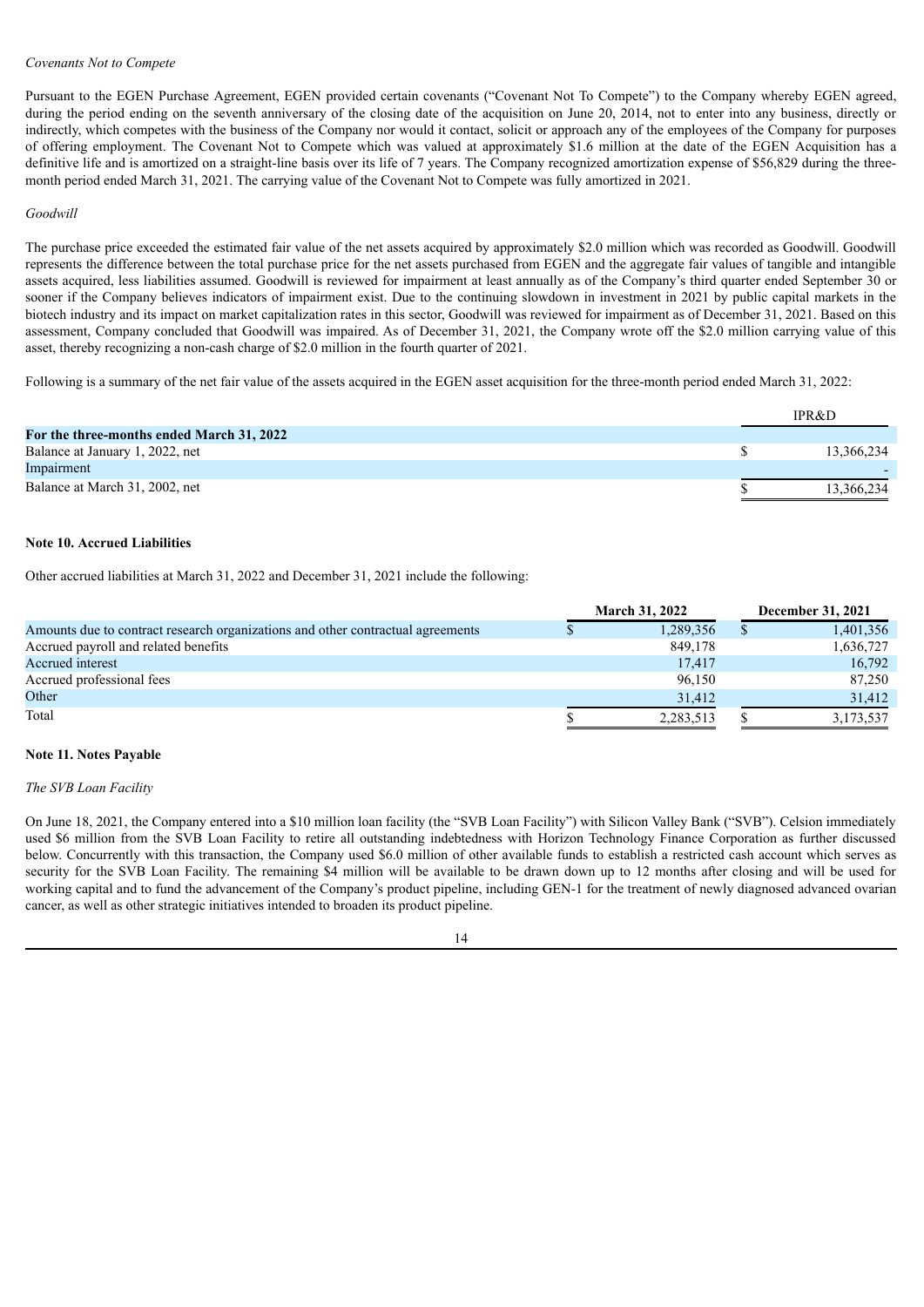The SVB Loan Facility is in the form of money market secured indebtedness bearing interest at a calculated WSJ Prime-based variable rate (currently 3.25%). A final payment equal to 3% of the total \$10 million commitment amount is due upon maturity or prepayment of the SVB Loan Facility. There was no facility commitment fee and no stock or warrants were issued to SVB. Payments under the loan agreement are interest only for the first 24 months after loan closing, followed by a 24-month amortization period of principal and interest through the scheduled maturity date.

In connection with the SVB Loan Facility, the Company incurred financing fees and expenses totalling \$243,370 which is recorded and classified as debt discount and are being amortized as interest expense using the effective interest method over the life of the loan. Also, in connection with the SVB Loan Facility, the Company is required to pay an end-of-term fee equal to 3.0% of the original loan amount at time of maturity. Therefore, these amounts totalling \$300,000 are being amortized as interest expense using the effective interest method over the life of the loan. During the three-month period ended March 31, 2022, the Company incurred interest expense of \$49,375 and amortized \$45,315 as interest expense for debt discounts and end-of-term fee in connection with the SVB Financing Facility.

Following is a schedule of future principal payments, net of unamortized debt discounts and amortized end-of-term fee, due on the SVB Loan Facility:

|                                       | For the year ending<br>March 31, |            |
|---------------------------------------|----------------------------------|------------|
| 2023                                  |                                  |            |
| 2024                                  |                                  | 2,250,000  |
| 2025                                  |                                  | 3,000,000  |
| 2026 and thereafter                   |                                  | 750,000    |
| Subtotal of future principal payments |                                  | 6,000,000  |
| Unamortized debt premium, net         |                                  | (100, 224) |
| Total                                 |                                  | 5,899,776  |

#### *Horizon Credit Agreement*

On June 27, 2018, the Company entered into a loan agreement with Horizon Technology Finance Corporation ("Horizon") that provided \$10 million in new capital (the "Horizon Credit Agreement"). The Company drew down \$10 million upon closing of the Horizon Credit Agreement on June 27, 2018. On August 28, 2020, Horizon and the Company amended the Horizon Credit Agreement (the "Horizon Amendment") whereby Celsion repaid \$5 million of the loan's principal with \$5 million of the loan remaining outstanding.

On June 18, 2021, as a condition of entering into the SVB Loan Facility, the Company paid the remaining outstanding principal balance, an early termination fee and the end of term charges in full satisfaction of the Horizon Credit Agreement, as amended. Following is a schedule of the amounts paid to Horizon on June 18, 2021.

| Principal balance at June 18, 2021 | 5,000,000 |
|------------------------------------|-----------|
| Early termination fees             | 150,000   |
| End of term charges                | 275,000   |
| Total                              | 5,425,000 |

As an initial fee in connection with the Horizon Credit Agreement, Celsion issued Horizon warrants exercisable for a total of 12,674 shares of Celsion's common stock (the "Existing Warrants") at a per share exercise price of \$39.45. The Existing Warrants were immediately exercisable for cash or by net exercise from the date of grant and will expire after ten years from the date of grant. Pursuant to the Horizon Amendment, one-half of the aggregate Existing Warrants, exercisable for a total of 6,337 shares of Celsion's common stock, were canceled, and Celsion issued Horizon new warrants exercisable at a per share exercise price equal to \$15.15 for a total of 16,501 shares of Celsion's common stock (the "New Warrants"). The New Warrants were immediately exercisable for cash or by net exercise from the date of grant and will expire after ten years from the date of grant. The remaining 6,337 Existing Warrants issued in connection with the Horizon Credit Agreement remain outstanding at a per share exercise price of \$39.45.

The Company valued the warrants issued to Horizon using the Black-Scholes option pricing model and recorded as of the respective issuance dates a total of \$507,116 for the Existing Warrants and \$247,548 for the New Warrants as a direct deduction from the debt liability, consistent with the presentation of debt discounts, which was amortized as interest expense using the effective interest method over the life of the loan until the loan was terminated on June 18, 2021.

During the three-month period ended March 31, 2021, the Company incurred \$120,313 in interest expense and amortized \$37,301 as interest expense for debt discounts and end of term charges in connection with the Horizon Credit Agreement.

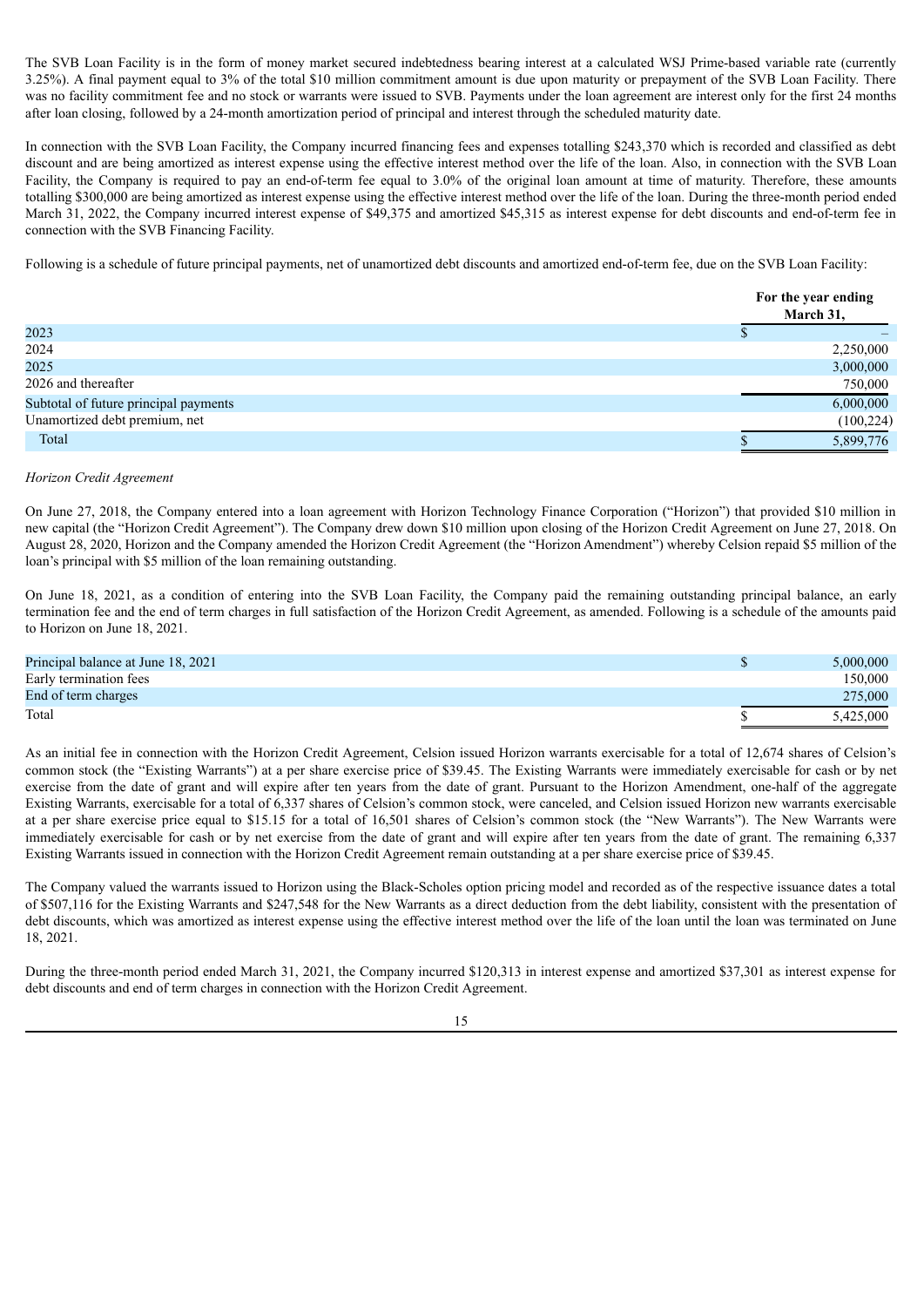## **Note 12. Stockholders' Equity**

In September 2018, the Company filed with the SEC a \$75 million shelf registration statement on Form S-3 (the 2018 Shelf Registration Statement) that allows the Company to issue any combination of common stock, preferred stock or warrants to purchase common stock or preferred stock. This shelf registration was declared effective on October 12, 2018 and during January 2021, was fully utilized.

On March 19, 2021, the Company filed with the SEC a new \$100 million shelf registration statement on Form S-3 (the "2021 Registration Statement") that allows the Company to issue any combination of common stock, preferred stock or warrants to purchase common stock or preferred stock. This shelf registration was declared effective on March 30, 2021.

#### *Reverse Stock Split*

On February 28, 2022, the Company effected a 15-for-1 reverse stock split of its common stock which was made effective for trading purposes as of the commencement of trading on March 1, 2022. As of that date, each 15 shares of issued and outstanding common stock and equivalents was consolidated into one share of common stock. All shares have been restated to reflect the effects of the 15-for-1 reverse stock split. In addition, at the market open on March 1, 2022, the Company's common stock started trading under a new CUSIP number 15117N602 although the Company's ticker symbol, CLSN, remained unchanged.

The reverse stock split was previously approved by the Company's stockholders at the 2022 Special Meeting held on February 24, 2022, and the Company subsequently filed a Certificate of Amendment to its Certificate of Incorporation to effect the stock consolidation. The primary reasons for the reverse stock split and the amendment were:

- To provide the Company with the ability to support its future anticipated growth and would provide greater flexibility to consider and respond to future business opportunities and needs as they arise, including equity financings and stock-based acquisitions of new technology and product development candidates. The availability of additional shares of Common Stock would permit the Company to undertake certain of the foregoing actions without delay and expense associated with holding a Special Meeting of Stockholders to obtain stockholder approval each time such an opportunity arises that would require the issuance of shares of our Common Stock; and,
- To continue listing on The NASDAO Capital Market, which requires that the Company comply with the applicable listing requirements under NASDAQ Marketplace Rules, which requirements include, among others, a minimum bid price of at least \$1.00 per share. On December 2, 2021, the Company received a letter from NASDAQ indicating that the closing bid price of the Company's Common Stock fell below \$1.00 per share for the previous 30 consecutive business days, and that the Company was therefore not in compliance with the minimum bid price requirement for continued inclusion on The NASDAQ Capital Market. The Company had 180 calendar days, until May 31, 2022, to regain compliance with this requirement, which occurs when the closing bid price of the Company's Common Stock is at least \$1.00 per share for a minimum of ten consecutive business days during the 180-day compliance period.

Immediately prior to the reverse stock split, the Company had 86,557,736 shares of common stock outstanding which consolidated into 5,770,467 shares of the Company's common stock. No fractional shares were issued in connection with the reverse stock split. Holders of fractional shares have been paid out in cash for the fractional portion with the Company's overall exposure for such payouts consisting of a nominal amount. The amount of the Company's outstanding convertible preferred stock were not affected by the reverse stock split. The number of outstanding options, stock awards and warrants were adjusted accordingly, with outstanding options and stock awards being reduced from approximately 6.6 million to approximately 0.4 million and outstanding warrants being reduced from approximately 2.5 million to approximately 0.2 million.

# *Capital on Demand TM Sales Agreement*

On December 4, 2018, the Company entered into the Capital on Demand Agreement with JonesTrading, pursuant to which the Company may offer and sell, from time to time, through JonesTrading shares of Common Stock having an aggregate offering price of up to \$16.0 million.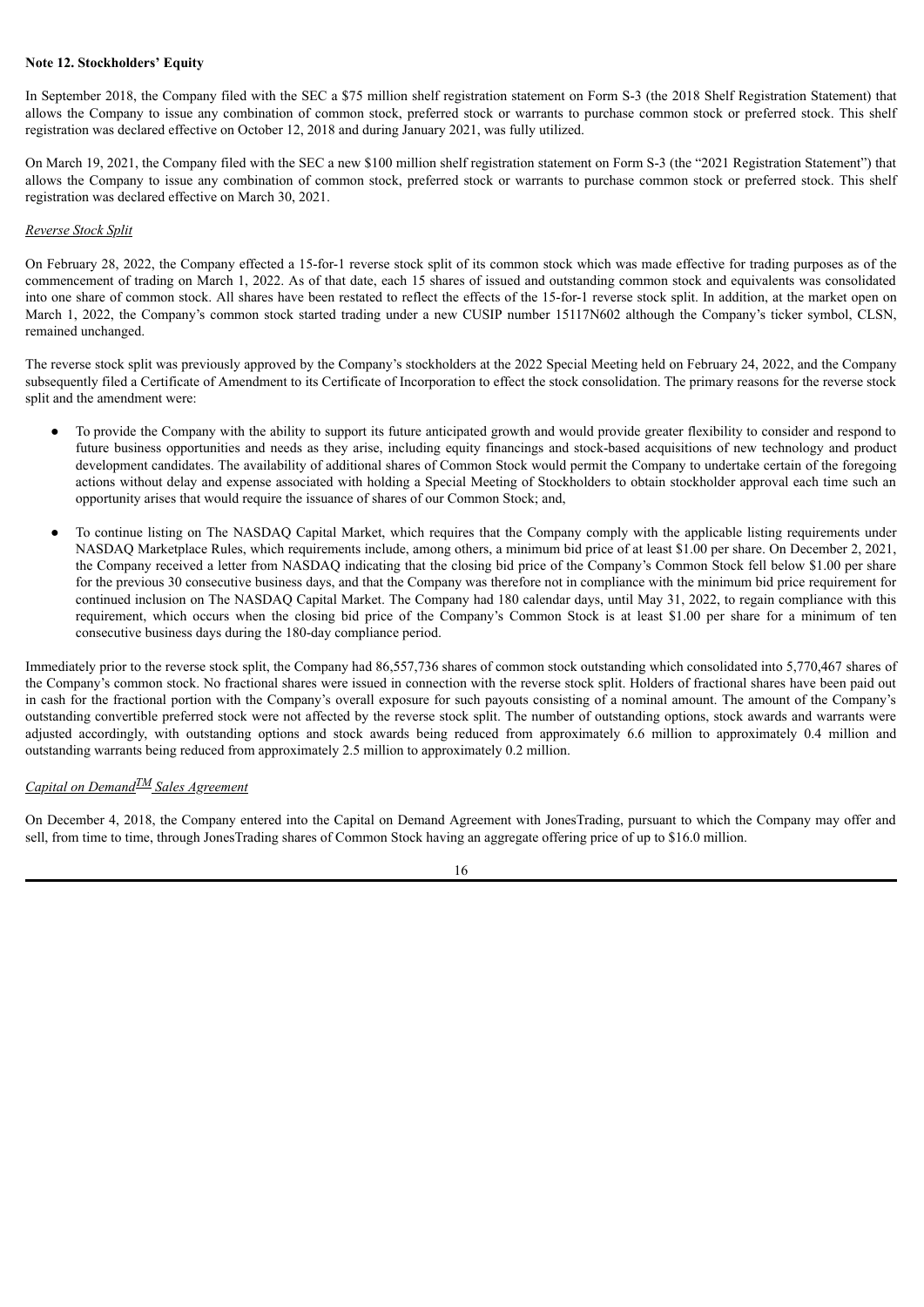During 2020, the Company sold and issued an aggregate of 0.3 million shares under the Capital on Demand Agreement, receiving approximately \$6.2 million in gross proceeds. During 2021, the Company has sold 0.5 million shares under the Capital on Demand Agreement, receiving approximately \$6.9 million in gross proceeds under the Capital on Demand Agreement. The Company has not sold any shares under the Capital on Demand Agreement in 2022.

## *January 2021 Registered Direct Of ering*

On January 22, 2021, the Company entered into a Securities Purchase Agreement (the "January 2021 Purchase Agreement") with several institutional investors, pursuant to which the Company issued and sold, in a registered direct offering (the "January 2021 Offering"), an aggregate of 1,728,395 shares of the Company's common stock at an offering price of \$20.25 per share for gross proceeds of approximately \$35 million before the deduction of the January 2021 Placement Agents (as defined below) fee and offering expenses. The closing of the January 2021 Offering occurred on January 26, 2021.

In connection with the January 2021 Offering, the Company entered into a placement agent agreement with A.G.P./Alliance Global Partners ("AGP," and together with Brookline Capital Markets, the "January 2021 Placement Agents") pursuant to which the Company agreed to pay the January 2021 Placement Agents a cash fee equal to 7% of the aggregate gross proceeds raised from the sale of the securities sold in the January 2021 Offering and reimburse the January 2021 Placement Agents for certain of their expenses in an amount not to exceed \$82,500.

# *March 2021 Registered Direct Of ering*

On March 31, 2021, the Company entered into a Securities Purchase Agreement (the "March 2021 Purchase Agreement") with several institutional investors, pursuant to which the Company issued and sold, in a registered direct offering (the "March 2021 Offering"), an aggregate of 769,230 shares of the Company's common stock, at an offering price of \$19.50 per share for gross proceeds of approximately \$15 million before the deduction of the placement agents fee and offering expenses. The closing of the offering occurred on April 5, 2021 and was accounted for in the second quarter of 2021.

In connection with the March 2021 Offering, the Company entered into a placement agent agreement (the "March 2021 Placement Agent Agreement") with AGP, as lead placement agent (together with JonesTrading Institutional Services LLC and Brookline Capital Markets, a division of Arcadia Securities, LLC, serving as co-placement agents, the "March 2021 Placement Agents"), pursuant to which the Company agreed to pay the March 2021 Placement Agents an aggregate cash fee equal to 7% of the aggregate gross proceeds raised from the sale of the securities sold in the offering and reimburse the Placement Agents for certain of their expenses in an amount not to exceed \$82,500.

Under the March 2021 Purchase Agreement and March 2021 Placement Agent Agreement, the Company and its subsidiaries were prohibited, for a period of 90 days after the closing, from entering into any agreement to issue or announcing any issuance or proposed issuance of common stock or any other securities that are at any time convertible into, or exercisable or exchangeable for, or otherwise entitle the holder thereof to receive common stock without the prior written consent of AGP or the investors participating in the offering. For purposes of this offering, AGP and the investors from the Company's January 2021 Offering waived a similar 90-day restriction in the placement agent agreement and purchase agreement for that transaction.

## *Series A and Series B Convertible Redeemable Preferred Stock Of ering*

On January 10, 2022, the Company entered into a Securities Purchase Agreement (the "Preferred Stock Purchase Agreement") with several institutional investors, pursuant to which the Company agreed to issue and sell, in concurrent registered direct offerings (the "Preferred Offerings"), (i) 50,000 shares of the Company's Series A Convertible Redeemable Preferred Stock, par value \$0.01 per share (the "Series A Preferred Stock"), and (ii) 50,000 shares of the Company's Series B Convertible Redeemable Preferred Stock, par value \$0.01 per share (the "Series B Preferred Stock" and together with the Series A Preferred Stock, the "Preferred Stock"), in each case at an offering price of \$285 per share, representing a 5% original issue discount to the stated value of \$300 per share, for gross proceeds of each Preferred Offering of \$14.25 million, or approximately \$28.50 million in the aggregate for the Preferred Offerings, before the deduction of the Placement Agent's (as defined below) fee and offering expenses. The shares of Series A Preferred Stock have a stated value of \$300 per share and are convertible, at a conversion price of \$13.65 per share, into 1,098,901 shares of common stock (subject in certain circumstances to adjustments). The shares of Series B Preferred Stock have a stated value of \$300 per share and are convertible, at a conversion price of \$15.00 per share, into 1,000,000 shares of common stock (subject in certain circumstances to adjustments). The closing of the Preferred Offerings occurred on January 13, 2022.

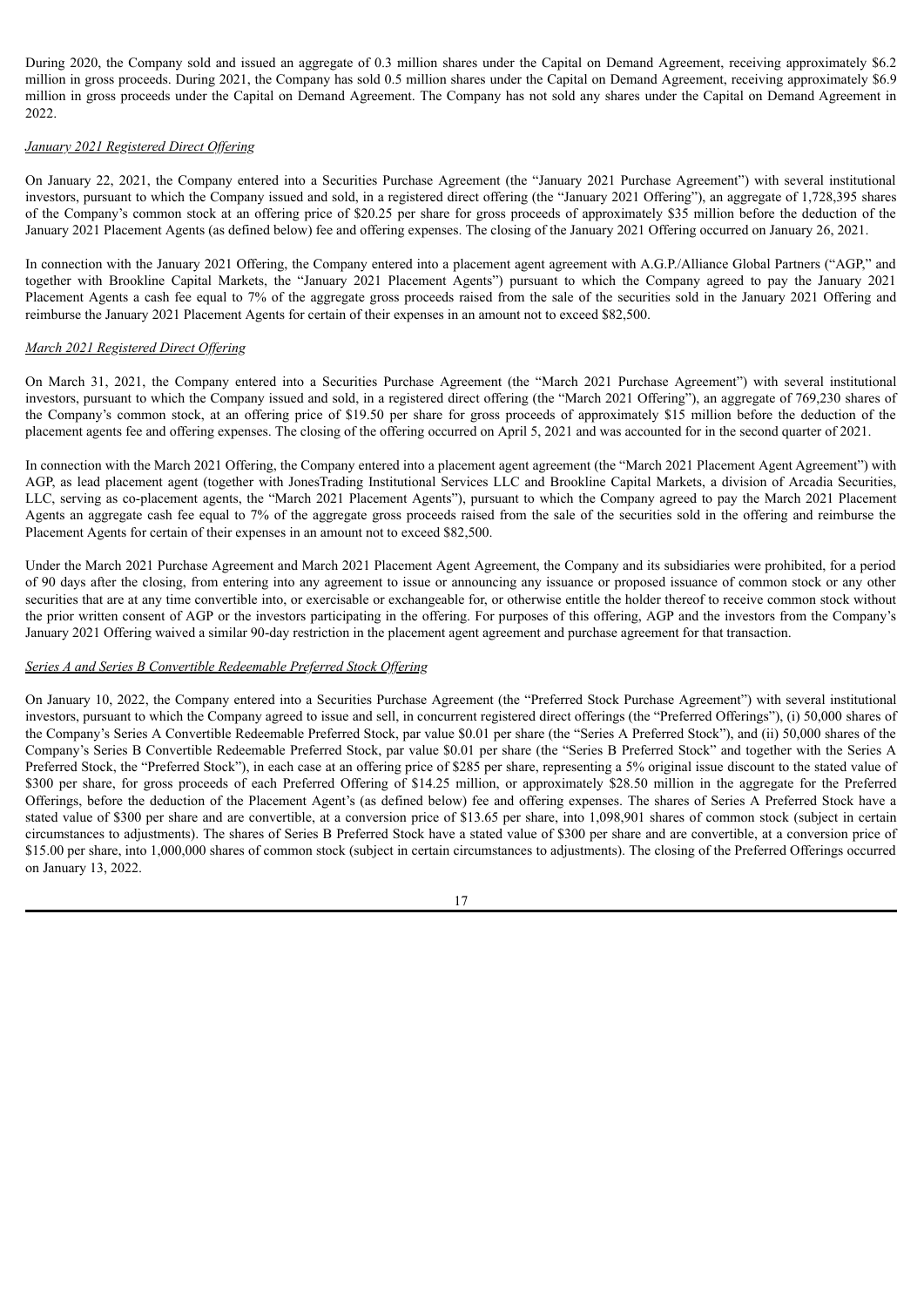The Company held a special meeting of stockholders to consider an amendment (the "Amendment") to the Company's Certificate of Incorporation, as amended (the "Charter"), to effect a reverse stock split of the outstanding shares of common stock ("Common Stock") by a ratio to be determined by the Board of Directors of the Company (the "Reverse Stock Split"), ranging from 7-to-1 to, 10-to-1, 12-to-1 or 15-to-1. The investors of the Preferred Stock Purchase Agreement had agreed to not transfer, offer, sell, contract to sell, hypothecate, pledge or otherwise dispose of the shares of the Preferred Stock until the Reverse Stock Split, to vote the shares of the Series A Preferred Stock purchased in the Preferred Offerings in favor of such Amendment and to vote the shares of the Series B Preferred Stock purchased in the Preferred Offerings in a manner that "mirrors" the proportions on which the shares of Common Stock (excluding any shares of Common Stock that are not voted) and Series A Preferred Stock are voted on the Reverse Stock Split and the Amendment.

Pursuant to the Preferred Stock Purchase Agreement, the Company filed two certificates of designation (the "Certificates of Designation") with the Secretary of the State of Delaware designating the rights, preferences and limitations of the shares of Preferred Stock. The Certificates of Designation provided, in particular, that the Preferred Stock had no voting rights, other than the right to vote as a class on certain specified matters, except that (i) each share of Series A Preferred Stock had the right to vote, on an as converted basis, on the Reverse Stock Split (together with the Company's Common Stock and the Series B Preferred Stock as a single class), and (ii) each share of Series B Preferred Stock had the right to cast 3,000 votes per share of Series B Preferred Stock on the Reverse Stock Split.

The holders of Preferred Stock were entitled to dividends, on an as-if converted basis, equal to dividends actually paid, if any, on shares of Common Stock. The Preferred Stock was convertible into shares of Common Stock at a rate of \$13.65 per share for the Series A Preferred Stock and \$15.00 per share for the Series B Preferred Stock, subject to adjustment. The Preferred Stock was convertible at the option of the holder at any time after the Company had received stockholder approval for the Reverse Stock Split and filed the requisite Amendment with the Delaware Secretary of State's office to effectuate the Reverse Stock Split (the "Reverse Stock Split Date"), subject to beneficial ownership limitations set forth in the applicable Certificate of Designation. In addition, on or after the Reverse Stock Split Date, and subject to the satisfaction of certain conditions, the Company had the right to cause the holders of the Preferred Stock to convert their shares of Preferred Stock, subject to such beneficial ownership limitations.

Each holder of the Preferred Stock had the right to cause the Company to redeem all or part of their shares of the Preferred Stock from the earlier of receipt of stockholder approval of the Reverse Stock Split or of 90 days following the original issue date until 120 days following the original issue date, the "Redemption Date," in cash at a redemption price equal to 105% of the stated value plus an amount equal to accumulated but unpaid dividends, if any, on such shares (whether or not earned or declared, but excluding interest on such dividends) up to, but excluding, the Redemption Date. In connection with the Preferred Offerings, the Company entered into a placement agent agreement (the "Placement Agent Agreement") with AGP in which the Company paid \$1,000,000 as a placement agent fee and \$110,000 to reimburse AGP for certain expenses related to the Preferred Stock offering.

On March 3, 2022, the Company redeemed for cash at a price equal to 105% of the \$300 stated value per share all of its 50,000 outstanding shares of Series A Preferred Stock and its 50,000 Series B Preferred Stock. As a result, all shares of the Preferred Stock have been retired and are no longer outstanding and the Company's only class of outstanding stock is its common. Each share of common stock entitles the holder to one vote.

The Series A Preferred Stock and Series B Preferred Stock were recorded as a liability on the condensed consolidated balance sheet during the first quarter of 2022 until the preferred shares were redeemed during the same quarter. The Company recognized \$4,551,567 as interest expense for the preferred shares during the first quarter of 2022, which was composed of: (a) \$3,000,000 as the difference between the redemption price for the preferred shares and the net proceeds received from the issuance of the preferred shares, (b) \$1,110,000 paid to AGP as a placement agent fee and reimbursement for certain expenses, and (c) \$441,567 in legal fees recognized in the first quarter that were attributed to the preferred shares.

The Placement Agent Agreement contains customary representations, warranties and agreements by the Company, customary conditions to closing, indemnification obligations of the Company and AGP, including for liabilities under the Securities Act, other obligations of the parties and termination provisions.

# **Note 13. Stock-Based Compensation**

The Company has long-term compensation plans that permit the granting of equity-based awards in the form of stock options, restricted stock, restricted stock units, stock appreciation rights, other stock awards, and performance awards.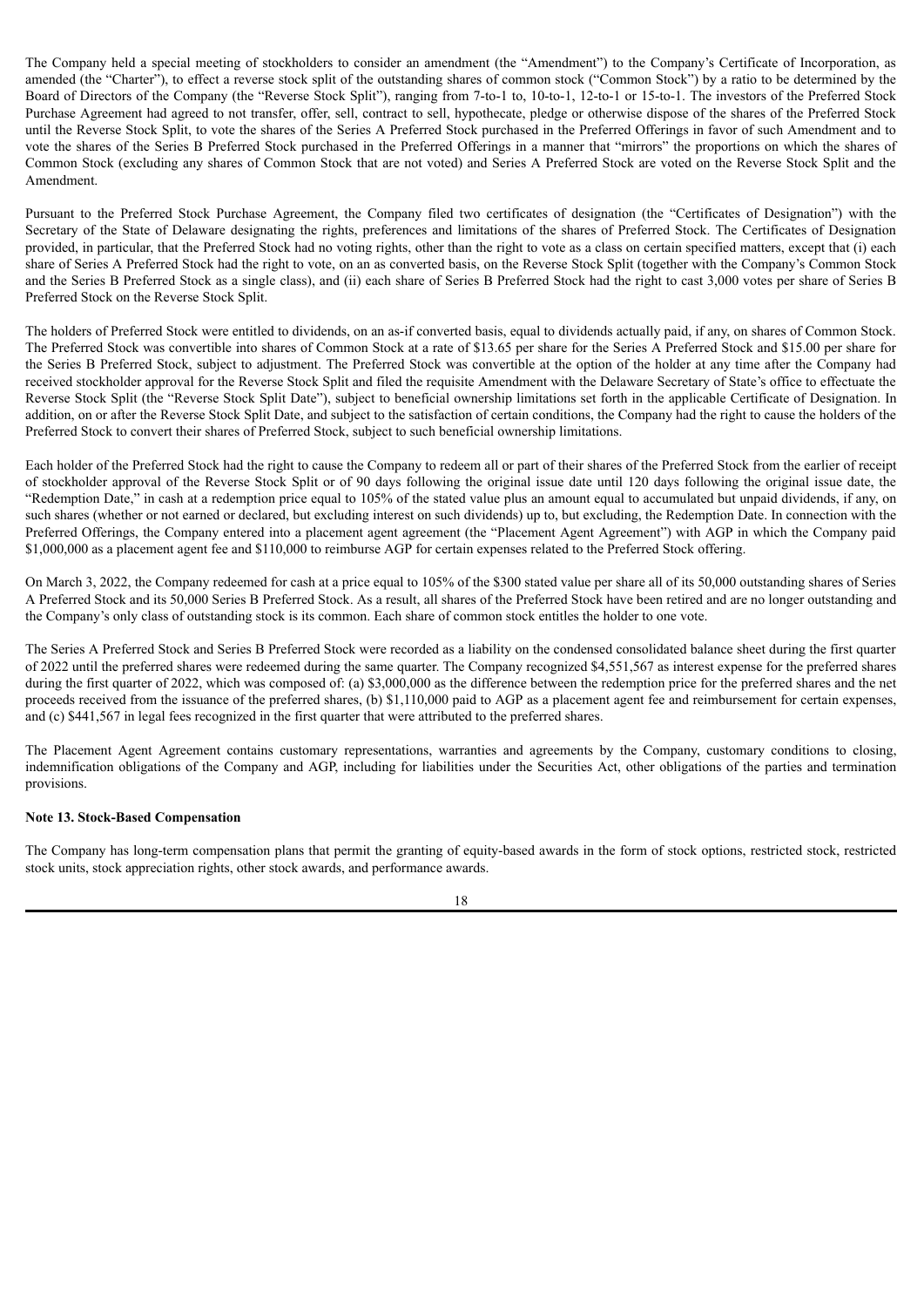At the 2018 Annual Stockholders Meeting of the Company held on May 15, 2018, stockholders approved the Celsion Corporation 2018 Stock Incentive Plan (the "2018 Plan"). The 2018 Plan, as adopted, permits the granting of 180,000 shares of Celsion common stock as equity awards in the form of incentive stock options, nonqualified stock options, restricted stock, restricted stock units, stock appreciation rights, other stock awards, performance awards, or in any combination of the foregoing. At the 2019 Annual Stockholders Meeting of the Company held on May 14, 2019, stockholders approved an amendment to the 2018 Plan whereby the Company increased the number of common stock shares available by 80,000 to a total of 260,000 under the 2018 Plan, as amended. Prior to the adoption of the 2018 Plan, the Company had maintained the Celsion Corporation 2007 Stock Incentive Plan (the "2007 Plan"). At the 2020 Annual Stockholders Meeting of the Company held on June 15, 2020, stockholders approved an amendment to the 2018 Plan, as previously amended, whereby the Company increased the number of shares of common stock available by 166,667 to a total of 426,667 under the 2018 Plan, as amended. At the 2021 Annual Stockholders Meeting of the Company held on June 10, 2021, stockholders approved an amendment to the 2018 Plan, as previously amended, whereby the Company increased the number of shares of common stock available by 513,333 to a total of 940,000 under the 2018 Plan, as amended.

The Company has issued stock awards to employees and directors in the form of stock options and restricted stock. Options are generally granted with strike prices equal to the fair market value of a share of Celsion common stock on the date of grant. Incentive stock options may be granted to purchase shares of common stock at a price not less than 100% of the fair market value of the underlying shares on the date of grant, provided that the exercise price of any incentive stock option granted to an eligible employee owning more than 10% of the outstanding stock of Celsion must be at least 110% of such fair market value on the date of grant. Only officers and key employees may receive incentive stock options.

Option and restricted stock awards vest upon terms determined by the Compensation Committee of the Board of Directors and are subject to accelerated vesting in the event of a change of control or certain terminations of employment. The Company issues new shares to satisfy its obligations from the exercise of options or the grant of restricted stock awards.

On September 28, 2018, and again on February 19, 2019, the Compensation Committee of the Board of Directors approved the grant of (i) inducement stock options (the "Inducement Option Grants") to purchase a total of 10,933 and 9,332 shares of Celsion common stock, respectively and (ii) inducement restricted stock awards (the "Inducement Stock Grants") totaling 1,266 and 8,666 shares of Celsion common stock to five new employees collectively. Each award has a grant date of the date of grant. Each Inducement Option Grant has an exercise price per share equal to \$41.55 and \$32.70 which represents the closing price of Celsion's common stock as reported by Nasdaq on September 28, 2018 and February 19, 2019, respectively. Each Inducement Option Grant vests over three years, with one-third vesting on the one-year anniversary of the employee's first day of employment with the Company and one-third vesting on the second and third anniversaries thereafter, subject to the new employee's continued service relationship with the Company on each such date. Each Inducement Option Grant has a ten-year term and is subject to the terms and conditions of the applicable stock option agreement. Each of Inducement Stock Grant vested on the one-year anniversary of the employee's first day of employment with the Company is subject to the new employee's continued service relationship with the Company through such date and is subject to the terms and conditions of the applicable restricted stock agreement.

As of March 31, 2022, there were a total of 946,454 shares of Celsion common stock reserved for issuance under the 2018 Plan, which were comprised of 658,246 shares of Celsion common stock subject to equity awards previously granted under the 2018 Plan and 2007 Plan and 288,208 shares of Celsion common stock available for future issuance under the 2018 Plan. As of March 31, 2022, there were a total of 9,336 shares of Celsion common stock subject to outstanding inducement awards.

<sup>19</sup>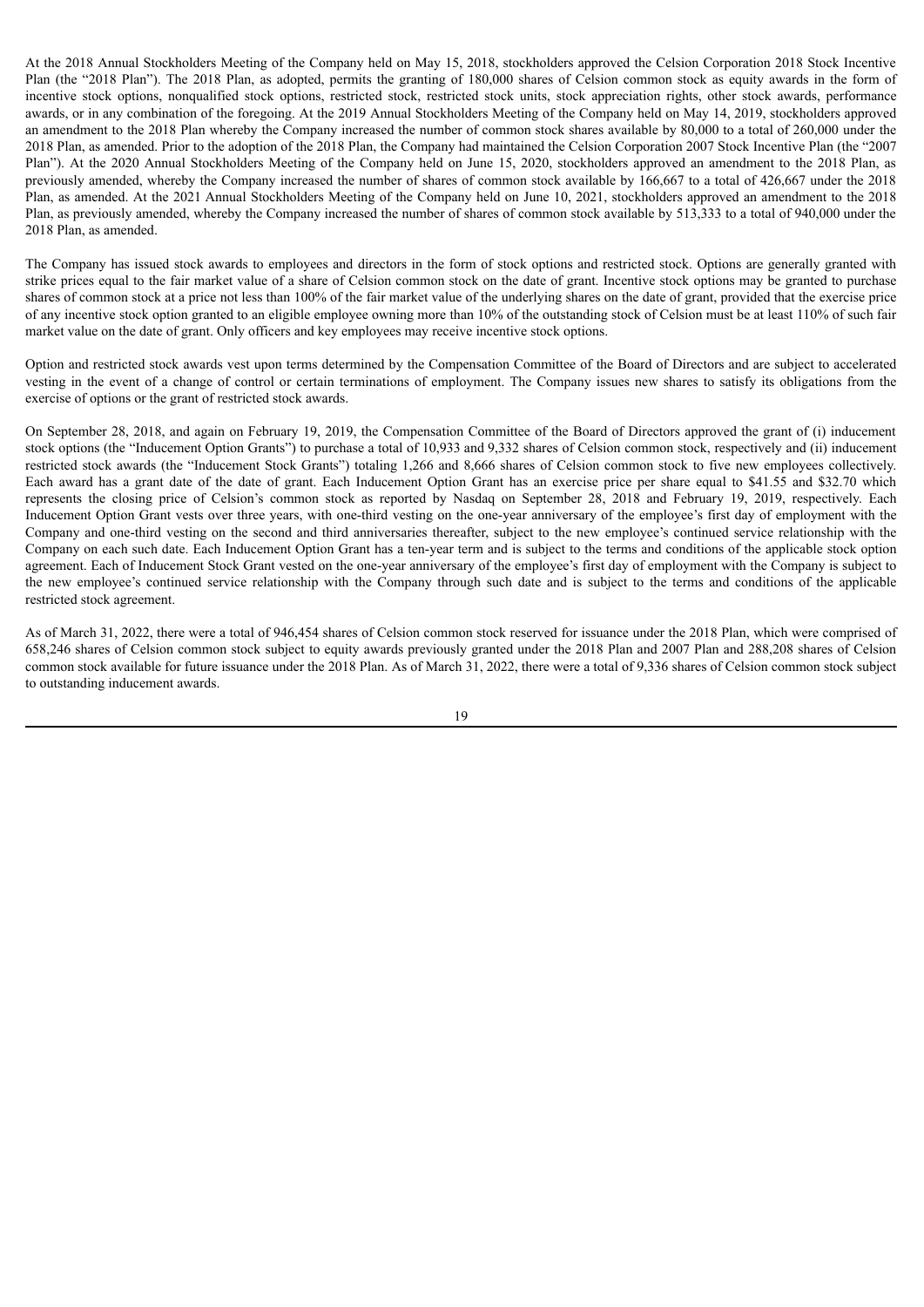A summary of stock option awards and restricted stock grants for the three-months ended March 31, 2022 is presented below:

|                                                                             | <b>Stock Options</b>          |                                                 | <b>Restricted Stock Awards</b>                                 |              |                                                           | Weighted<br>Average                                              |
|-----------------------------------------------------------------------------|-------------------------------|-------------------------------------------------|----------------------------------------------------------------|--------------|-----------------------------------------------------------|------------------------------------------------------------------|
|                                                                             | <b>Options</b><br>Outstanding | Weighted<br>Average<br><b>Exercise</b><br>Price | Non-vested<br><b>Restricted</b><br><b>Stock</b><br>Outstanding |              | Weighted<br>Average<br>Grant<br>Date<br><b>Fair Value</b> | Contractual<br><b>Terms</b> of<br>Equity<br>Awards<br>(in years) |
| Equity awards outstanding at January 1, 2022                                | 441,425                       | \$<br>38.49                                     | 1,481                                                          | \$           | 12.36                                                     |                                                                  |
| Equity awards granted                                                       | 224,276                       | \$<br>4.60                                      | 400                                                            | $\mathbb{S}$ | 4.60                                                      |                                                                  |
| Equity awards outstanding at March 31, 2022                                 | 665,701                       | \$<br>27.07                                     | 1,881                                                          | \$           | 10.71                                                     | 8.0                                                              |
| Aggregate intrinsic value of outstanding equity<br>awards at March 31, 2022 | \$<br>103,167                 |                                                 | 20,145                                                         |              |                                                           |                                                                  |
| Equity awards exercisable at March 31, 2022                                 | 419,559                       | \$<br>33.22                                     |                                                                |              |                                                           | 7.5                                                              |
| Aggregate intrinsic value of equity awards exercisable<br>at March 31, 2022 | \$<br>34,304                  |                                                 |                                                                |              |                                                           |                                                                  |

Total compensation cost related to stock options and restricted stock awards amounted to approximately \$1.0 million and \$1.6 million for the three-month periods ended March 31, 2022 and 2021, respectively. Of these amounts, \$0.4 million and \$0.6 million was charged to research and development during the three-month periods ended March 31, 2022 and 2021, respectively, and \$0.6 million and \$1.0 million was charged to general and administrative expenses during the three-month periods ended March 31, 2022 and 2021, respectively.

As of March 31, 2022, there was \$1.7 million of total unrecognized compensation cost related to non-vested stock-based compensation arrangements. That cost is expected to be recognized over a weighted-average period of 1.2 years. The weighted average grant date fair values of the stock options granted was \$4.16 and \$2.03 during the three-month periods ended March 31, 2022 and 2021, respectively.

The fair values of stock options granted were estimated at the date of grant using the Black-Scholes option pricing model. The Black-Scholes model was originally developed for use in estimating the fair value of traded options, which have different characteristics from Celsion's stock options. The model is also sensitive to changes in assumptions, which can materially affect the fair value estimate. The Company used the following assumptions for determining the fair value of options granted under the Black-Scholes option pricing model:

|                          | Three Months Ended March 31, |                    |
|--------------------------|------------------------------|--------------------|
|                          | 2022                         | 2021               |
| Risk-free interest rate  | 1.74%                        | 1.64 to $1.74\%$   |
| Expected volatility      | $108.5\%$                    | 106.8 to $112.5\%$ |
| Expected life (in years) | 8.5 to 9.0                   | 7.5 to 10.0        |
| Expected dividend yield  | $-1/2$                       | $-1/2$             |

Expected volatilities utilized in the model are based on historical volatility of the Company's stock price. The risk-free interest rate is derived from values assigned to U.S. Treasury bonds with terms that approximate the expected option lives in effect at the time of grant.

#### **Note 14. Earn-Out Milestone Liability**

On March 28, 2019, the Company and EGWU, Inc. entered into an amendment to its purchase agreement ("Amended Asset Purchase Agreement"), whereby payment of the earnout milestone liability related to the Ovarian Cancer Indication of \$12.4 million had been modified. The Company has the option to make the payment as follows:

- a) \$7.0 million in cash within 10 business days of achieving the milestone; or
- b) \$12.4 million in cash, common stock of the Company, or a combination of either, within one year of achieving the milestone.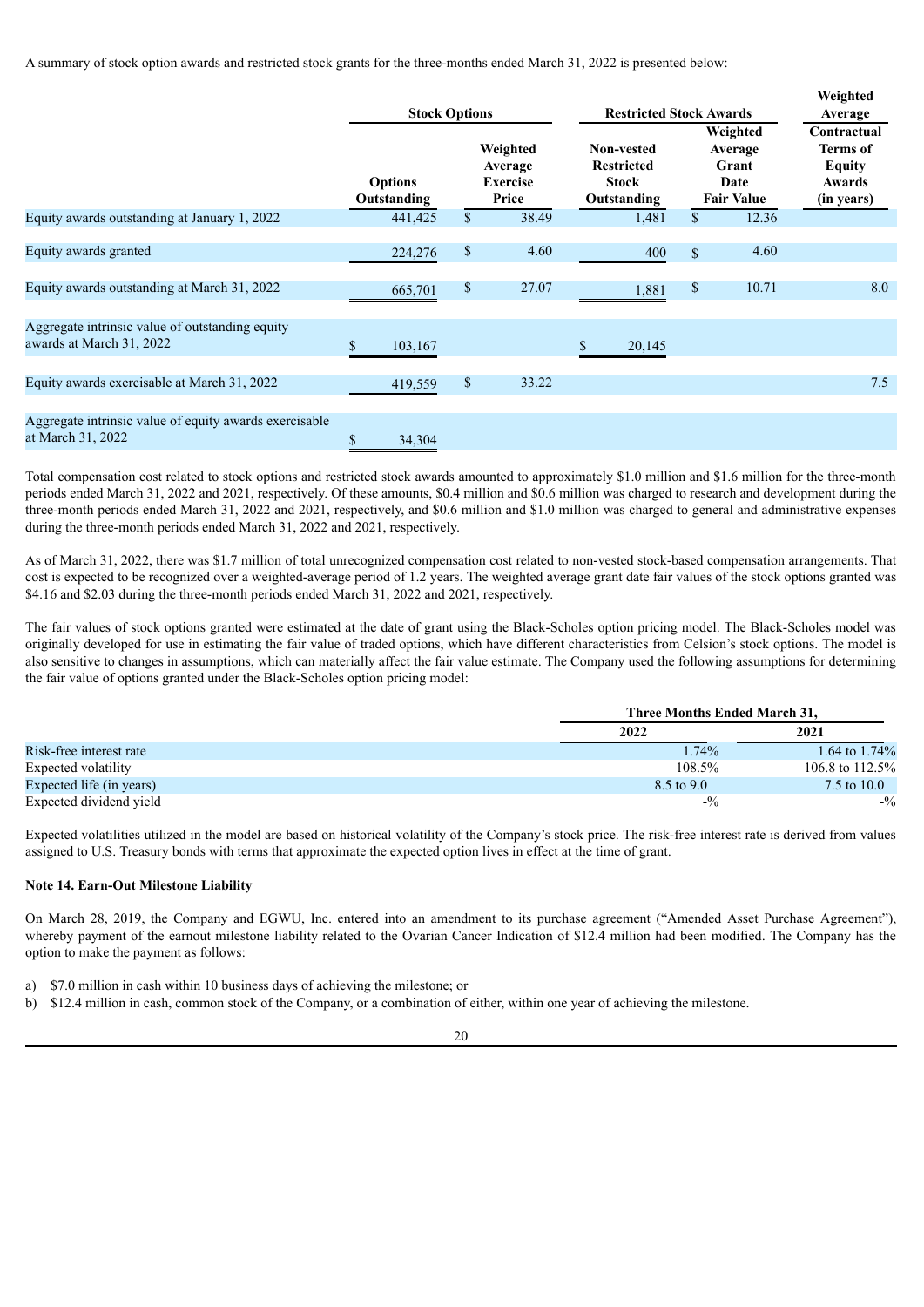As of March 31, 2022 and December 31, 2021, the Company fair valued the earn-out milestone liability at \$5.4 million. In assessing the fair value of the earnout milestone liability at March 31, 2022, the Company considered each of the settlement provisions per the Amended Asset Purchase Agreement and equally weighted the probability of a cash or cash and common stock payment.

## **Note 15. Warrants**

Following is a summary of all warrant activity for the three-months ended March 31, 2022:

| Warrants                                                            | Number of<br>Warrants<br><b>Issued</b> | Weighted<br>Average<br><b>Exercise Price</b> |
|---------------------------------------------------------------------|----------------------------------------|----------------------------------------------|
| Warrants outstanding at December 31, 2021                           | 175,792                                | \$<br>20.96                                  |
| Warrants expired during the three months ended March 31, 2022       | (7,273)                                | \$<br>48.30                                  |
| Warrants outstanding at March 31, 2022                              | 168,519                                | \$<br>19.78                                  |
| Aggregate intrinsic value of outstanding warrants at March 31, 2022 |                                        |                                              |
| Weighted average remaining contractual terms at March 31, 2022      | 3.8 years                              |                                              |

## **Note 16. Leases**

In 2011, the Company executed a lease (the "Lease") with Brandywine Operating Partnership, L.P. (Brandywine), a Delaware limited partnership, for a 10,870 square foot premises located in Lawrenceville, New Jersey and relocated its offices to Lawrenceville, New Jersey from Columbia, Maryland. The Lease had an initial term of 66 months. In late 2015, Lenox Drive Office Park LLC purchased the real estate and office building and assumed the Lease. This Lease was set to expire on April 30, 2017. In April 2017, the Company and the landlord amended the Lease effective May 1, 2017. The 1<sup>st</sup> Lease Amendment extended the term of the agreement for an additional 64 months, reduced the premises to 7,565 square feet, reduced the monthly rent and provided four months free rent. The monthly rent ranged from approximately \$18,900 in the first year to approximately \$20,500 in the final year of the 1<sup>st</sup> Lease Amendment. Effective January 9, 2019, the Company amended the current terms of the 1<sup>st</sup> Lease Amendment to increase the size of the premises by 2,285 square feet to 9,850 square feet and also extended the lease term by one year to September 1, 2023. The monthly rent ranges from approximately \$25,035 in the first year to approximately \$27,088 in the final year of the 2<sup>nd</sup> Lease Amendment.

In connection with the EGEN Asset Purchase Agreement in June 2014, the Company assumed the existing lease with another landlord for an 11,500 square foot premises located in Huntsville Alabama. In January 2018, the Company and the Huntsville landlord entered into a new 60-month lease which reduced the premises to 9,049 square feet with rent payments of approximately \$18,100 per month. On June 9, 2021 and, as amended on July 7, 2021, the Company and the Huntsville landlord entered into a 22-month lease for an additional 2,197 square foot premises with rent payments of approximately \$5,500 per month.

The Company adopted ASC Topic 842 on January 1, 2019 using the modified retrospective transition method for all lease arrangements at the beginning of the period of adoption.

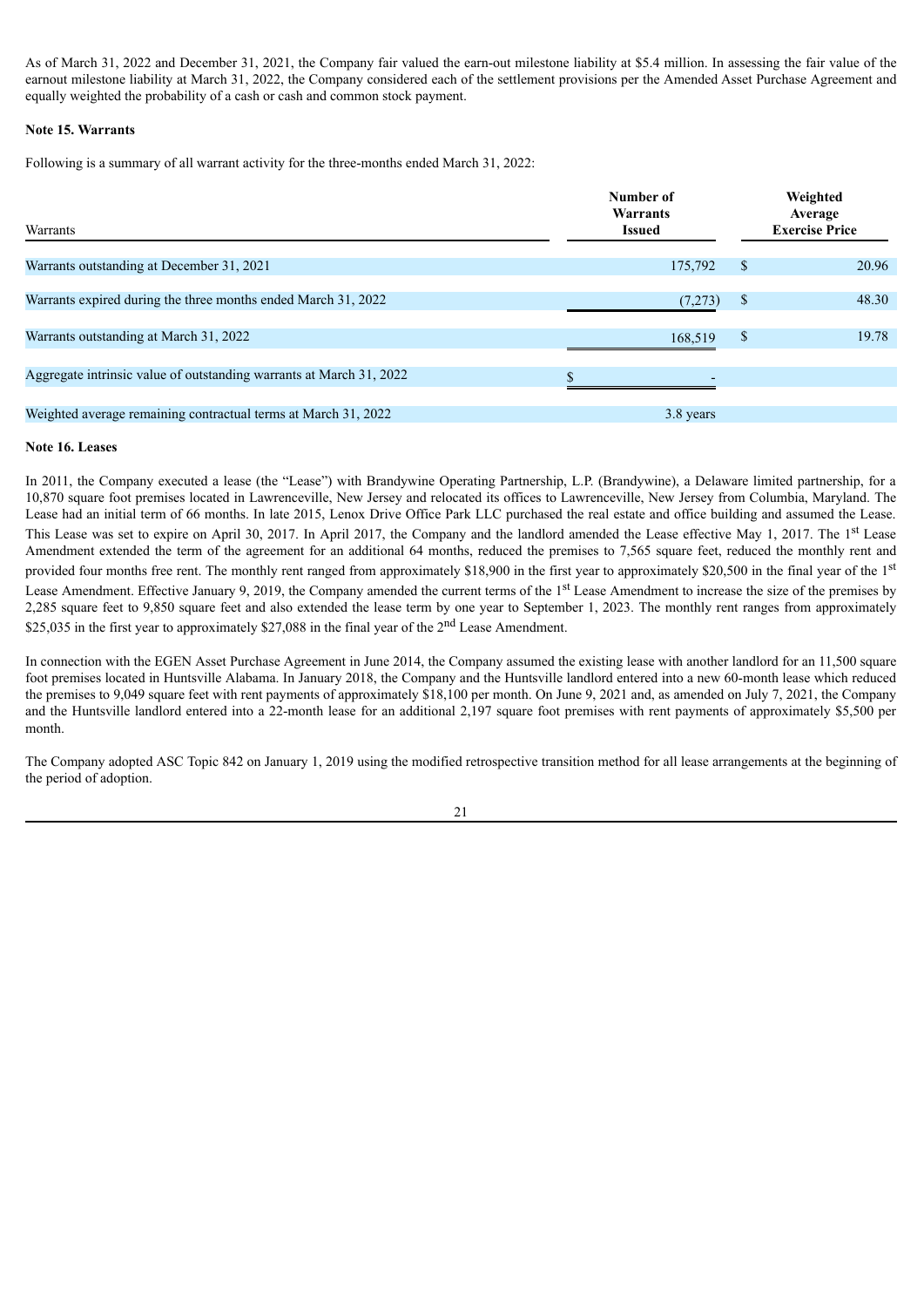Following is a table of the lease payments and maturity of our operating lease liabilities as of March 31, 2022:

| Remainder of 2022               | 451,922   |       |
|---------------------------------|-----------|-------|
| 2023                            | 238,609   |       |
| 2024 and thereafter             |           |       |
| Subtotal future lease payments  | 690,531   |       |
| Less imputed interest           | (42, 167) |       |
| Total lease liabilities         | 648,364   |       |
|                                 |           |       |
| Weighted average remaining life | 1.2 years |       |
|                                 |           |       |
| Weighted average discount rate  |           | 9.98% |
|                                 |           |       |

For the three-month period ended March 31, 2022, operating lease expense was \$146,936 and cash paid for operating leases included in operating cash flows was \$149,573. For the three-month period ended March 31, 2021, operating lease expense was \$130,595 and cash paid for operating leases included in operating cash flows was \$131,863.

## **Note 17. Technology Development and Licensing Agreements**

On May 7, 2012, the Company entered into a long-term commercial supply agreement with Zhejiang Hisun Pharmaceutical Co. Ltd. (Hisun) for the production of ThermoDox<sup>®</sup> in the China territory. In accordance with the terms of the agreement, Hisun will be responsible for providing all of the technical and regulatory support services, including the costs of all technical transfer, registration and bioequivalence studies, technical transfer costs, Celsion consultative support costs and the purchase of any necessary equipment and additional facility costs necessary to support capacity requirements for the manufacture of ThermoDox®. Celsion will repay Hisun for the aggregate amount of these development costs and fees commencing on the successful completion of three registration batches of ThermoDox<sup>®</sup>. Hisun is also obligated to certain performance requirements under the agreement. The agreement will initially be limited to a percentage of the production requirements of ThermoDox<sup>®</sup> in the China territory with Hisun retaining an option for additional global supply after local regulatory approval in the China territory. In addition, Hisun will collaborate with Celsion around the regulatory approval activities for ThermoDox® with the China State Food and Drug Administration (CHINA FDA). During the first quarter of 2015, Hisun completed the successful manufacture of three registration batches of ThermoDox<sup>®</sup>.

On January 18, 2013, we entered into a technology development contract with Hisun, pursuant to which Hisun paid us a non-refundable research and development fee of \$5 million to support our development of ThermoDox<sup>®</sup> in mainland China, Hong Kong and Macau (the China territory). Following our announcement on January 31, 2013 that the HEAT study failed to meet its primary endpoint, Celsion and Hisun have agreed that the Technology Development Contract entered into on January 18, 2013 will remain in effect while the parties continue to collaborate and are evaluating the next steps in relation to ThermoDox<sup>®</sup>, which include the sub-group analysis of patients in the Phase III HEAT Study for the hepatocellular carcinoma clinical indication and other activities to further the development of ThermoDox<sup>®</sup> for the Greater China market. The \$5.0 million received as a non-refundable payment from Hisun in the first quarter 2013 has been recorded to deferred revenue and will continue to be amortized over the 10 -year term of the agreement, until such time as the parties find a mutually acceptable path forward on the development of ThermoDox<sup>®</sup> based on findings of the ongoing post-study analysis of the HEAT Study data.

On July 19, 2013, the Company and Hisun entered into a Memorandum of Understanding to pursue ongoing cooperation for the continued clinical development of ThermoDox<sup>®</sup> as well as the technology transfer relating to the commercial manufacture of ThermoDox<sup>®</sup> for the China territory. This expanded level of cooperation includes development of the next generation liposomal formulation with the goal of creating safer, more efficacious versions of marketed cancer chemotherapeutics.

Among the key provisions of the Celsion-Hisun Memorandum of Understanding are:

- Hisun will provide the Company with internal resources necessary to complete the technology transfer of the Company's proprietary manufacturing process and the production of registration batches for the China territory;
- Hisun will coordinate with the Company around the clinical and regulatory approval activities for ThermoDox<sup>®</sup> as well as other liposomal formations with the CHINA FDA; and
- Hisun will be granted a right of *first* offer for a commercial license to ThermoDox<sup>®</sup> for the sale and distribution of ThermoDox<sup>®</sup> in the China territory.

On August 8, 2016, the Company signed a Technology Transfer, Manufacturing and Commercial Supply Agreement ("GEN-1 Agreement") with Hisun to pursue an expanded partnership for the technology transfer relating to the clinical and commercial manufacture and supply of GEN-1, Celsion's proprietary gene mediated, IL-12 immunotherapy, for the greater China territory, with the option to expand into other countries in the rest of the world after all necessary regulatory approvals are in effect. The GEN-1 Agreement will help to support supply for both ongoing and planned clinical studies in the U.S., and for potential future studies of GEN-1 in China. GEN-1 is currently being evaluated by Celsion in first line ovarian cancer patients.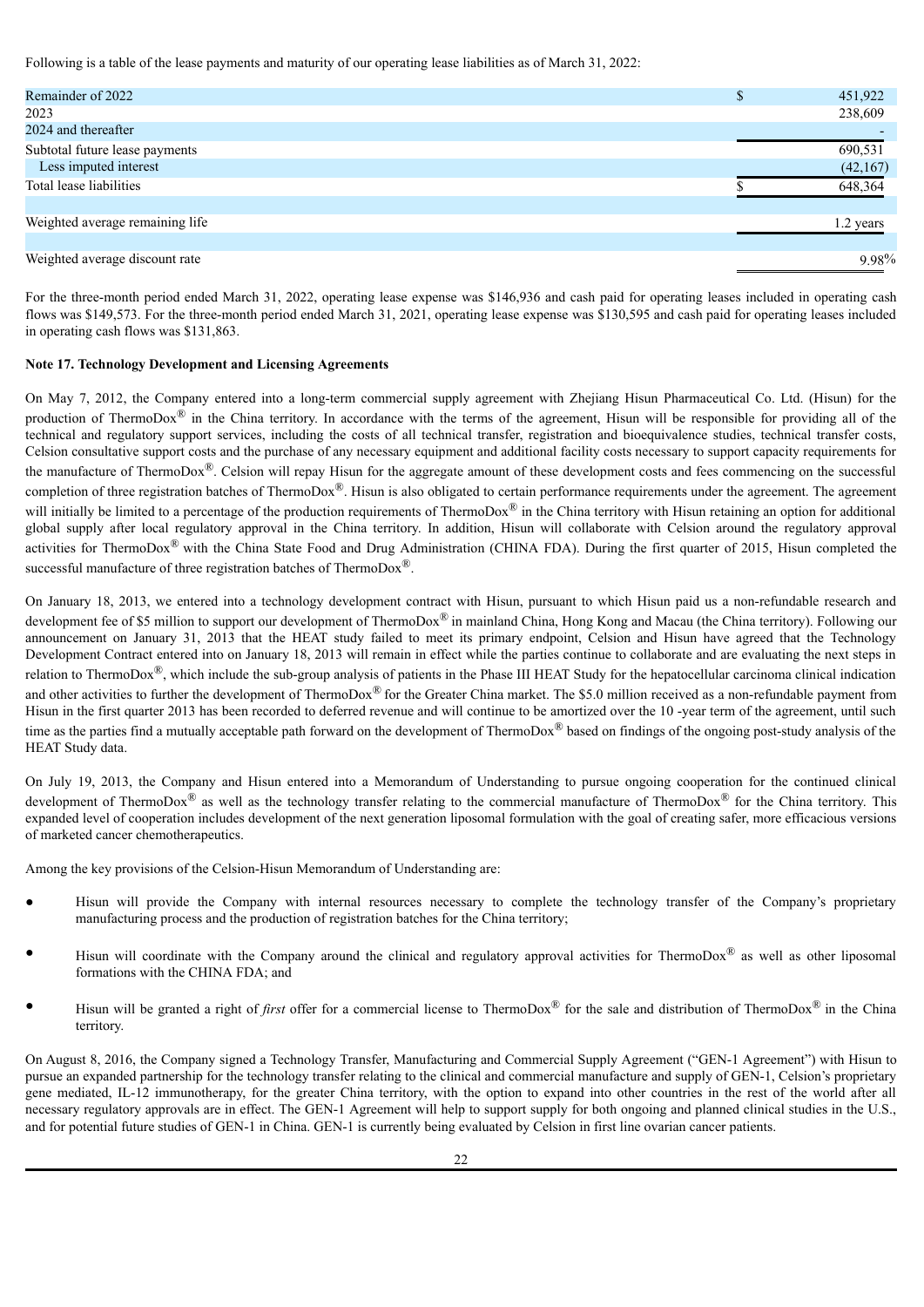Key provisions of the GEN-1 Agreement are as follows:

- **●** the GEN-1 Agreement has targeted unit costs for clinical supplies of GEN-1 that are substantially competitive with the Company's current suppliers;
- **●** once approved, the cost structure for GEN-1 will support rapid market adoption and significant gross margins across global markets;
- **●** Celsion will provide Hisun a certain percentage of China's commercial unit demand, and separately of global commercial unit demand, subject to regulatory approval;
- **●** Hisun and Celsion will commence technology transfer activities relating to the manufacture of GEN-1, including all studies required by CHINA FDA for site approval; and
- **●** Hisun will collaborate with Celsion around the regulatory approval activities for GEN-1 with the CHINA FDA. A local China partner affords Celsion access to accelerated CHINA FDA review and potential regulatory exclusivity for the approved indication.

The Company evaluated the Hisun arrangement in accordance with ASC 606 and determined that its performance obligations under the agreement include the non-exclusive, royalty-free license, research and development services to be provided by the Company, and its obligation to serve on a joint committee. The Company concluded that the license was not distinct since its value is closely tied to the ongoing research and development activities. As such, the license and the research and development services are bundled as a single performance obligation. Since the provision of the license and research and development services are considered a single performance obligation, the \$5,000,000 upfront payment is being recognized as revenue ratably through 2022.

## **Note 18. Commitments and Contingencies**

On October 29, 2020, a putative securities class action was filed against the Company and certain of its officers and directors (the "Spar Individual Defendants") in the U.S. District Court for the District of New Jersey, captioned Spar v. Celsion Corporation, et al., Case No. 1:20-cv-15228. The plaintiff alleges that the Company and Individual Defendants made false and misleading statements regarding one of the Company's product candidates, ThermoDox®, and brings claims for damages under Section 10(b) of the Exchange Act and Rule 10b-5 promulgated thereunder against all Defendants, and under Section 20(a) of the Exchange Act of 1934 against the Spar Individual Defendants. The Company believes that the case is without merit and intends to defend it vigorously. Due to the early stage of the case neither the likelihood that a loss, if any, will be realized, nor an estimate of possible loss or range of loss, if any, can be determined.

In February 2021, a derivative shareholder lawsuit was filed against the Company, as the nominal defendant, and certain of its directors and officers as defendants in the U.S. District Court for the District of New Jersey, captioned *Fidler v. Michael H. Tardugno et al.*, Case No. 3:21-cv-02662. The plaintiff alleges breach of fiduciary duty and other claims arising out of alleged statements made by certain of the Company's directors and/or officers regarding ThermoDox<sup>®.</sup> The Company believes it has meritorious defenses to these claims and intends to vigorously contest this suit. Due to the early stage of the case neither the likelihood that a loss, if any, will be realized, nor an estimate of possible loss or range of loss, if any, can be determined.

In August 2021, a complaint regarding a corporate books and records demand was filed against the Company in the Court of Chancery of the State of Delaware, captioned *Pacheco v. Celsion Corporation*, Case No. 2021-0705. The plaintiff alleges he is entitled to inspect the Company's books and records concerning the OPTIMA Study and other materials. The Company believes that the scope of the demand is without merit and intends to defend it vigorously. Due to the early stage of the case neither the likelihood that a loss, if any, will be realized, nor an estimate of possible loss or range of loss, if any, can be determined.

## **19. Subsequent Events**

The Company has evaluated events subsequent to the date of the balance sheet through May 15, 2022.

On April 6, 2022, the Company entered into a Securities Purchase Agreement (the "April 2022 Purchase Agreement") with several institutional investors, pursuant to which the Company agreed to issue and sell, in a registered direct offering (the "April 2022 Offering"), an aggregate of 1,328,274 shares of the Company's common stock at an offering price of \$5.27 per share for gross proceeds of \$7.0 million before the deduction of the April 2022 Placement Agent (as defined below) fees and offering expenses. The April 2022 Purchase Agreement contains customary representations, warranties and agreements by the Company and customary conditions to closing. The closing of the April 2022 Offering occurred on April 8, 2022. In connection with the April 2022 Offering, the Company entered into a placement agent agreement with A.G.P./Alliance Global Partners (the "April 2022 Placement Agent") pursuant to which the Company agreed to pay the April 2022 Placement Agent a cash fee equal to 6.5% of the aggregate gross proceeds raised from the sale of the securities sold in the April 2022 Offering and reimburse the April 2022 Placement Agent for certain of their expenses in an amount not to exceed \$50,000.

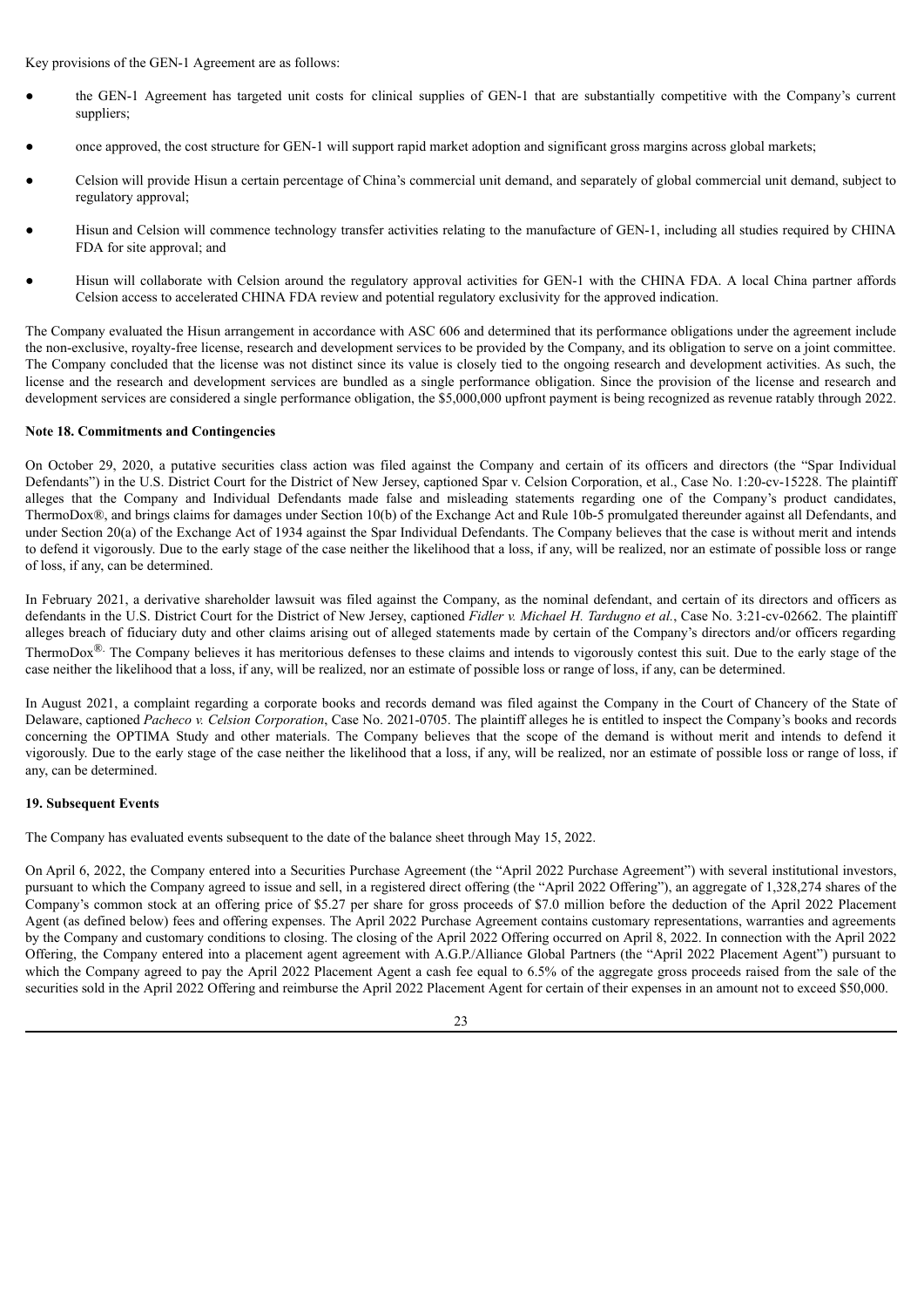## <span id="page-26-0"></span>**Item 2. MANAGEMENT'S DISCUSSION AND ANALYSIS OF FINANCIAL CONDITION AND RESULTS OF OPERATIONS.**

The following discussion and analysis of our financial condition and results of operations This discussion contains forward-looking statements that involve risks and uncertainties. Our actual results may differ materially from those discussed in forward-looking statements. Factors that might cause a difference include, but are not limited to, those discussed above under "Cautionary Note Regarding Forward-Looking Statements", and in Item 1A. Risk factors in *our Annual Report on Form 10-K for the fiscal year ended December 31, 2021.*

#### **Strategic and Clinical Overview**

Celsion Corporation ("Celsion" or the "Company") is a fully integrated, clinical stage biotechnology company focused on advancing a portfolio of innovative treatments including DNA-based immunotherapies, next generation vaccines and directed chemotherapies through clinical trials and eventual commercialization. The Company's product pipeline includes GEN-1, a DNA-based immunotherapy for the localized treatment of ovarian cancer. ThermoDox<sup>®</sup>, Celsion's proprietary heat-activated liposomal encapsulation of doxorubicin, currently under investigator-sponsored development for several cancer indications, is being managed though Celsion's wholly owned subsidiary, Celsion GmbH. Additionally, Celsion has two feasibility stage platform technologies for the development of novel nucleic acid-based immunotherapies and next generation vaccines and other anti-cancer DNA or RNA therapies. Both are novel synthetic, non-viral vectors with demonstrated capability in nucleic acid cellular transfection.

#### *IMMUNO-ONCOLOGY Program*

On June 20, 2014, the Company completed the acquisition of substantially all of the assets of EGEN, a private company located in Huntsville, Alabama. Pursuant to the Asset Purchase Agreement, CLSN Laboratories acquired all of EGEN's right, title and interest in substantially all of the assets of EGEN, including cash and cash equivalents, patents, trademarks and other intellectual property rights, clinical data, certain contracts, licenses and permits, equipment, furniture, office equipment, furnishings, supplies and other tangible personal property. A key asset acquired from EGEN was the TheraPlas technology platform. The first drug candidate developed from this technology platform is GEN-1.

## *THERAPLAS Technology Platform*

TheraPlas is a technology platform for the delivery of DNA and mRNA therapeutics via synthetic non-viral carriers and is capable of providing cell transfection for double-stranded DNA plasmids and large therapeutic RNA segments such as mRNA. There are two components of the TheraPlas system, a plasmid DNA or mRNA payload encoding a therapeutic protein, and a delivery system. The delivery system is designed to protect the DNA/mRNA from degradation and promote trafficking into cells and through intracellular compartments. We designed the delivery system of TheraPlas by chemically modifying the low molecular weight polymer to improve its gene transfer activity without increasing toxicity. We believe that TheraPlas may be a viable alternative to current approaches to gene delivery due to several distinguishing characteristics, including enhanced molecular versatility that allows for complex modifications to potentially improve activity and safety.

The design of the TheraPlas delivery system is based on molecular functionalization of polyethyleneimine (PEI), a cationic delivery polymer with a distinct ability to escape from the endosomes due to heavy protonation. The transfection activity and toxicity of PEI is tightly coupled to its molecular weight; therefore, the clinical application of PEI is limited. We have used molecular functionalization strategies to improve the activity of low molecular weight PEIs without augmenting their cytotoxicity. In one instance, chemical conjugation of a low molecular weight branched BPEI1800 with cholesterol and polyethylene glycol (PEG) to form PEG-PEI-Cholesterol (PPC) dramatically improved the transfection activity of BPEI1800 following in vivo delivery. Together, the cholesterol and PEG modifications produced approximately 20-fold enhancement in transfection activity. Biodistribution studies following intraperitoneal or subcutaneous administration of DNA/PPC nanocomplexes showed DNA delivery localized primarily at the injection site with only small amount escaping into the systemic circulation. PPC is the delivery component of our lead TheraPlas product, GEN-1, which is in clinical development for the treatment of ovarian cancer. The PPC manufacturing process has been scaled up from bench scale (1-2 g) to 0.6Kg, and several current Good Manufacturing Practice ("cGMP") lots have been produced with reproducible quality.

We believe that TheraPlas has emerged as a viable alternative to current approaches due to several distinguishing characteristics such as strong molecular versatility that may allow for complex modifications to potentially improve activity and safety with little difficulty. The biocompatibility of these polymers reduces the risk of adverse immune response, thus allowing for repeated administration. Compared to naked DNA or cationic lipids, TheraPlas is generally safer, more efficient, and cost effective. We believe that these advantages place Celsion in a strong position to capitalize on this technology platform.

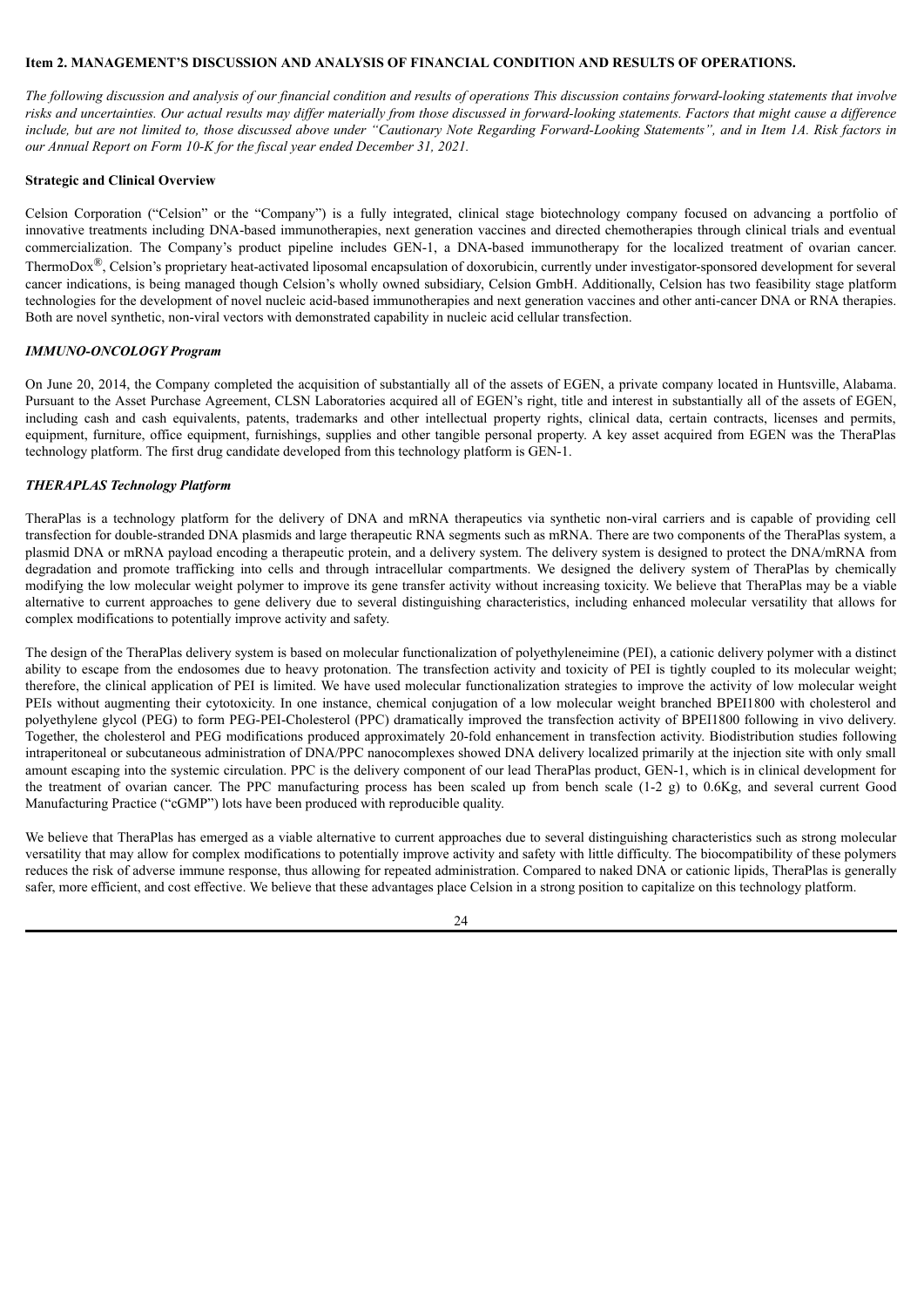## **Ovarian Cancer Overview**

Ovarian cancer is the most lethal of gynecological malignancies among women with an overall five-year survival rate of 45%. This poor outcome is due in part to the lack of effective prevention and early detection strategies. There were approximately 20,000 new cases of ovarian cancer in the U.S. in 2021 with an estimated 13,000 deaths. Mortality rates for ovarian cancer declined very little in the last forty years due to the unavailability of detection tests and improved treatments. Most women with ovarian cancer are not diagnosed until Stages III or IV, when the disease has spread outside the pelvis to the abdomen and areas beyond causing swelling and pain. The five-year survival rates for Stages III and IV are 39% and 17%, respectively. First-line chemotherapy regimens are typically platinum-based combination therapies. Although this first line of treatment has an approximate 80% response rate, 55% to 75% of women will develop recurrent ovarian cancer within two years and ultimately will not respond to platinum therapy. Patients whose cancer recurs or progresses after initially responding to surgery and first-line chemotherapy have been divided into one of the two groups based on the time from completion of platinum therapy to disease recurrence or progression. This time period is referred to as platinum-free interval. The platinum-sensitive group has a platinum-free interval of longer than six months. This group generally responds to additional treatment with platinum-based therapies. The platinumresistant group has a platinum-free interval of shorter than six months and is resistant to additional platinum-based treatments. Pegylated liposomal doxorubicin, topotecan, and Avastin are the only approved second-line therapies for platinum-resistant ovarian cancer. The overall response rate for these therapies is 10% to 20% with median overall survival ("OS") of eleven to twelve months. Immunotherapy is an attractive novel approach for the treatment of ovarian cancer particularly since ovarian cancers are considered immunogenic tumors. IL-12 is one of the most active cytokines for the induction of potent anti-cancer immunity acting through the induction of T-lymphocyte and natural killer cell proliferation. The precedence for a therapeutic role of IL-12 in ovarian cancer is based on epidemiologic and preclinical data.

#### **GEN-1 Immunotherapy**

GEN-1 is a DNA-based immunotherapeutic product candidate for the localized treatment of ovarian cancer by intraperitoneally administering an Interleukin-12 ("IL-12") plasmid formulated with our proprietary TheraPlas delivery system. In this DNA-based approach, the immunotherapy is combined with a standard chemotherapy drug, which can potentially achieve better clinical outcomes than with chemotherapy alone. We believe that increases in IL-12 concentrations at tumor sites for several days after a single administration could create a potent immune environment against tumor activity and that a direct killing of the tumor with concomitant use of cytotoxic chemotherapy could result in a more robust and durable antitumor response than chemotherapy alone. We believe the rationale for local therapy with GEN-1 is based on the following:

- Loco-regional production of the potent cytokine IL-12 avoids toxicities and poor pharmacokinetics associated with systemic delivery of recombinant IL-12;
- Persistent local delivery of IL-12 lasts up to one week and dosing can be repeated; and
- Local therapy is ideal for long-term maintenance therapy.

*OVATION I Study*. In February 2015, we announced that the U.S. Food and Drug Administration ("FDA") accepted, without objection, the Phase I doseescalation clinical trial of GEN-1 in combination with the standard of care in neoadjuvant ovarian cancer (the "OVATION I Study"). On September 30, 2015, we announced enrollment of the first patient in the OVATION I Study. The OVATION I Study was designed to:

- (i) identify a safe, tolerable and therapeutically active dose of GEN-1 by recruiting and maximizing an immune response;
- (ii) enroll three to six patients per dose level and evaluate safety and efficacy; and
- (iii) attempt to define an optimal dose for a follow-on Phase I/II study.

In addition, the OVATION I Study established a unique opportunity to assess how cytokine-based compounds such as GEN-1, directly affect ovarian cancer cells and the tumor microenvironment in newly diagnosed ovarian cancer patients. The study was designed to characterize the nature of the immune response triggered by GEN-1 at various levels of the patients' immune system, including:

- Infiltration of cancer fighting T-cell lymphocytes into primary tumor and tumor microenvironment including peritoneal cavity, which is the primary site of metastasis of ovarian cancer;
- Changes in local and systemic levels of immuno-stimulatory and immunosuppressive cytokines associated with tumor suppression and growth, respectively; and
- Expression profile of a comprehensive panel of immune related genes in pre-treatment and GEN-1-treated tumor tissue.

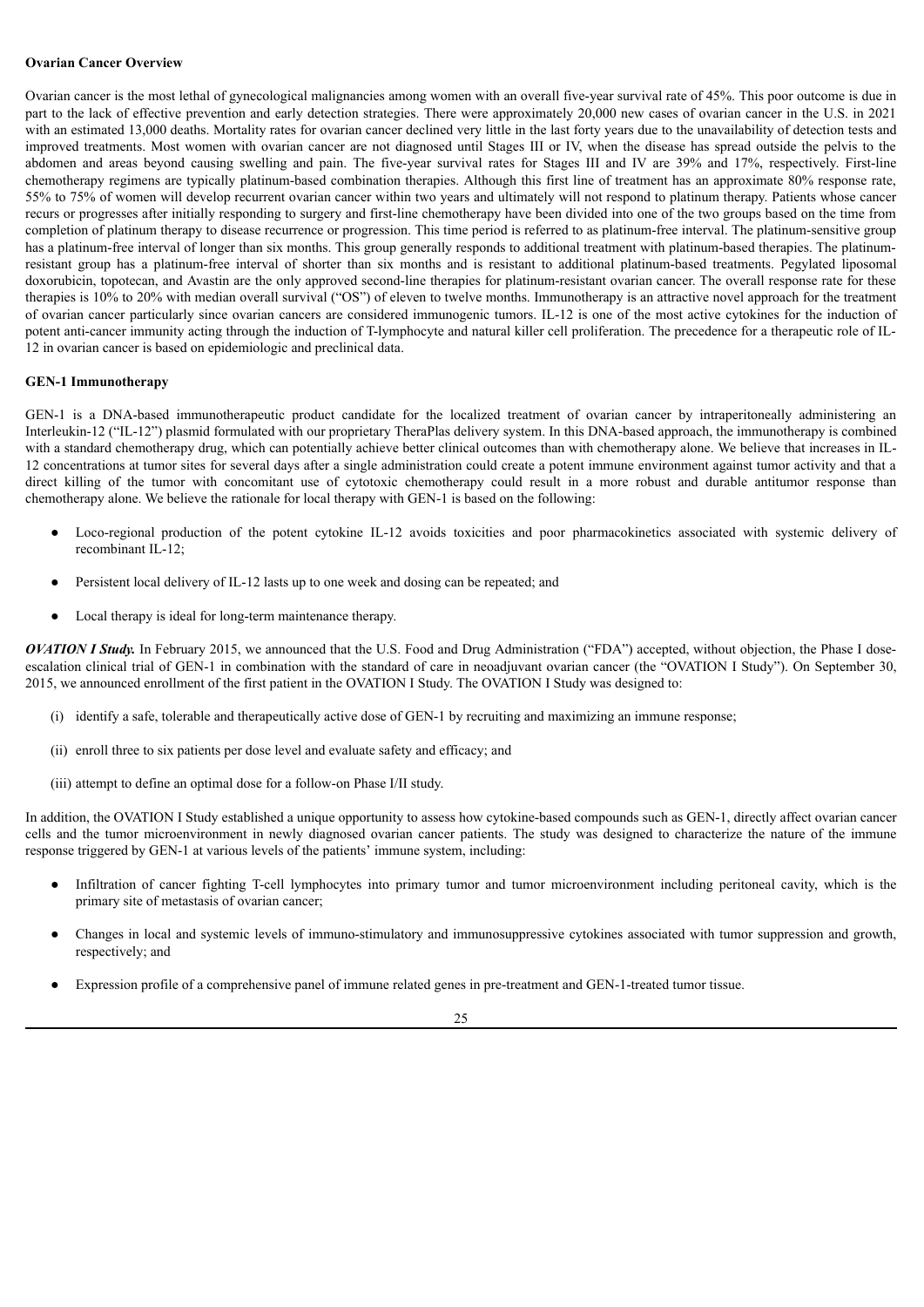We initiated the OVATION I Study at four clinical sites at the University of Alabama at Birmingham, Oklahoma University Medical Center, Washington University in St. Louis, and the Medical College of Wisconsin. During 2016 and 2017, we announced data from the first fourteen patients in the OVATION I Study. On October 3, 2017, we announced final translational research and clinical data from the OVATION I Study.

Key translational research findings from all evaluable patients are consistent with the earlier reports from partial analysis of the data and are summarized below:

- The intraperitoneal treatment of GEN-1 in conjunction with NACT resulted in dose dependent increases in IL-12 and Interferon-gamma (IFN- $\gamma$ ) levels that were predominantly in the peritoneal fluid compartment with little to no changes observed in the patients' systemic circulation. These and other post-treatment changes including decreases in VEGF levels in peritoneal fluid are consistent with an IL-12 based immune mechanism;
- Consistent with the previous partial reports, the effects observed in the IHC analysis were pronounced decreases in the density of immunosuppressive T-cell signals (Foxp3, PD-1, PDL-1, IDO-1) and increases in CD8+ cells in the tumor microenvironment;
- The ratio of CD8+ cells to immunosuppressive cells was increased in approximately 75% of patients suggesting an overall shift in the tumor microenvironment from immunosuppressive to pro-immune stimulatory following treatment with GEN-1. An increase in CD8+ to immunosuppressive T-cell populations is a leading indicator and believed to be a good predictor of improved OS; and
- Analysis of peritoneal fluid by cell sorting, not reported before, shows a treatment-related decrease in the percentage of immunosuppressive T-cell (Foxp3+), which is consistent with the reduction of Foxp3+ T-cells in the primary tumor tissue, and a shift in tumor naïve CD8+ cell population to more efficient tumor killing memory effector CD8+ cells.

The Company also reported positive clinical data from the first fourteen patients who completed treatment in the OVATION I Study. GEN-1 plus standard chemotherapy produced no dose limiting toxicities and positive dose dependent efficacy signals which correlate well with positive surgical outcomes as summarized below:

- Of the fourteen patients treated in the entire study, two patients demonstrated a complete response, ten patients demonstrated a partial response and two patients demonstrated stable disease, as measured by RECIST criteria. This translates to a 100% disease control rate and an 86% objective response rate ("ORR"). Of the five patients treated in the highest dose cohort, there was a 100% ORR with one complete response and four partial responses;
- Fourteen patients had successful resections of their tumors, with nine patients (64%) having a complete tumor resection ("R0"), which indicates a microscopically margin-negative resection in which no gross or microscopic tumor remains in the tumor bed. Seven out of eight (88%) patients in the highest two dose cohorts experienced a R0 surgical resection. All five patients treated at the highest dose cohort experienced a R0 surgical resection; and
- All patients experienced a clinically significant decrease in their CA-125 protein levels as of their most recent study visit. CA-125 is used to monitor certain cancers during and after treatment. CA-125 is present in greater concentrations in ovarian cancer cells than in other cells.

On July 29, 2021, the Company announced final progression free survival ("PFS") results from the OVATION I Study published in the Journal of Clinical Cancer Research. Median PFS in patients treated per protocol (n=14) was 21 months and was 18.4 months for the intent-to-treat ("ITT") population (n=18) for all dose cohorts, including three patients who dropped out of the study after 13 days or less, and two patients who did not receive full NAC and GEN-1 cycles. Under the current standard of care, in women with Stage III/IV ovarian cancer undergoing NAC, their disease progresses within about 12 months on average. The results from the OVATION I Study support continued evaluation of GEN-1 based on promising tumor response, as reported in the PFS data, and the ability for surgeons to completely remove visible tumor at interval debulking surgery. GEN-1 was well tolerated, and no dose-limiting toxicities were detected. Intraperitoneal administration of GEN-1 was feasible with broad patient acceptance.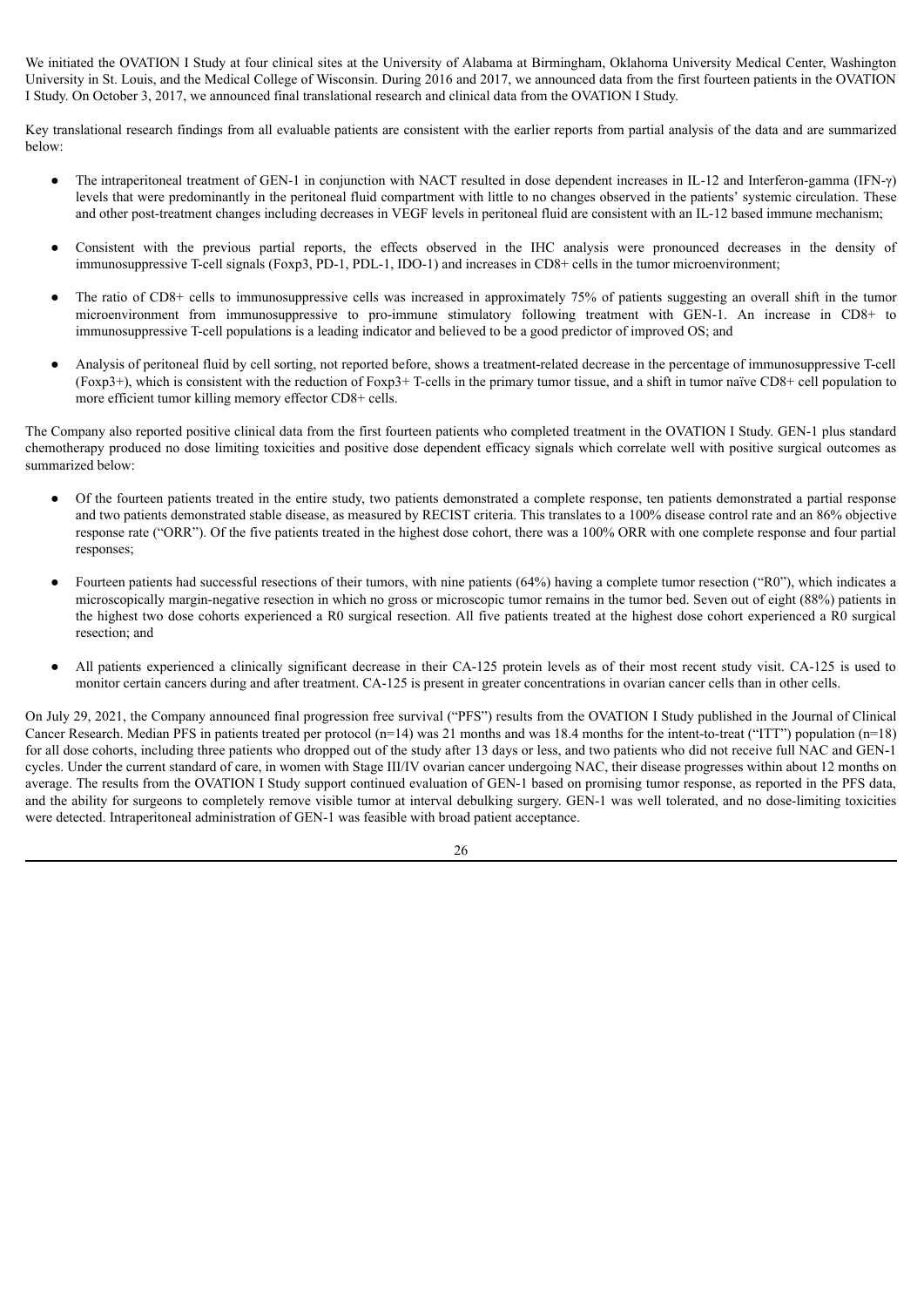*OVATION 2 Study.* The Company held an Advisory Board Meeting on September 27, 2017 with the clinical investigators and scientific experts including those from Roswell Park Cancer Institute, Vanderbilt University Medical School, and M.D. Anderson Cancer Center to review and finalize clinical, translational research and safety data from the OVATION I Study in order to determine the next steps forward for our GEN-1 immunotherapy program.

On November 13, 2017, the Company filed its Phase I/II clinical trial protocol with the FDA for GEN-1 for the localized treatment of ovarian cancer. The protocol is designed with a single dose escalation phase to 100 mg/m² to identify a safe and tolerable dose of GEN-1 while maximizing an immune response. The Phase I portion of the study will be followed by a continuation at the selected dose in approximately 110 patients randomized Phase II study.

In the OVATION 2 Study, patients in the GEN-1 treatment arm will receive GEN-1 plus chemotherapy pre- and post-interval debulking surgery ("IDS"). The OVATION 2 Study will include up to 110 patients with Stage III/IV ovarian cancer, with 12 to 15 patients in the Phase I portion and up to 95 patients in Phase II. The study is powered to show a 33% improvement in the primary endpoint, PFS, when comparing GEN-1 with neoadjuvant + adjuvant chemotherapy versus neoadjuvant + adjuvant chemotherapy alone. The PFS primary analysis will be conducted after at least 80 events have been observed or after all patients have been followed for at least 16 months, whichever is later.

In March 2020, the Company announced encouraging initial clinical data from the first 15 patients enrolled in the Phase I portion of the OVATION 2 Study for patients newly diagnosed with Stage III and IV ovarian cancer. The OVATION 2 Study combines GEN-1, the Company's IL-12 gene-mediated immunotherapy, with standard-of-care neoadjuvant chemotherapy (NACT). Following NACT, patients undergo interval debulking surgery (IDS), followed by three additional cycles of chemotherapy.

GEN-1 plus standard NACT produced positive dose-dependent efficacy results, with no dose-limiting toxicities, which correlates well with successful surgical outcomes as summarized below:

- Of the 15 patients treated in the Phase I portion of the OVATION 2 Study, nine patients were treated with GEN-1 at a dose of 100 mg/m<sup>2</sup> plus NACT and six patients were treated with NACT only. All 15 patients had successful resections of their tumors, with eight out of nine patients (88%) in the GEN-1 treatment arm having an R0 resection, which indicates a microscopically margin-negative complete resection in which no gross or microscopic tumor remains in the tumor bed. Only three out of six patients (50%) in the NACT only treatment arm had a R0 resection.
- When combining these results with the surgical resection rates observed in the Company's prior Phase Ib dose-escalation trial (the OVATION 1) Study), a population of patients with inclusion criteria identical to the OVATION 2 Study, the data reflect the strong dose-dependent efficacy of adding GEN-1 to the current standard of care NACT:

|                                                    |        | $%$ of              |
|----------------------------------------------------|--------|---------------------|
|                                                    |        | Patients            |
|                                                    |        | with R <sub>0</sub> |
|                                                    |        | Resections          |
| $0, 36, 47$ mg/m <sup>2</sup> of GEN-1 plus NACT   | $n=12$ | 42%                 |
| $61, 79, 100$ mg/m <sup>2</sup> of GEN-1 plus NACT | $n=17$ | 82%                 |

The ORR as measured by Response Evaluation Criteria in Solid Tumors (RECIST) criteria for the 0, 36, 47 mg/m<sup>2</sup> dose GEN-1 patients were comparable, as expected, to the higher (61, 79, 100 mg/m²) dose GEN-1 patients, with both groups demonstrating an approximate 80% ORR.

On March 23, 2020, the Company announced that the European Medicines Agency (the "EMA") Committee for Orphan Medicinal Products ("COMP") has recommended that GEN-1 be designated as an orphan medicinal product for the treatment of ovarian cancer. GEN-1 is an IL-12 DNA plasmid vector encased in a non-viral nanoparticle delivery system, which enables cell transfection followed by persistent, local secretion of the IL-12 protein. GEN-1 previously received orphan designation from the FDA.

On March 26, 2020, the Company announced with Medidata, a Dassault Systèmes company, that examining matched patient data provided by Medidata in a synthetic control arm ("SCA") with results from the Company's completed Phase Ib dose-escalating OVATION I Study showed positive results in progression-free survival ("PFS"). The hazard ratio ("HR") was 0.53 in the ITT group, showing strong signals of efficacy. Celsion believes these data may warrant consideration of strategies to accelerate the clinical development program for GEN-1 in newly diagnosed, advanced ovarian cancer patients by the FDA. In its March 2019 discussion with Celsion, the FDA noted that preliminary findings from the Phase Ib OVATION I Study were exciting but lacked a control group to evaluate GEN-1's independent impact on impressive tumor response, surgical results and PFS. The FDA encouraged the Company to continue its GEN-1 development program and consult with FDA with new findings that may have a bearing on designations such as Fast Track and Breakthrough Therapy.

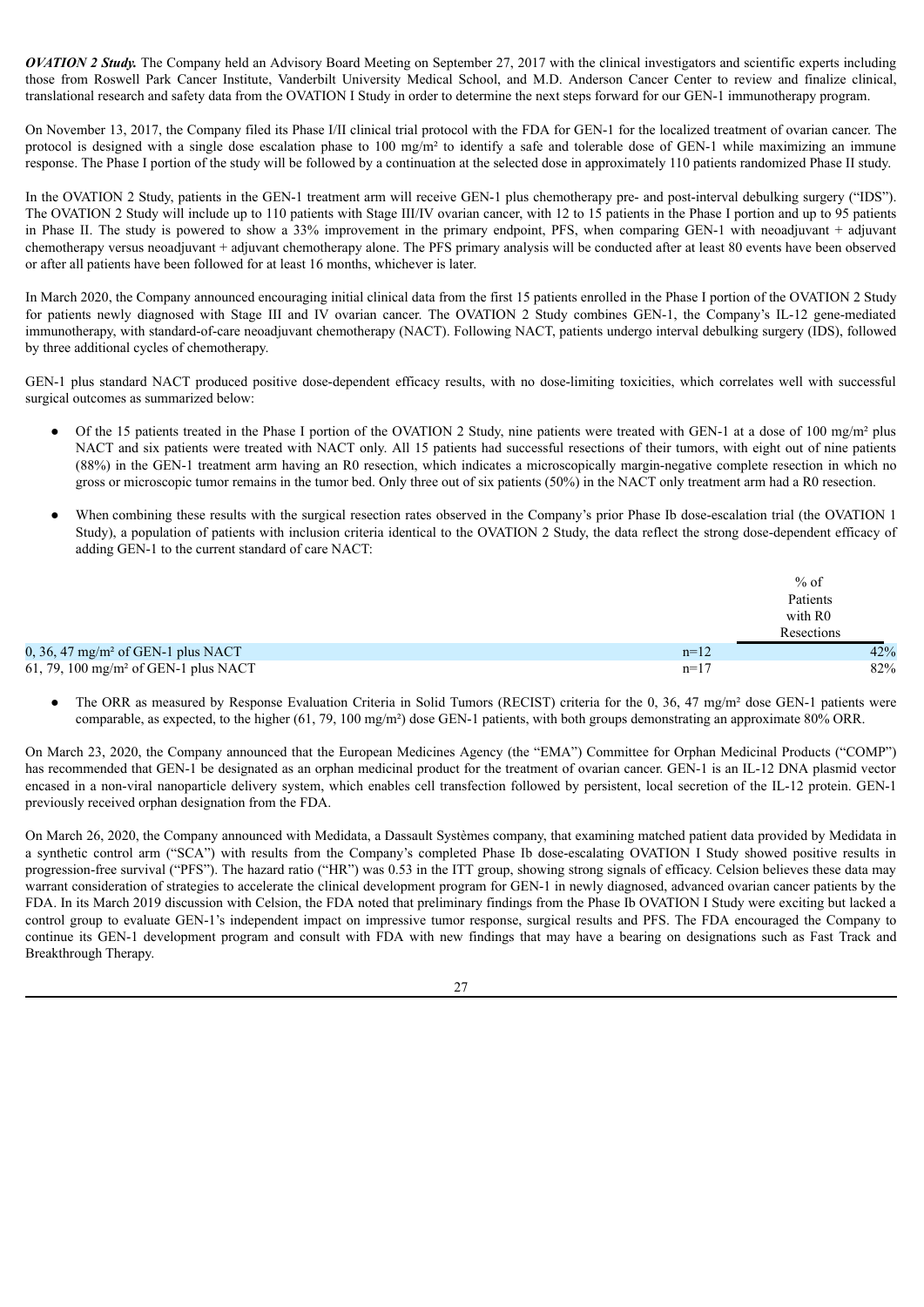SCAs have the potential to revolutionize clinical trials in certain oncology indications and some other diseases where a randomized control is not ethical or practical. SCAs are formed by carefully selecting control patients from historical clinical trials to match the demographic and disease characteristics of the patients treated with the new investigational product. SCAs have been shown to mimic the results of traditional randomized controls so that the treatment effects of an investigational product can be visible by comparison to the SCA. SCAs can help advance the scientific validity of single arm trials, and in certain indications, reduce time and cost, and expose fewer patients to placebos or existing standard-of-care treatments that might not be effective for them.

On July 27, 2020, the Company announced the randomization of the first two patients in the Phase II portion of the OVATION 2 Study with GEN-1 in advanced ovarian cancer. The Company anticipates completing enrollment of up to 110 patients before the end of the third quarter of 2022. Because this is an open-label study, the Company intends to provide clinical updates throughout the course of treatment including response rates and surgical resection scores.

In February 2021, the Company announced that it has received Fast Track designation from the FDA for GEN-1, its DNA-mediated IL-12 immunotherapy currently in Phase II development for the treatment of advanced ovarian cancer and also provided an update on the OVATION 2 Study. The Company reported that approximately one-third, or 34 patients, of the anticipated 110 patients had been enrolled into the OVATION 2 Study, of which 20 are in the treatment arm and 14 are in the control. Of the 34 patients enrolled in the trial, 27 patients have had their interval debulking surgery with the following results:

- 80% of patients treated with GEN-1 had a R0 resection, which indicates a microscopically margin-negative complete resection in which no gross or microscopic tumor remains in the tumor bed.
- 58% of patients in the control arm had an R0 resection.
- This interim data represents a 38% improvement in R0 resection rates for GEN-1 patients compared with control arm patients and is consistent with the reported improvement in resection scores noted in the encouraging Phase I OVATION I Study, the manuscript of which has been submitted for peer review publication.

In February 2022, the Company announced that following a pre-planned interim safety review of 81 as treated patients randomized in the OVATION 2 Study, the Data Safety Monitoring Board (DSMB) unanimously recommended that the OVATION 2 Study continue treating patients with the dose of 100 mg/m<sup>2</sup>. The DSMB also determined that safety is satisfactory with an acceptable risk/benefit, and that patients tolerate GEN-1 during a course of treatment that lasts up to six months. No dose-limiting toxicities were reported.

The Company also announced that over 75% of the projected 110 patients have been enrolled in the OVATION 2 Study. Interim clinical data from the first 39 patients who have undergone interval debulking surgery showed that the GEN-1 treatment arm is showing a 27% improvement in R0 surgical resection rate over the control arm.

Through May 15, 2022, 85% of the patients have been enrolled in the OVATION 2 study. To date no patient in the treatment arm of the phase 2 portion of the trial has received all 17 doses of the GEN-1 treatment as prescribed in the study protocol. Implications will be assessed in conjunction with the primary end point, PFS, results.

# *PLACCINE DNA VACCINE TECHNOLOGY PLATFORM*

In January 2021, the Company announced the filing of a provisional U.S. patent application for a novel DNA-based, investigational vaccine for preventing or treating infections from a broad range of infectious agents including the coronavirus disease using its PLACCINE DNA vaccine technology platform ("PLACCINE"). The provisional patent covers a family of novel composition of multi-cistronic vectors and polymeric nanoparticles that comprise the PLACCINE DNA vaccine platform technology for preventing or treating infectious agents that have the potential for global pandemics, including the SARS-CoV-2 virus and its variations, using the Company's TheraPlas platform technology.

Celsion's PLACCINE DNA vaccine technology platform is characterized by a single multi-cistronic DNA plasmid vector expressing multiple pathogen antigens delivered with a synthetic delivery system. We believe it is adaptable to creating vaccines for a multitude of pathogens, including emerging pathogens leading to pandemics as well as infectious diseases that have yet to be effectively addressed with current vaccine technologies. This flexible vaccine platform is well supported by an established supply chain to produce any plasmid vector and its assembly into a respective vaccine formulation.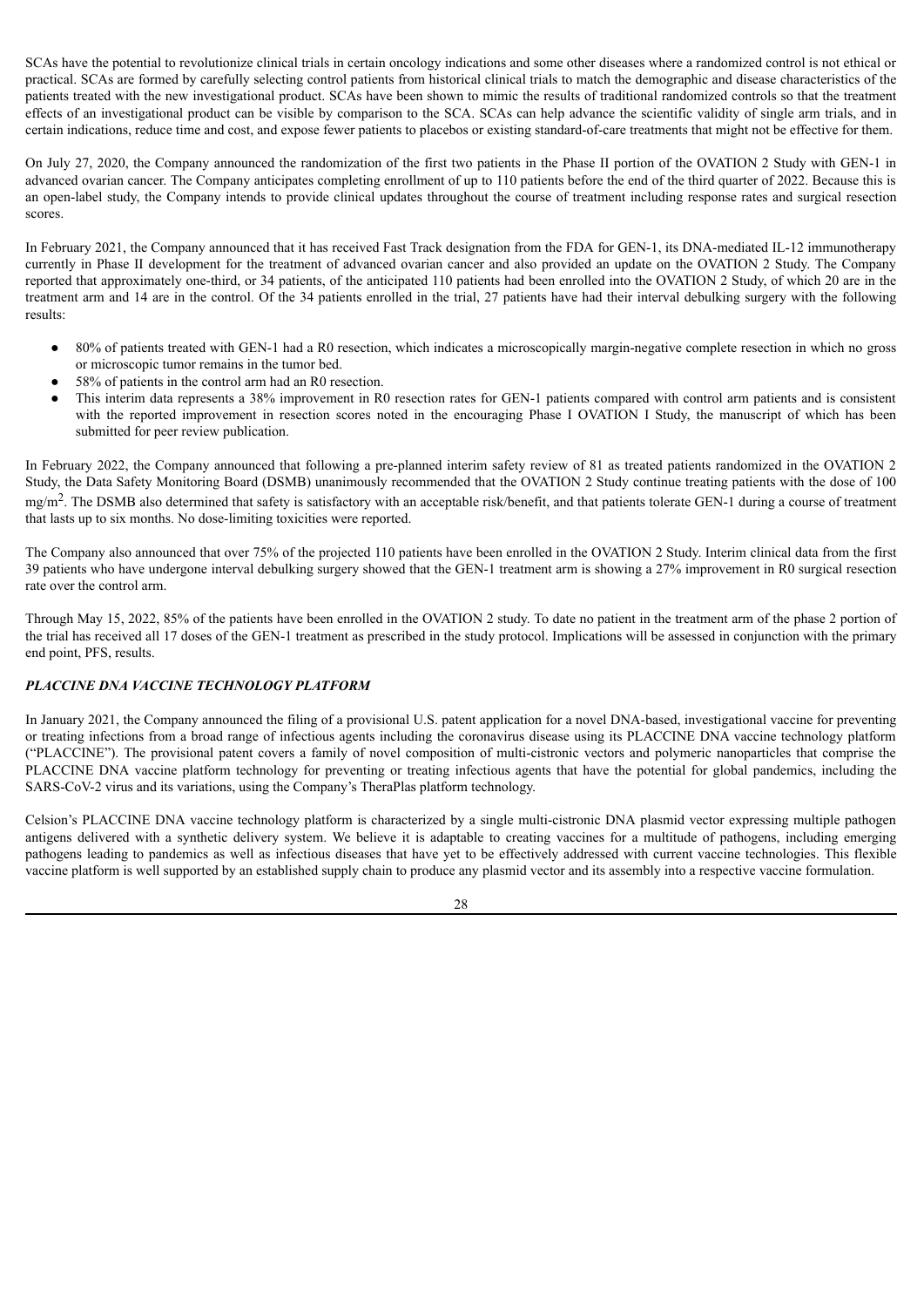PLACCINE is an extension of the Company's synthetic, non-viral TheraPlas delivery technology currently in a Phase II trial for the treatment of late-stage ovarian cancer with GEN-1. Celsion's proprietary multifunctional DNA vaccine technology concept is built on the flexible PLACCINE technology platform that is amenable to rapidly responding to the SARS-CoV-2 virus, as well as possible future mutations of SARS-CoV-2, other future pandemics, emerging bioterrorism threats, and novel infectious diseases. Celsion's extensive experience with TheraPlas suggests that the PLACCINE-based nanoparticles are stable at storage temperatures of 4<sup>o</sup>C to 25<sup>o</sup>C, making vaccines developed on this platform easily suitable for broad world-wide distribution.

Celsion's vaccine approach is designed to optimize the quality of the immune response dictating the efficiency of pathogen clearance and patient recovery. Celsion has taken a multivalent approach in an effort to generate an even more robust immune response that not only results in a strong neutralizing antibody response, but also a more robust and durable T-cell response. Delivered with Celsion's synthetic polymeric system, the proprietary DNA plasmid is protected from degradation and its cellular uptake is facilitated.

## **COVID-19 Vaccine Overview**

Emerging data from the recent literature indicates that the quality of the immune response as opposed to its absolute magnitude is what dictates SARS-CoV-2 viral clearance and recovery and that an ineffective or non-neutralizing enhanced antibody response might actually exacerbate disease. The firstgeneration COVID-19 vaccines were developed for rapid production and deployment and were not optimized for generating cellular responses that result in effective viral clearance. Though early data has indicated some of these vaccines to be over 95% effective, these first-generation vaccines were primarily designed to generate a strong antibody response and, while they have been shown to provide prophylactic protection against disease, the durability of this protection is currently unclear. The vast majority of these vaccines have been specifically developed to target the SARS-CoV-2 Spike (S) protein (antigen), though it is known that restricting a vaccine to a sole viral antigen creates selection pressure that can serve to facilitate the emergence of viral resistance. Indeed, even prior to full vaccine rollout, it has been observed that the S protein is a locus for rapid evolutionary and functional change as evidenced by the D614G, Y453F, 501Y.V2, and VUI-202012/01 mutations/deletions. This propensity for mutation of the S protein leads to future risk of efficacy reduction over time as these mutations accumulate.

## **Our Next Generation Vaccine Initiative**

Celsion's vaccine candidate comprises a single plasmid vector containing the DNA sequence encoding multiple SARS-CoV-2 antigens. Delivery will be evaluated intramuscularly, intradermally, or subcutaneously with a non-viral synthetic DNA delivery carrier that facilitates vector delivery into the cells of the injected tissue and has potential immune adjuvant properties. Unique designs and formulations of Celsion vaccine candidates may offer several potential key advantages. The synthetic polymeric DNA carrier is an important component of the vaccine composition as it has the potential to facilitate the vaccine immunogenicity by improving vector delivery and, due to potential adjuvant properties, attract professional immune cells to the site of vaccine delivery.

Future vaccine technology will need to address viral mutations and the challenges of efficient manufacturing, distribution, and storage. We believe an adaptation of our TheraPlas technology, PLACCINE, has the potential to meet these challenges. Our approach is described in our provisional patent filing and is summarized as a DNA vaccine technology platform characterized by a single plasmid DNA with multiple coding regions. The plasmid vector is designed to express multiple pathogen antigens. It is delivered via a synthetic delivery system and has the potential to be easily modified to create vaccines against a multitude of infectious diseases, addressing:

- **Viral Mutations**: PLACCINE may offer broad-spectrum and mutational resistance (variants) by targeting multiple antigens on a single plasmid vector.
- **Durable Efficacy**: PLACCINE delivers a DNA plasmid-based antigen that could result in durable antigen exposure and a robust vaccine response to viral antigens.
- **Storage & Distribution**: PLACCINE allows for stability that is compatible with manageable vaccine storage and distribution.
- **Simple Dosing & Administration**: PLACCINE is a synthetic delivery system that should require a simple injection that does not require viruses or special equipment to deliver its payload.

We are conducting preliminary research associated with our recently announced proprietary DNA vaccine platform provisional patent filing. At the same time, we are redoubling our efforts and R&D resources in our immuno-oncology and next generation vaccine program.

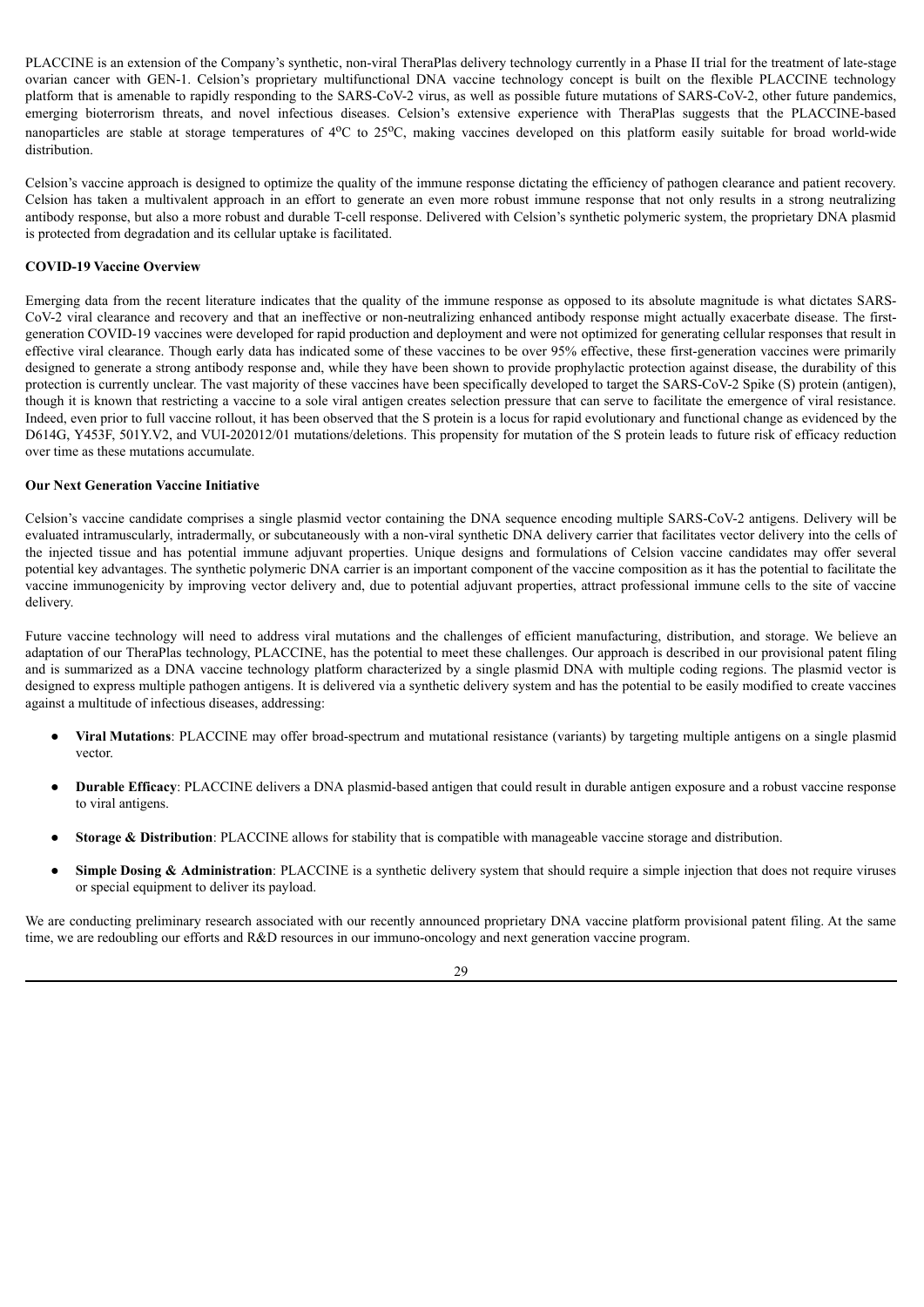On September 2, 2021, the Company announced results from preclinical *in vivo* studies showing production of antibodies and cytotoxic T-cell response specific to the spike antigen of SARS-CoV-2 when immunizing BALB/c mice with the Company's next-generation PLACCINE DNA vaccine platform. Moreover, the antibodies to SARS-CoV-2 spike antigen prevented the infection of cultured cells in a viral neutralization assay. The production of antibodies predicts the ability of PLACCINE to protect against SARS-CoV-2 exposure, and the elicitation of cytotoxic T-cell response shows the vaccine's potential to eradicate cells infected with SARS-CoV-2. These findings demonstrate the potential immunogenicity of Celsion's PLACCINE DNA vaccine, which is intended to provide broad-spectrum protection and resistance against variants by incorporating multiple viral antigens, to improve vaccine stability at storage temperatures of 4<sup>o</sup> C and above, and to facilitate cheaper and easier manufacturing.

On January 31, 2022, the Company announced it had engaged BIOQUAL, Inc., a preclinical testing contract research organization, to conduct a nonhuman primate (NHP) challenge study with Celsion's DNA-based approach for a SARS-CoV-2 vaccine. The NHP pilot study follows the generation of encouraging mouse data and will evaluate the Company's lead vaccine formulations for safety, immunogenicity and protection against SARS-CoV-2. In completed preclinical studies, Celsion demonstrated safe and efficient immune responses including IgG response, neutralizing antibodies and T-cell responses that parallel the activity of commercial vaccines following intramuscular (IM) administration of novel vaccine compositions expressing a single viral antigen. In addition, vector development has shown promise of neutralizing activity against a range of SARS-CoV-2 variants. Celsion's novel DNAbased vaccines have been based on a simple intramuscular injection that does not require viral encapsulation or special equipment for administration.

In April 2022, the Company presented its PLACCINE platform technology at the 2022 World Vaccine Congress. In an oral presentation during a Session on Cancer and Immunotherapy, Dr. Khursheed Anwer, Celsion's Chief Science Officer, highlighted the Company's technology platform in his presentation entitled: "*Novel DNA Approaches for Cancer Immunotherapies and Multivalent Infectious Disease Vaccines*." PLACCINE is demonstrating the potential to be a powerful platform that provides for rapid design capability for targeting two or more different variants of a single virus in one vaccine. There is a clear public health need for vaccines today that address more than one strain of viruses, like COVID-19, which have fast evolving variant capability to offer the widest possible protection. Murine model data has thus far been encouraging and suggests that the Company's approach provides not only flexibility, but also the potential for efficacy comparable to benchmark COVID-19 commercial vaccines with durability to protect for more than 6 months.

In the murine model, our multivalent PLACCINE vaccine targeted against two different variants showed to be immunogenic as determined by the levels of IgG, neutralizing antibodies, and T-cell responses. Additionally, our multivalent vaccine was equally effective against two different variants of the COVID-19 virus while the commercial mRNA vaccine appeared to have lost some activity against the newer variant. The Company continues to evaluate our technology and look forward to the results from our ongoing proof-of-concept non-human primate study evaluating our PLACCINE vaccine against the challenge from live SARS-CoV-2 virus in the second quarter, with durability results available in the second half of this year.

# **THERMODOX ® - DIRECTED CHEMOTHERAPY**

Liposomes are manufactured submicroscopic vesicles consisting of a discrete aqueous central compartment surrounded by a membrane bilayer composed of naturally occurring lipids. Conventional liposomes have been designed and manufactured to carry drugs and increase residence time, thus allowing the drugs to remain in the bloodstream for extended periods of time before they are removed from the body. However, the current existing liposomal formulations of cancer drugs and liposomal cancer drugs under development do not provide for the immediate release of the drug and the direct targeting of organ specific tumors, two important characteristics that are required for improving the efficacy of cancer drugs such as doxorubicin. A team of research scientists at Duke University developed a heat-sensitive liposome that rapidly changes its structure when heated to a threshold minimum temperature of 39.5º to 42º Celsius. Heating creates channels in the liposome bilayer that allow an encapsulated drug to rapidly disperse into the surrounding tissue. This novel, heat-activated liposomal technology is differentiated from other liposomes through its unique low heat-activated release of encapsulated chemotherapeutic agents. We are able to use several available focused-heat technologies, such as radiofrequency ablation ("RFA"), microwave energy and high intensity focused ultrasound ("HIFU"), to activate the release of drugs from our novel heat sensitive liposomes.

# *Investigator sponsored THERMODOX ® for the Treatment of Various Cancers*

## **Celsion's Approach**

While RFA uses extremely high temperatures (greater than 90° Celsius) to ablate the tumor, it may fail to treat micro-metastases in the outer margins of the ablation zone because temperatures in the periphery may not be high enough to destroy cancer cells. Our ThermoDox® treatment approach is designed to utilize the ability of RFA devices to ablate the center of the tumor while simultaneously thermally activating our ThermoDox® liposome to release its encapsulated doxorubicin to kill any remaining viable cancer cells throughout the heated region, including the ablation margins. This novel treatment approach is intended to deliver the drug directly to those cancer cells that survive RFA. This approach is designed to increase the delivery of the doxorubicin at the desired tumor site while potentially reducing drug exposure distant to the tumor site.

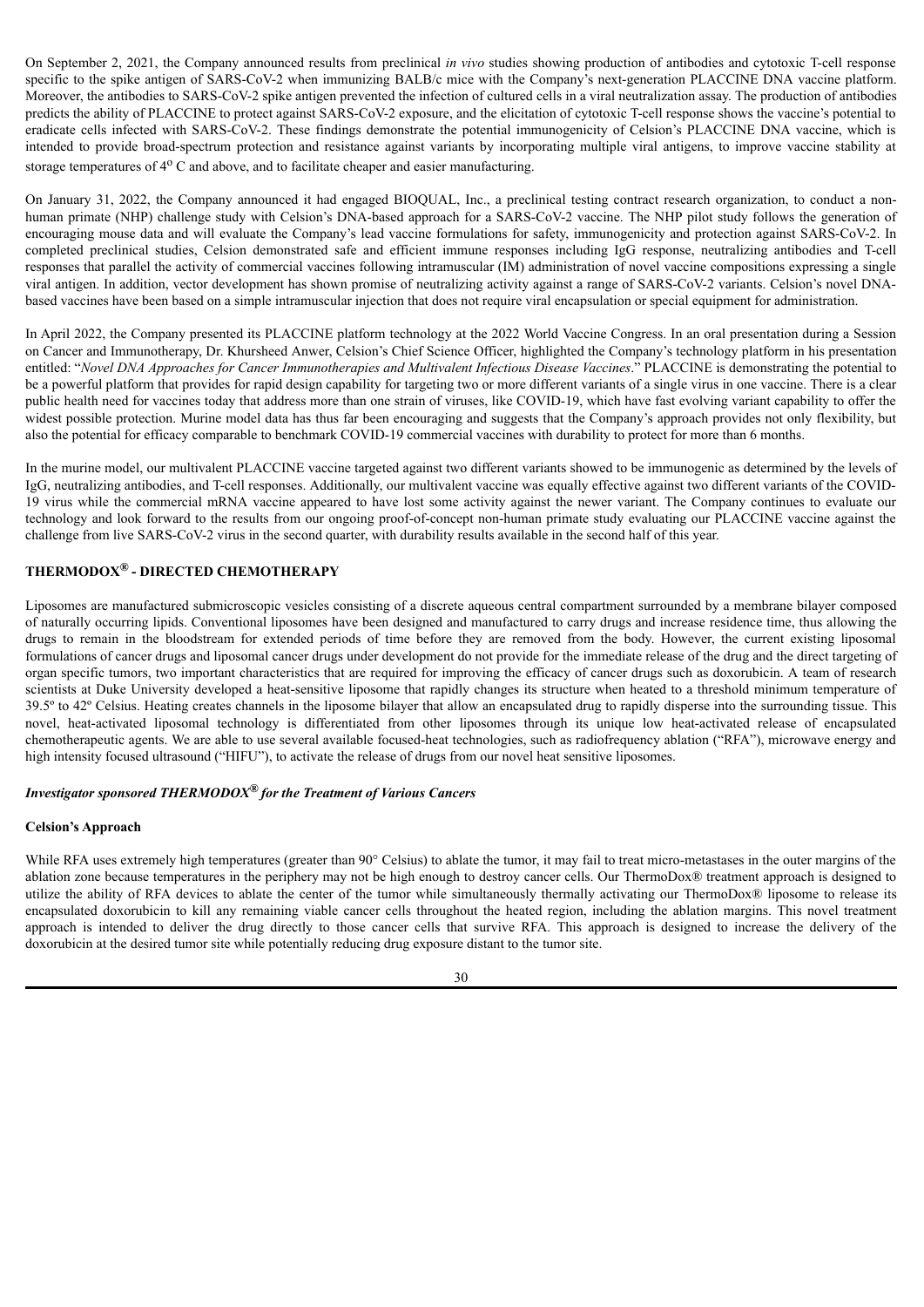## *OPTIMA Study*

The OPTIMA Study represents an evaluation of ThermoDox<sup>®</sup> in combination with a first line therapy, RFA, for newly diagnosed, intermediate stage HCC patients. The OPTIMA Study was designed to enroll up to 550 patients globally at approximately 65 clinical sites in the U.S., Canada, European Union (EU), China and other countries in the Asia-Pacific region and will evaluate ThermoDox® in combination with standardized RFA, which will require a minimum of 45 minutes across all investigators and clinical sites for treating lesions three to seven centimeters, versus standardized RFA alone. The primary endpoint for the OPTIMA Study is OS, and the secondary endpoints are progression free survival and safety. The statistical plan calls for two interim efficacy analyses by an independent Data Monitoring Committee ("DMC").

On February 24, 2014, we announced that the FDA provided clearance for the OPTIMA Study, which is a pivotal, double-blind, placebo-controlled Phase III trial of ThermoDox<sup>®</sup>, in combination with standardized RFA, for the treatment of primary liver cancer. The trial design of the OPTIMA Study is based on the comprehensive analysis of data from an earlier Phase III clinical trial called the HEAT Study (the "HEAT Study"). The OPTIMA Study is supported by a hypothesis developed from an OS analysis of a large subgroup of patients from the HEAT Study.

Post-hoc data analysis from our earlier Phase III HEAT Study suggests that ThermoDox<sup>®</sup> may substantially improve OS, when compared to the control group, in patients if their lesions undergo a 45-minute RFA procedure standardized for a lesion greater than 3 cm in diameter. Data from nine OS sweeps have been conducted since the top line progression free survival PFS data from the HEAT Study were announced in January 2013, with each data set demonstrating substantial improvement in clinical benefit over the control group with statistical significance. On August 15, 2016, we announced updated results from its final retrospective OS analysis of the data from the HEAT Study. These results demonstrated that in a large, well bounded, subgroup of patients with a single lesion (n=285, 41% of the HEAT Study patients), treatment with a combination of ThermoDox® and optimized RFA provided an average 54% risk improvement in OS compared to optimized RFA alone. The HR at this analysis is 0.65 (95% CI 0.45 - 0.94) with a p-value of 0.02. Median OS for the ThermoDox® group has been reached which translates into a two-year survival benefit over the optimized RFA group (projected to be greater than 80 months for the ThermoDox® plus optimized RFA group compared to less than 60 months projection for the optimized RFA only group). This information should be viewed with caution since it is based on a retrospective analysis of a subgroup.

In August 2018, the Company announced that the OPTIMA Study was fully enrolled. On August 5, 2019, the Company announced that the prescribed number of OS events had been reached for the first prespecified interim analysis of the OPTIMA Phase III Study. Following preparation of the data, the first interim analysis was conducted by the DMC. The DMC's pre-planned interim efficacy review followed 128 patient events, or deaths, which occurred in August 2019. On November 4, 2019, the Company announced that the DMC unanimously recommended the OPTIMA Study continue according to protocol. The recommendation was based on a review of blinded safety and data integrity from 556 patients enrolled in the OPTIMA Study. Data presented demonstrated that PFS and OS data appeared to be tracking with patient data observed at a similar point in the Company's subgroup of patients followed prospectively in the earlier Phase III HEAT Study, upon which the OPTIMA Study was based.

On April 15, 2020, the Company announced that the prescribed minimum number of events of 158 patient deaths had been reached for the second prespecified interim analysis of the OPTIMA Phase III Study. The hazard ratio for success at 158 deaths is 0.70, which represents a 30% reduction in the risk of death compared with RFA alone. On July 13, 2020, the Company announced that it has received a recommendation from the DMC to consider stopping the global OPTIMA Study. The recommendation was made following the second pre-planned interim safety and efficacy analysis by the DMC on July 9, 2020. The DMC analysis found that the pre-specified boundary for stopping the trial for futility of 0.900 was crossed with an actual value of 0.903. However, the 2-sided p-value of 0.524 for this analysis provides uncertainty, subsequently, the DMC left the final decision of whether or not to stop the OPTIMA Study to Celsion. There were no safety concerns noted during the interim analysis. The Company followed the advice of the DMC considered its options either to stop the study or continue to follow patients after a thorough review of the data, and an evaluation of our probability of success.

On August 4, 2020, the Company issued a press release announcing it would continue following patients for OS, noting that the unexpected and marginally crossed futility boundary, suggested by the Kaplan-Meier analysis at the second interim analysis on July 9, 2020, may be associated with a data maturity issue. On October 12, 2020, the Company provided an update on the ongoing data analysis from its Phase III OPTIMA Study with ThermoDox<sup>®</sup> as well as growing interest among clinical investigators in conducting studies with ThermoDox<sup>®</sup> as a monotherapy or in combination with other therapies.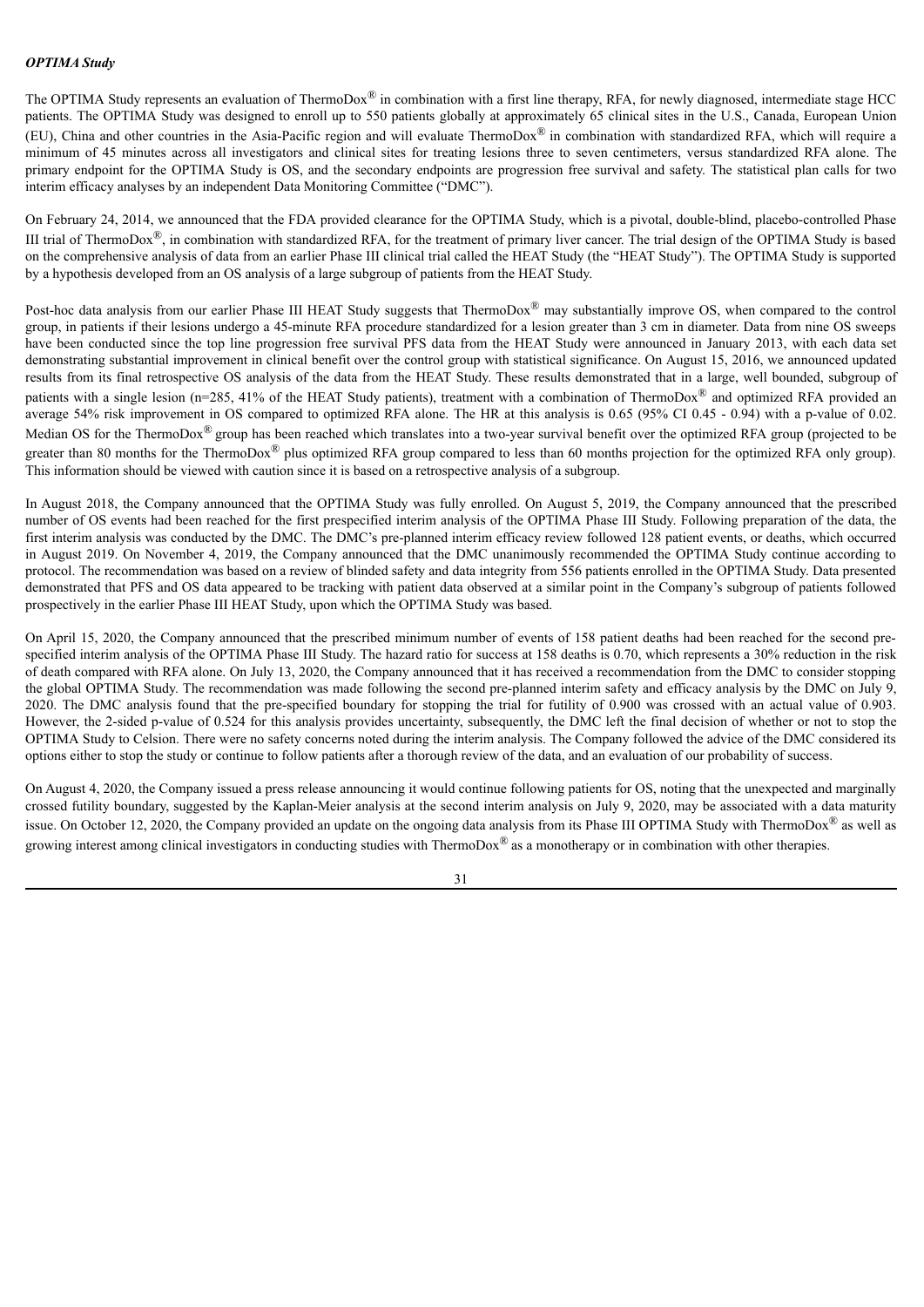- Celsion engaged a global biometrics contract research organization, with forensic statistical analysis capability that specializes in data management, statistical consulting, statistical analysis and data sciences, with particular expertise in evaluating unusual data from clinical trials and experience with associated regulatory issues. The primary objective of the CRO's work was to determine the basis and reasoning behind continuing to follow patients for survival, and if there were outside influences that may have impacted the forecast of futility.
- In parallel, the Company submitted all OPTIMA Study clinical trial data to the National Institutes of Health (NIH) and with the expectation of receiving a report on the following:
	- A Cox Regression Analysis for single solitary lesions including minimum burn time per tumor volume, evaluating similarities to the hypothesis generated from the NIH paper published in the *Journal of Vascular and Interventional Radiology*, in which the key finding was that increased RFA heating time per tumor volume significantly improved OS in patients with single lesion HCC who were treated with RFA plus ThermoDox®, compared with patients treated with RFA alone.
	- A site-by-site evaluation for RFA heating time-based anomalies that may have contributed to the treatment arm performance.
	- An image-based evaluation comparing results from the OPTIMA Study to the data from the HEAT Study that led to the RFA heating time hypothesis.

On February 11, 2021, the Company provided a final update on the Phase III OPTIMA Study and the decision to stop following patients in the Study. Independent analyses conducted by a global biometrics contract research organization and the NIH, did not find any evidence of significance or factors that would justify continuing to follow patients for OS. Therefore, the Company notified all clinical sites to discontinue following patients. The OPTIMA Study database of 556 patients is now be frozen at 185 patient deaths. While the analyses did identify certain patient subgroups that appear to have had a clinical benefit, the Company concluded that it would not be in its best interest to pursue these retrospective findings as the regulatory hurdles supporting further discussion will be significant.

# **Investigator-Sponsored Studies with ThermoDox®**

Celsion continues working closely and supporting investigations by others throughout the world in breast cancer, pancreatic cancer and in solid tumors in children. Following inquiries from the NIH, we renewed our Cooperative Research and Development Agreement (CRADA) with the Institute at a nominal cost, one goal of which is to pursue their interest in a study of ThermoDox<sup>®</sup> to treat patients with bladder cancer. Importantly, Celsion is developing a business model to support these investigator-sponsored studies in a manner that will not interfere with the Company's focus on our GEN-1 program and vaccine development initiative.

Below are summaries of several investigator-sponsored studies using ThermoDox®:

- Oxford University commenced enrolling patients in a Phase I pancreatic cancer study with ThermoDox® in combination with High Intensity Focused Ultrasound (HIFU) in July of 2021. The primary objective of this trial, the PanDox Study: Targeted Doxorubicin in Pancreatic Tumors, is to quantify the enhancement in intratumoral doxorubicin concentration when delivered with ThermoDox® and HIFU, versus doxorubicin monotherapy. This study is being undertaken pursuant to promising data in a mouse model of pancreatic cancer, which was published in the International Journal of Hyperthermia in 2018. That preclinical study showed a 23x increase in intratumoral doxorubicin concentration with ThermoDox® + HIFU, compared with a 2x increase in intratumoral doxorubicin concentration with free doxorubicin plus HIFU.
- Utrecht University in the Netherlands continues to enroll patients in a Phase I breast cancer study to determine the safety, tolerability and feasibility of ThermoDox® in combination with Magnetic Resonance Guided High Intensity Focused Ultrasound (MR-HIFU) hyperthermia and cyclophosphamide therapy for the local treatment of the primary tumor in metastatic breast cancer (mBC). This investigator-sponsored study, which is being funded by the Dutch Cancer Society, the Center for Translational Molecular Medicine (a public-private partnership in the Netherlands), will be conducted at University Medical Center Utrecht and will enroll up to 12 newly diagnosed mBC patients. Celsion will supply Thermodox® clinical product for the trial.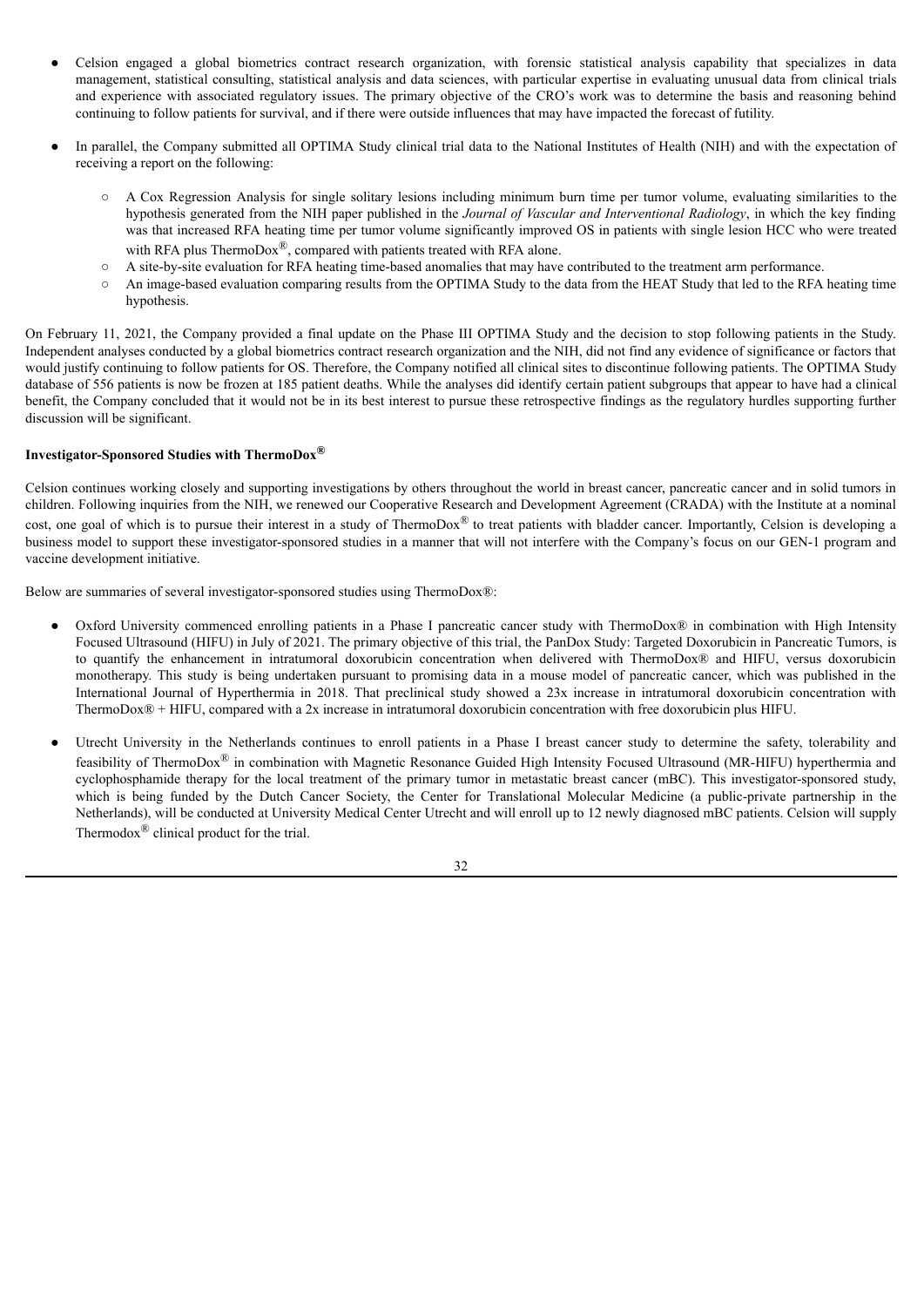## *Business Plan*

Since inception, the Company has incurred substantial operating losses, principally from expenses associated with the Company's research and development programs, clinical trials conducted in connection with the Company's product candidates, and applications and submissions to the U.S. Food and Drug Administration. The Company has not generated significant revenue and has incurred significant net losses in each year since our inception. As of December 31, 2021, the Company has incurred approximately \$343 million of cumulative net losses. As of March 31, 2022, the Company had \$47.3 million in cash and cash equivalents, short-term investments, interest receivable and restricted cash. The Company has substantial future capital requirements to continue its research and development activities and advance its product candidates through various development stages. The Company believes these expenditures are essential for the commercialization of its technologies.

The Company expects its operating losses to continue for the foreseeable future as it continues its product development efforts, and when it undertakes marketing and sales activities. The Company's ability to achieve profitability is dependent upon its ability to obtain governmental approvals, manufacture, and market and sell its new product candidates. There can be no assurance that the Company will be able to commercialize its technology successfully or that profitability will ever be achieved. The operating results of the Company have fluctuated significantly in the past.

In January 2020, the World Health Organization declared an outbreak of coronavirus, COVID-19, to be a "Public Health Emergency of International Concern," and the U.S. Department of Health and Human Services declared a public health emergency to aid the U.S. healthcare community in responding to COVID-19. This virus has spread to over 200 countries, including the U.S. Governments and businesses around the world have taken unprecedented actions to mitigate the spread of COVID-19, including, but not limited to, shelter-in-place orders, quarantines, significant restrictions on travel, as well as restrictions that prohibit many employees from going to work. Uncertainty with respect to the economic impacts of the pandemic has introduced significant volatility in the financial markets. The Company did not observe significant impacts on its business or results of operations during 2021 or thus far in 2022 due to the global emergence of COVID-19. While the extent to which COVID-19 impacts the Company's future results will depend on future developments, the pandemic and associated economic impacts could result in a material impact to the Company's future financial condition, results of operations and cash flows.

The Company's ability to raise additional capital may be adversely impacted by potential worsening global economic conditions and the recent disruptions to, and volatility in, financial markets in the U.S. and worldwide resulting from the ongoing COVID-19 pandemic. The disruptions caused by COVID-19 may also disrupt the clinical trials process and enrollment of patients. This may delay commercialization efforts. The Company continues to monitor its operating activities in light of these events, and it is reasonably possible that the virus could have a negative effect on the Company's financial condition and results of operations. The specific impact, if any, is not readily determinable as of the date of the Financial Statements.

The actual amount of funds the Company will need to operate is subject to many factors, some of which are beyond the Company's control. These factors include the following:

- the progress of research activities;
- the number and scope of research programs;
- the progress of preclinical and clinical development activities;
- the progress of the development efforts of parties with whom the Company has entered into research and development agreements;
- the costs associated with additional clinical trials of product candidates;
- the ability to maintain current research and development licensing arrangements and to establish new research and development and licensing arrangements;
- the ability to achieve milestones under licensing arrangements;
- the costs involved in prosecuting and enforcing patent claims and other intellectual property rights; and
- the costs and timing of regulatory approvals.

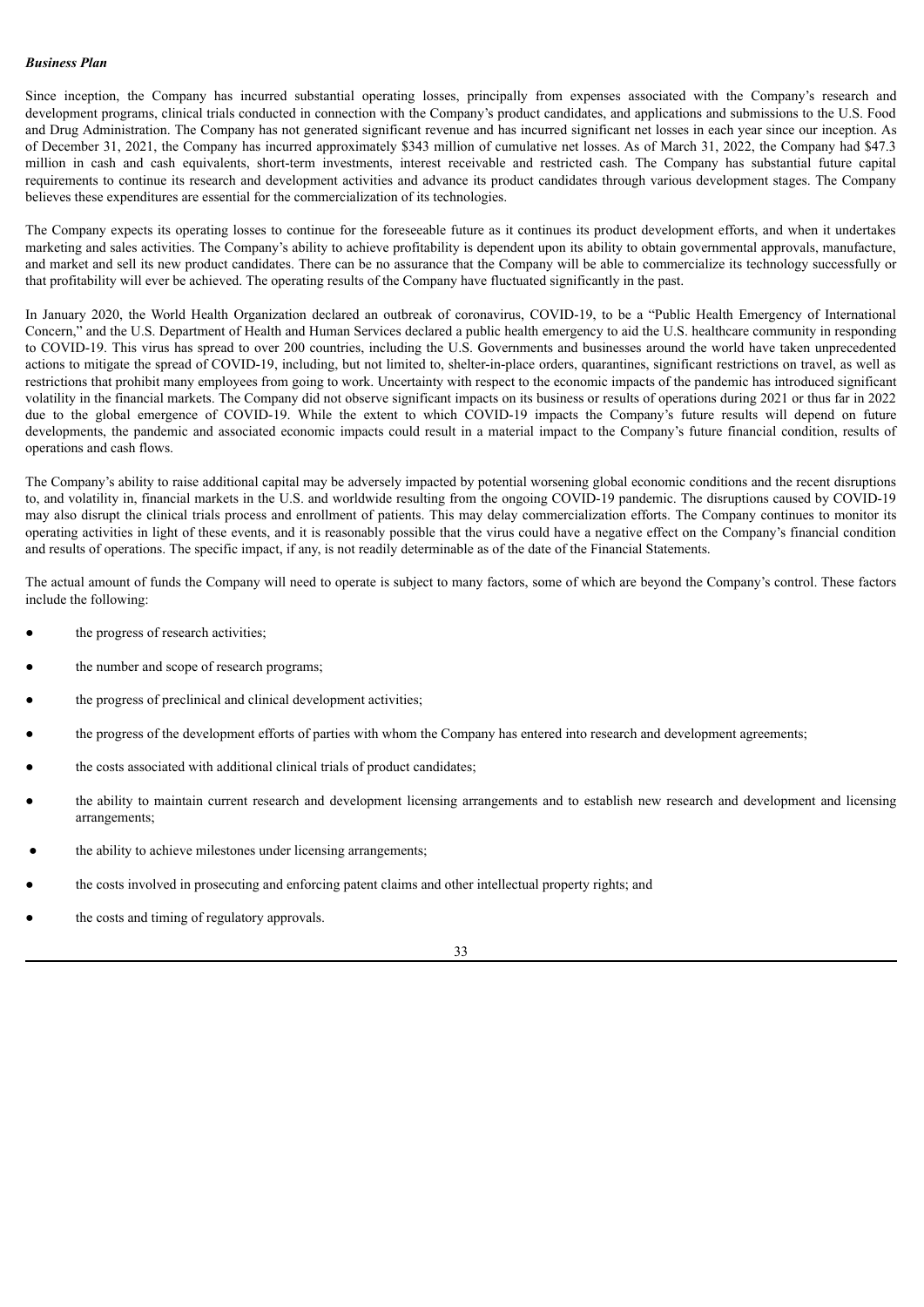On July 13, 2020, the Company announced that it has received a recommendation from the independent DMC to consider stopping the global Phase III OPTIMA Study of ThermoDox<sup>®</sup> in combination with RFA for the treatment of HCC, or primary liver cancer. The recommendation was made following the second pre-planned interim safety and efficacy analysis by the DMC on July 9, 2020. The DMC's analysis found that the pre-specified boundary for stopping the trial for futility of 0.900 was crossed with an actual value of 0.903. The Company followed the advice of the DMC and considered its options to either stop the study or continue to follow patients after a thorough review of the data, and an evaluation of the probability of success. On February 11, 2021, the Company issued a letter to shareholders stating that the Company was notifying all clinical sites to discontinue following patients in the OPTIMA Study.

Since 2018, the Company has annually submitted applications to sell a portion of the Company's State of New Jersey net operating losses as part of the Technology Business Tax Certificate Program sponsored by The New Jersey Economic Development Authority. Under the program, emerging biotechnology companies with unused New Jersey NOLs and unused research and development credits are allowed to sell these benefits to other New Jersey-based companies. In 2018 and 2019, the Company sold cumulative New Jersey NOLs from 2011 to 2018 totalling \$13 million and received net proceeds of \$12.2 million. As part of the Technology Business Tax Certificate Program, the Company sold \$1.5 million and \$2.0 million of its New Jersey NOLs in 2021 and 2020, respectively. The sale of these net operating losses resulted in net proceeds to the Company of approximately \$1.4 million in 2021 and \$1.9 million in 2020. During 2021, the New Jersey State Legislature increased the maximum lifetime benefit per company from \$15 million to \$20 million, which will allow the Company to participate in this funding program in future years for up to an additional \$3.5 million in net operating losses under this maximum lifetime benefit.

In June 2018, the Company entered into a Credit Agreement with Horizon Technology Finance Corporation ("Horizon") that provided \$10 million in capital (the "Horizon Credit Agreement"). The obligations under the Horizon Credit Agreement are secured by a first-priority security interest in substantially all assets of Celsion other than intellectual property assets. Payments under the loan agreement are interest only (calculated based on onemonth LIBOR plus 7.625%) for the first 24 months through July 2020, followed by a 21-month amortization period of principal and interest starting on August 1, 2020 and ending through the scheduled maturity date on April 1, 2023. On August 28, 2020, in connection with an Amendment to the Horizon Credit Agreement, Celsion repaid \$5 million of the \$10 million loan and \$0.2 million in related end of term charges, and the remaining \$5 million in obligations were restructured. As more fully discussed in Note 11 to the Financial Statements, in June 2021, the Company entered into a \$10 million loan facility with SVB. The Company immediately used \$6 million from this facility to retire all outstanding indebtedness with Horizon. The remaining \$4 million under the Silicon Valley Bank loan facility ("SVB Loan Facility") will be available to be drawn down up to 12 months after closing. The funding is in the form of money market secured indebtedness bearing interest at a calculated WSJ Prime-based variable rate (currently 3.25%). Payments under the loan agreement are interest only for the first 24 months after loan closing, followed by a 24-month amortization period of principal and interest through the scheduled maturity date.

The Company has based its estimates on assumptions that may prove to be wrong. The Company may need to obtain additional funds sooner or in greater amounts than it currently anticipates. Potential sources of financing include strategic relationships, public or private sales of the Company's shares or debt, the sale of the Company's New Jersey NOLs and other sources. If the Company raises funds by selling additional shares of common stock or other securities convertible into common stock, the ownership interest of existing stockholders may be diluted. See Note 12 for a discussion of the Company's issuance and redemption of Series A Preferred Stock and Series B Preferred Stock as well as receiving gross proceeds of \$7.0 million dollars through selling approximately 1.3 million shares of common stock in a registered direct offering during April 2022.

## *Financing Overview*

# *Equity, Debt and Other Forms of Financing*

Since 2018, the Company has annually submitted applications to sell a portion of the Company's State of New Jersey net operating losses as part of the NOL Program sponsored by The New Jersey Economic Development Authority. Under the program, emerging biotechnology companies with unused New Jersey NOLs and unused research and development credits are allowed to sell these benefits to other New Jersey-based companies. In 2018 and 2019, the Company sold cumulative New Jersey NOLs from 2011 to 2018 totalling \$13 million and received net proceeds of \$12.2 million. As part of the NOL Program, the Company sold \$1.5 million and \$2.0 million of its New Jersey NOLs in 2021 and 2020, respectively. The sale of these net operating losses resulted in net proceeds to the Company of approximately \$1.4 million in 2021 and \$1.9 million in 2020. During 2021, the New Jersey State Legislature increased the maximum lifetime benefit per company from \$15 million to \$20 million, which will allow the Company to participate in this funding program in future years for up to an additional \$3.5 million in New Jersey NOLs under this maximum lifetime benefit.

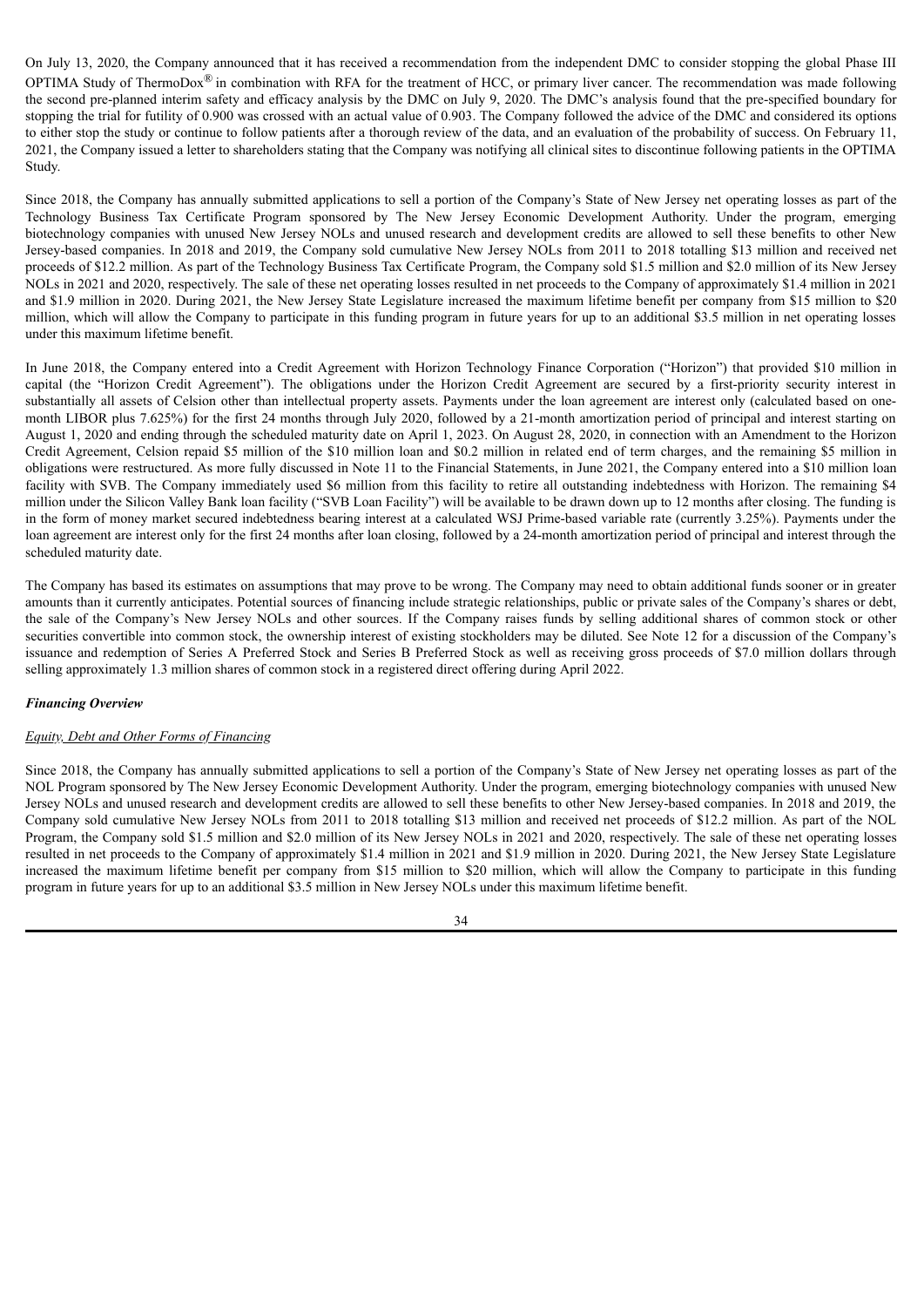As previously discussed, the Company entered into a Credit Agreement with Horizon Technology Finance Corporation ("Horizon") that provided \$10 million in capital (the "Horizon Credit Agreement") in June 2018. In August, 2020, in connection with an Amendment to the Horizon Credit Agreement, Celsion repaid \$5 million of the \$10 million loan and \$0.2 million in related end of term charges, and the remaining \$5 million in obligations were restructured. In June 2021, the Company entered into a \$10 million loan facility with Silicon Valley Bank. The Company immediately used \$6 million from this facility to retire all outstanding indebtedness with Horizon Technology Finance Corporation. The remaining \$4 million will be available to be drawn down up to 12 months after closing. Payments under the loan agreement are interest only for the first 24 months after loan closing, followed by a 24-month amortization period of principal and interest through the scheduled maturity date.

In September 2018, the Company filed with the SEC a \$75 million shelf registration statement on Form S-3 (the 2018 Shelf Registration Statement) that allows the Company to issue any combination of common stock, preferred stock or warrants to purchase common stock or preferred stock. This shelf registration was declared effective on October 12, 2018 and was fully utilized by the end of January 2021.

On March 19, 2021, the Company filed with the SEC a new \$100 million shelf registration statement on Form S-3 (File No. 333-254515) (the "2021 Registration Statement") that allows the Company to issue any combination of common stock, preferred stock or warrants to purchase common stock or preferred stock. This shelf registration was declared effective on March 30, 2021.

During 2021 and 2022 through the date of this Quarterly Report filed on Form 10-Q, we issued a total of 4.4 million shares of common stock as discussed below for an aggregate \$65.4 million in gross proceeds.

- On December 4, 2018, the Company entered into the Capital on Demand Agreement with JonesTrading, pursuant to which the Company may offer and sell, from time to time, through JonesTrading shares of Common Stock having an aggregate offering price of up to \$16.0 million. During 2021, the Company sold 0.5 million shares under the Capital on Demand Agreement, receiving approximately \$6.9 million in gross proceeds under the Capital on Demand Agreement.
- On January 22, 2021, the Company entered into a Securities Purchase Agreement (the "January 2021 Purchase Agreement") with several institutional investors, pursuant to which the Company agreed to issue and sell, in a registered direct offering (the "January 2021 Offering"), an aggregate of 1,728,395 shares of the Company's common stock at an offering price of \$20.25 per share for gross proceeds of approximately \$35 million before the deduction of the January 2021 Placement Agents (as defined below) fee and offering expenses. The January 2021 Purchase Agreement contains customary representations, warranties and agreements by the Company and customary conditions to closing. The closing of the January 2021 Offering occurred on January 26, 2021. In connection with the January 2021 Offering, the Company entered into a placement agent agreement with A.G.P./Alliance Global Partners ("AGP" and together with Brookline Capital Markets, the "January 2021 Placement Agents") pursuant to which the Company agreed to pay the January 2021 Placement Agents a cash fee equal to 7% of the aggregate gross proceeds raised from the sale of the securities sold in the January 2021 Offering and reimburse the January 2021 Placement Agents for certain of their expenses in an amount not to exceed \$82,500.
- On March 31, 2021, the Company entered into a Securities Purchase Agreement (the "March 2021 Purchase Agreement") with several institutional investors, pursuant to which the Company agreed to issue and sell, in a registered direct offering (the "March 2021 Offering"), an aggregate of 769,230 shares of the Company's common stock, at an offering price of \$19.50 per share for gross proceeds of approximately \$15 million before the deduction of the placement agents fee and offering expenses. The shares were offered by the Company pursuant to the 2021 Registration Statement. The closing of the offering occurred on April 5, 2021.

In connection with the March 2021 Offering, the Company entered into a placement agent agreement with AGP, as lead placement agent (together with JonesTrading Institutional Services LLC and Brookline Capital Markets, a division of Arcadia Securities, LLC, serving as co-placement agents, the "March 2021 Placement Agents"), pursuant to which the Company agreed to pay the March 2021 Placement Agents an aggregate cash fee equal to 7% of the aggregate gross proceeds raised from the sale of the securities sold in the offering and reimburse the Placement Agents for certain of their expenses in an amount not to exceed \$82,500.

On January 10, 2022, the Company entered into the Preferred Stock Purchase Agreement with several institutional investors, pursuant to which the Company agreed to issue and sell, in the Preferred Offerings, (i) 50,000 shares of Series A Preferred Stock, and (ii) 50,000 shares of Series B Preferred Stock, in each case at an offering price of \$285 per share, representing a 5% original issue discount to the stated value of \$300 per share, for gross proceeds of each Preferred Offering of \$14.25 million, or approximately \$28.50 million in the aggregate for the Preferred Offerings, before the deduction of the Placement Agent's (as defined below) fee and offering expenses. The shares of Series A Preferred Stock have a stated value of \$300 per share and are convertible, at a conversion price of \$13.65 per share, into 1,098,901 shares of common stock (subject in certain circumstances to adjustments). The shares of Series B Preferred Stock have a stated value of \$300 per share and are convertible, at a conversion price of \$15.00 per share, into 1,000,000 shares of common stock (subject in certain circumstances to adjustments). The closing of the Preferred Offerings occurred on January 13, 2022.

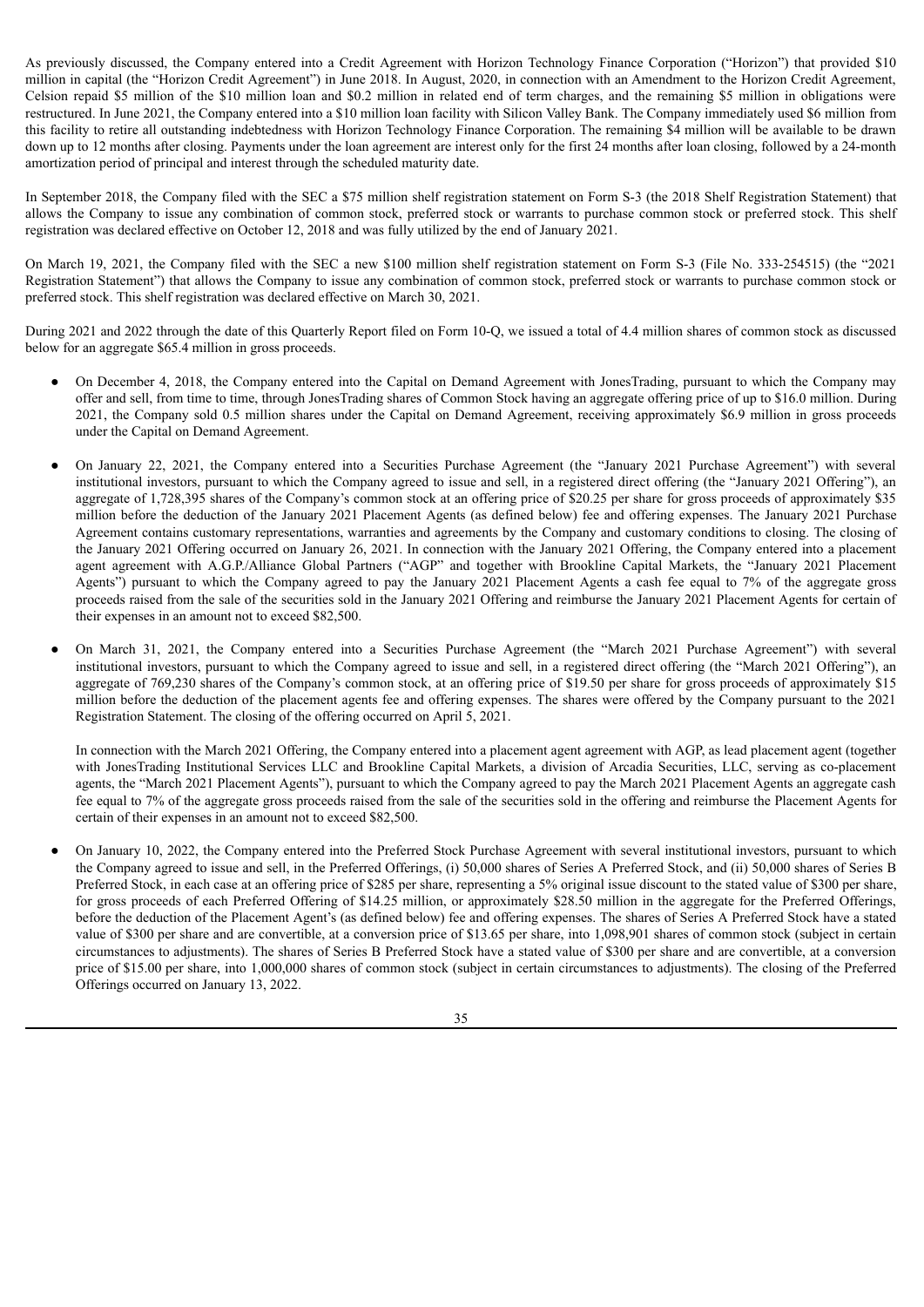The Company held a special meeting of stockholders to consider an amendment (the "Amendment") to the Company's Certificate of Incorporation, as amended (the "Charter"), to effect a reverse stock split of the outstanding shares of common stock ("Common Stock") by a ratio to be determined by the Board of Directors of the Company (the "Reverse Stock Split"), ranging from 7-to-1 to, 10-to-1, 12-to-1 or 15-to-1. The investors have agreed in the Purchase Agreement to not transfer, offer, sell, contract to sell, hypothecate, pledge or otherwise dispose of the shares of the Preferred Stock until the Reverse Stock Split, to vote the shares of the Series A Preferred Stock purchased in the Preferred Offerings in favor of such Amendment and to vote the shares of the Series B Preferred Stock purchased in the Preferred Offerings in a manner that "mirrors" the proportions on which the shares of Common Stock (excluding any shares of Common Stock that are not voted) and Series A Preferred Stock are voted on the Reverse Stock Split and the Amendment.

The holders of Preferred Stock will be entitled to dividends, on an as-if converted basis, equal to dividends actually paid, if any, on shares of Common Stock. The Preferred Stock is convertible into shares of Common Stock at a rate of \$13.95 per share for the Series A Preferred Stock and \$15.00 per share for the Series B Preferred Stock. The conversion price can be adjusted pursuant to the Certificate of Designation. The Preferred Stock can be converted at the option of the holder at any time after the Company has received stockholder approval for the Reverse Stock Split and filed the requisite Amendment with the Delaware Secretary of State's office to effectuate the Reverse Stock Split (the "Reverse Stock Split Date"), subject to beneficial ownership limitations set forth in the applicable Certificate of Designation. In addition, on or after the Reverse Stock Split Date, and subject to the satisfaction of certain conditions, the Company can cause the holders of the Preferred Stock to convert their shares of Preferred Stock, subject to such beneficial ownership limitations.

Each holder of the Preferred Stock has the right to cause the Company to redeem all or part of their shares of the Preferred Stock from the earlier of receipt of stockholder approval of the reverse stock split or of 90 days following the original issue date until 120 days following the original issue date, the "Redemption Date," in cash at a redemption price equal to 105% of the stated value plus an amount equal to accumulated but unpaid dividends, if any, on such shares (whether or not earned or declared, but excluding interest on such dividends) up to, but excluding, the Redemption Date. In connection with the Preferred Offerings, the Company entered into a placement agent agreement (the "Placement Agent Agreement") with AGP in which the Company paid \$1,000,000 as a placement agent fee and \$110,000 to reimburse AGP for certain expenses related to the Preferred Stock offering.

On March 3, 2022, the Company redeemed for cash at a price equal to 105% of the \$300 stated value per share all of its 50,000 outstanding shares of Series A Preferred Stock and its 50,000 outstanding Series B Preferred Stock. As a result, all shares of the Preferred Stock have been retired and are no longer outstanding and Celsion's only class of outstanding stock is its common stock. Each share of common stock entitles the holder to one vote.

The Series A Preferred Stock and Series B Preferred Stock were recorded as a liability on the condensed consolidated balance sheet during the first quarter of 2022 until the preferred shares were redeemed during the same quarter. The Company recognized \$4,551,567 as interest expense for the preferred shares during the first quarter of 2022, which was composed of: (a) \$3,000,000 as the difference between the redemption price for the preferred shares and the net proceeds received from the issuance of the preferred shares, (b) \$1,110,000 paid to AGP as a placement agent fee and reimbursement for certain expenses, and (c) \$441,567 in legal fees recognized in the first quarter that were attributed to the preferred shares.

The Placement Agent Agreement contains customary representations, warranties and agreements by the Company, customary conditions to closing, indemnification obligations of the Company and AGP, including for liabilities under the Securities Act, other obligations of the parties and termination provisions.

On April 6, 2022, the Company entered into a Securities Purchase Agreement (the "April 2022 Purchase Agreement") with several institutional investors, pursuant to which the Company agreed to issue and sell, in a registered direct offering (the "April 2022 Offering"), an aggregate of 1,328,274 shares of the Company's common stock at an offering price of \$5.27 per share for gross proceeds of \$7.0 million before the deduction of the April 2022 Placement Agent (as defined below) fees and offering expenses. The April 2022 Purchase Agreement contains customary representations, warranties and agreements by the Company and customary conditions to closing. The closing of the April 2022 Offering occurred on April 8, 2022. In connection with the April 2022 Offering, the Company entered into a placement agent agreement with A.G.P./Alliance Global Partners (the "April 2022 Placement Agent") pursuant to which the Company agreed to pay the April 2022 Placement Agent a cash fee equal to 6.5% of the aggregate gross proceeds raised from the sale of the securities sold in the April 2022 Offering and reimburse the April 2022 Placement Agent for certain of their expenses in an amount not to exceed \$50,000.

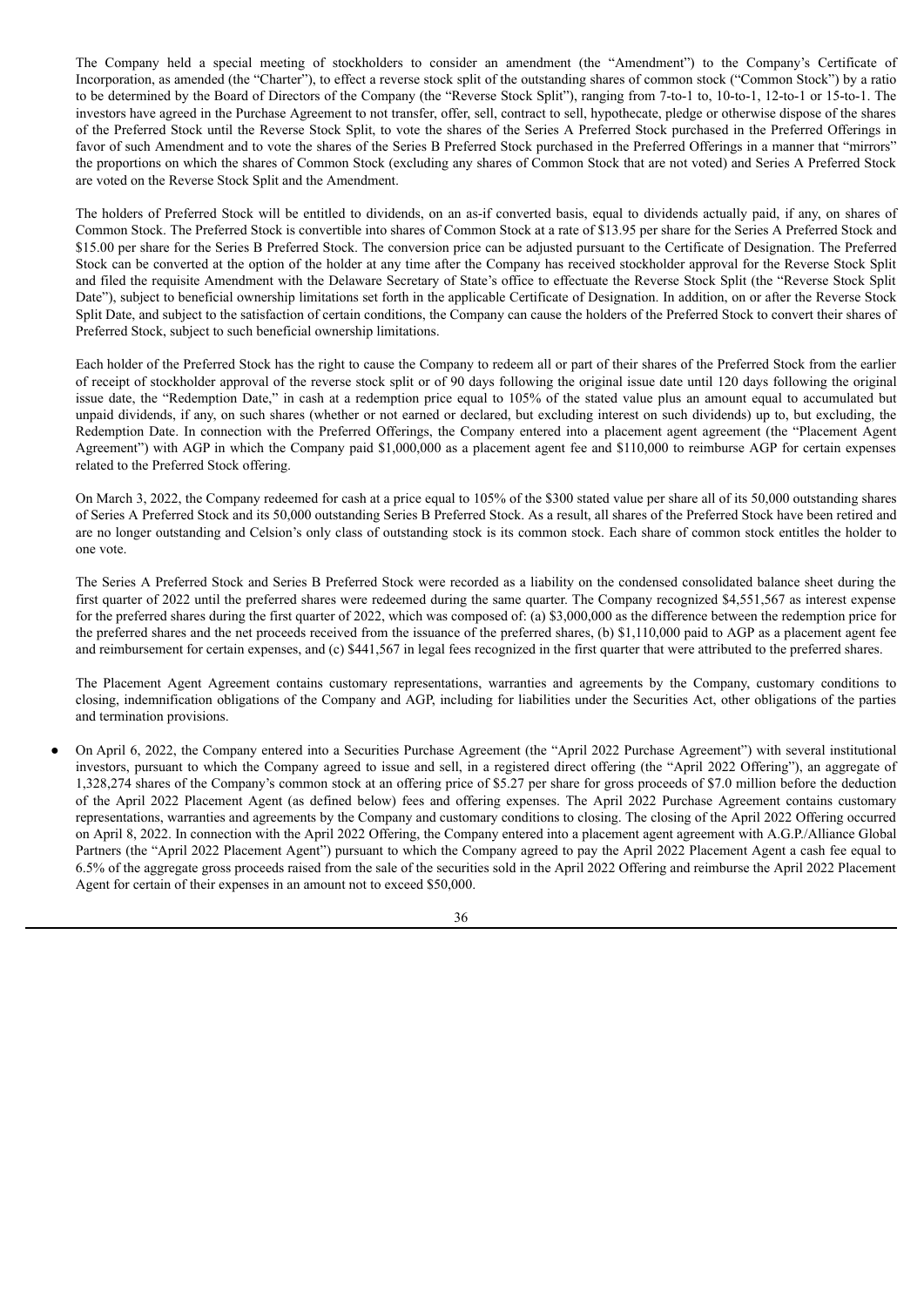## **Significant Accounting Policies**

Our significant accounting policies are more fully described in Note 1 to our consolidated financial statements included in our 2021 Annual Report on Form 10-K for the year ended December 31, 2021 filed with the SEC on March 31, 2022. See Note 4 to the Condensed Consolidated Financial Statements contained in this Quarterly Report on Form 10-Q.

As a clinical stage biopharmaceutical company, our business, and our ability to execute our strategy to achieve our corporate goals are subject to numerous risks and uncertainties. Material risks and uncertainties relating to our business and our industry are described in "Item 1A. Risk Factors" under "Part II: Other Information" included herein.

# **FINANCIAL REVIEW FOR THE THREE MONTHS ENDED MARCH 31, 2022 AND 2021**

#### **Results of Operations**

For the three months ended March 31, 2022 our net loss was \$10.5 million compared to a net loss of \$5.7 million for the same three-month period of 2021.

With \$47.3 million in cash and cash equivalents, short-term investments, interest receivable and restricted cash, coupled with \$7.0 million of gross proceeds received in a registered direct offering in April 2022 and approximately \$3.5 million of future planned sales of the Company's State of New Jersey net operating losses, the Company believes it has sufficient capital resources to fund its operations into the second quarter of 2025.

|                                             | Three Months Ended March 31, |         |      |         |                                   |       |                 |
|---------------------------------------------|------------------------------|---------|------|---------|-----------------------------------|-------|-----------------|
|                                             | (In thousands)               |         |      |         | <b>Change Increase (Decrease)</b> |       |                 |
|                                             | 2022                         |         | 2021 |         |                                   |       |                 |
| <b>Licensing Revenue:</b>                   |                              | 125     |      | 125     |                                   |       | $- \frac{0}{2}$ |
|                                             |                              |         |      |         |                                   |       |                 |
| <b>Operating Expenses:</b>                  |                              |         |      |         |                                   |       |                 |
| <b>Clinical Research</b>                    |                              | 1,321   |      | 1,154   |                                   | 167   | 14.5%           |
| Chemistry, Manufacturing and Controls (CMC) |                              | 1,774   |      | 1,418   |                                   | 356   | 25.1%           |
| Research and development expenses           |                              | 3,095   |      | 2,572   |                                   | 523   | 20.3%           |
| General and administrative expenses         |                              | 2,872   |      | 2,936   |                                   | (64)  | $(2.2)\%$       |
| Total operating expenses                    |                              | 5,967   |      | 5,508   |                                   | 459   | 8.3%            |
| <b>Loss from operations</b>                 |                              | (5,842) |      | (5,383) |                                   | (459) | $(8.5)\%$       |

#### *Licensing Revenue*

In January 2013, we entered into a technology development contract with Hisun, pursuant to which Hisun paid us a non-refundable technology transfer fee of \$5.0 million to support our development of ThermoDox® in the China territory. The \$5.0 million received as a non-refundable payment from Hisun in the first quarter 2013 has been recorded to deferred revenue and will be amortized over the ten-year term of the agreement; therefore, we recorded deferred revenue of \$125,000 in each of the first quarters of 2022 and 2021.

#### *Research and Development Expenses*

Research and development ("R&D") expenses were \$3.1 million in the first quarter of 2022 compared \$2.6 million in same period of 2021. Costs associated the OVATION 2 Study were \$0.4 million in each of the first quarters of 2022 and 2021. Costs associated with the OPTIMA Study were \$0.1 million in the each of the first quarters of 2022 and 2021. In July 2020, the Company unblinded the OPTIMA Study at the recommendation of the DMC to halt the study due to futility. Other clinical and regulatory costs were \$0.8 million the first quarter of 2022 compared to \$0.6 million in the same period of 2021. R&D costs associated with the development of GEN-1 to support the OVATION 2 Study as well as development of the PLACCINE DNA vaccine technology platform increased to \$1.5 million in the first quarter of 2022 compared to \$1.0 million in the same period of 2021. CMC costs decreased to \$0.3 million in the first quarter of 2022 compared to \$0.5 million in the same period of 2021.

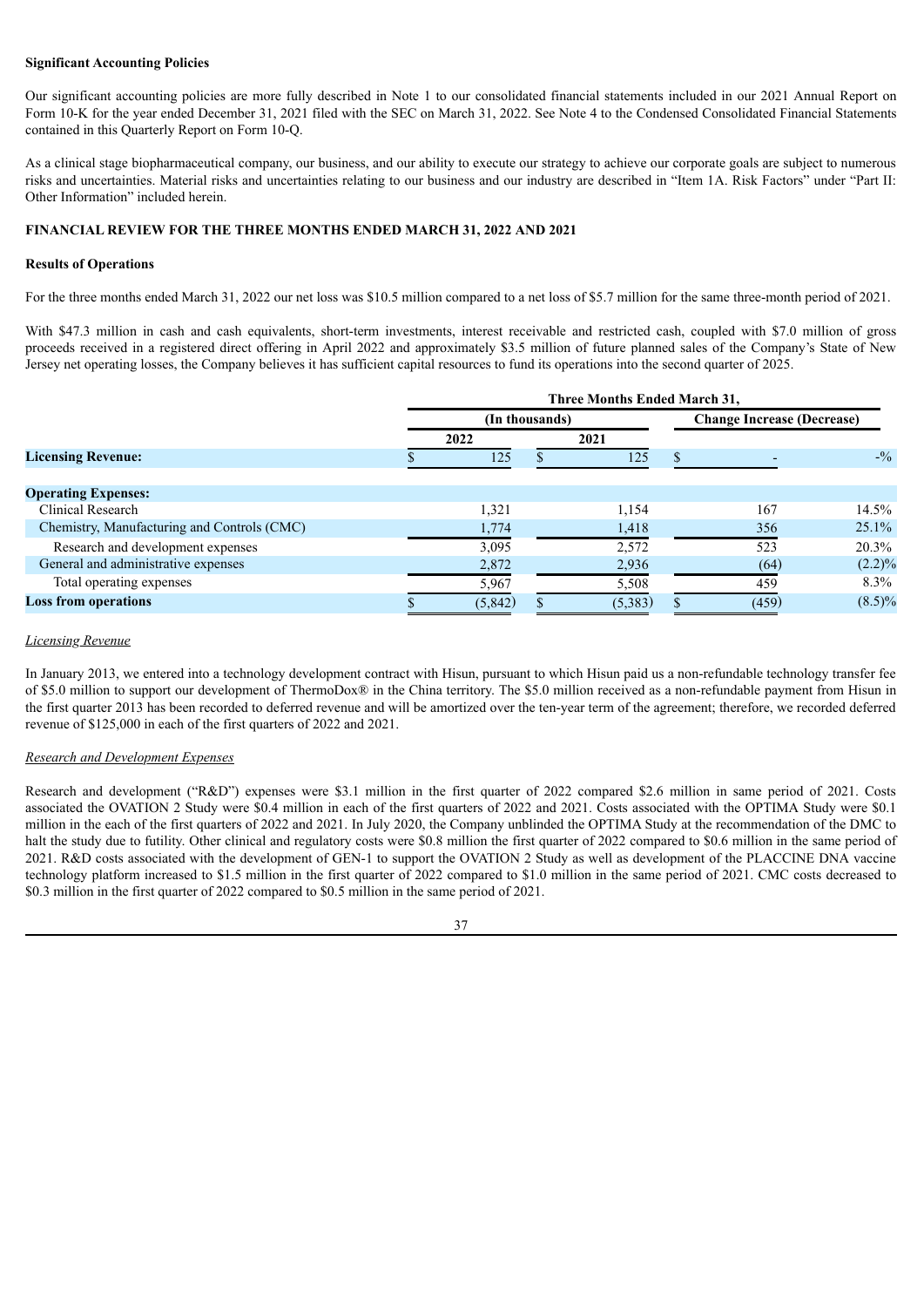## *General and Administrative Expenses*

General and administrative expenses were \$2.9 million in in each of the first quarters of 2022 and 2021. Lower non-cash stock compensation expense of \$0.4 million was offset by higher salaries and benefits, higher professional fees (largely legal fees to defend various lawsuits filed after the announcement in July 2020 of the OPTIMA Phase III clinical results) and higher premiums for directors' and officers' insurance during the first quarter of 2022 when compared to the same prior year period.

# *Impairment of IPR&D Liability*

IPR&D is reviewed for impairment at least annually as of our third quarter ended September 30 by assessing if any events or changes in circumstances have occurred which indicate that the carrying value of the assets might not be recoverable. Due to the continuing deterioration of public capital markets in the biotech industry and its impact on market capitalization rates in this section, IPR&D related to the ovarian cancer indication was reviewed for impairment during the first quarter of 2022. Based on the Company's analysis of the IPR&D, the Company has concluded that it is not more than likely that the asset had been impaired as of March 31, 2022. As such, no impairment charges for IPR&D related to the ovarian cancer indication were recorded during the first quarter of 2022.

## *Change in Earn-out Milestone Liability and Warrant Expense*

On March 28, 2019, the Company and EGWU, Inc. entered into an amendment to its purchase agreement ("Amended Asset Purchase Agreement"), whereby payment of the earnout milestone liability related to the Ovarian Cancer Indication of \$12.4 million had been modified. The Company has the option to make the payment as follows:

- a) \$7.0 million in cash within 10 business days of achieving the milestone; or
- b) \$12.4 million in cash, common stock of the Company, or a combination of either, within one year of achieving the milestone.

As of March 31, 2022, and December 31, 2021, the Company fair valued the earn-out milestone liability at \$5.4 million. In assessing the fair value of the earnout milestone liability at December 31, 2021, the Company considered each of the settlement provisions per the Amended Asset Purchase Agreement and equally weighted the probability of a cash or cash and common stock payment.

# *Investment income and interest expense UPDATE*

The Company recognized interest expense of \$4.6 million in the first quarter of 2022. As more fully discussed in Notes 11 and 12 of the financial statements, the Company expensed \$94,690 in interest due to the Silicon Valley Bank loan facility and \$4,551,567 in interest attributed to the Series A Preferred Stock and Series B Preferred Stock during the first quarter of 2022. Interest expense was \$0.2 million for the first quarter of 2021.

Investment income from its short-term investments was insignificant in the first quarter of 2021 and 2022.

## **Financial Condition, Liquidity and Capital Resources**

Since inception we have incurred significant losses and negative cash flows from operations. We have financed our operations primarily through the net proceeds from the sales of equity, credit facilities and amounts received under our product licensing agreement with Yakult and our technology development agreement with Hisun. The process of developing ThermoDox<sup>®</sup>, GEN-1 and other product candidates and technologies requires significant research and development work and clinical trial studies, as well as significant manufacturing and process development efforts. We expect these activities, together with our general and administrative expenses to result in significant operating losses for the foreseeable future. Our expenses have significantly and regularly exceeded our revenue, and we had an accumulated deficit of \$343 million at March 31, 2022.

At March 31, 2022, we had total current assets of \$43.9 million and current liabilities of \$6.6 million, resulting in net working capital of \$37.3 million. At March 31, 2022, we had cash and cash equivalents, short-term investments, interest receivable on short term investments and money market investments (\$6.0 million of which is included in other assets) of \$47.3 million. At December 31, 2021 we had total current assets of \$51.9 million and current liabilities of \$6.8 million, resulting in net working capital of \$45.1 million. We have substantial future capital requirements to continue our research and development activities and advance our product candidates through various development stages. The Company believes these expenditures are essential for the commercialization of its technologies.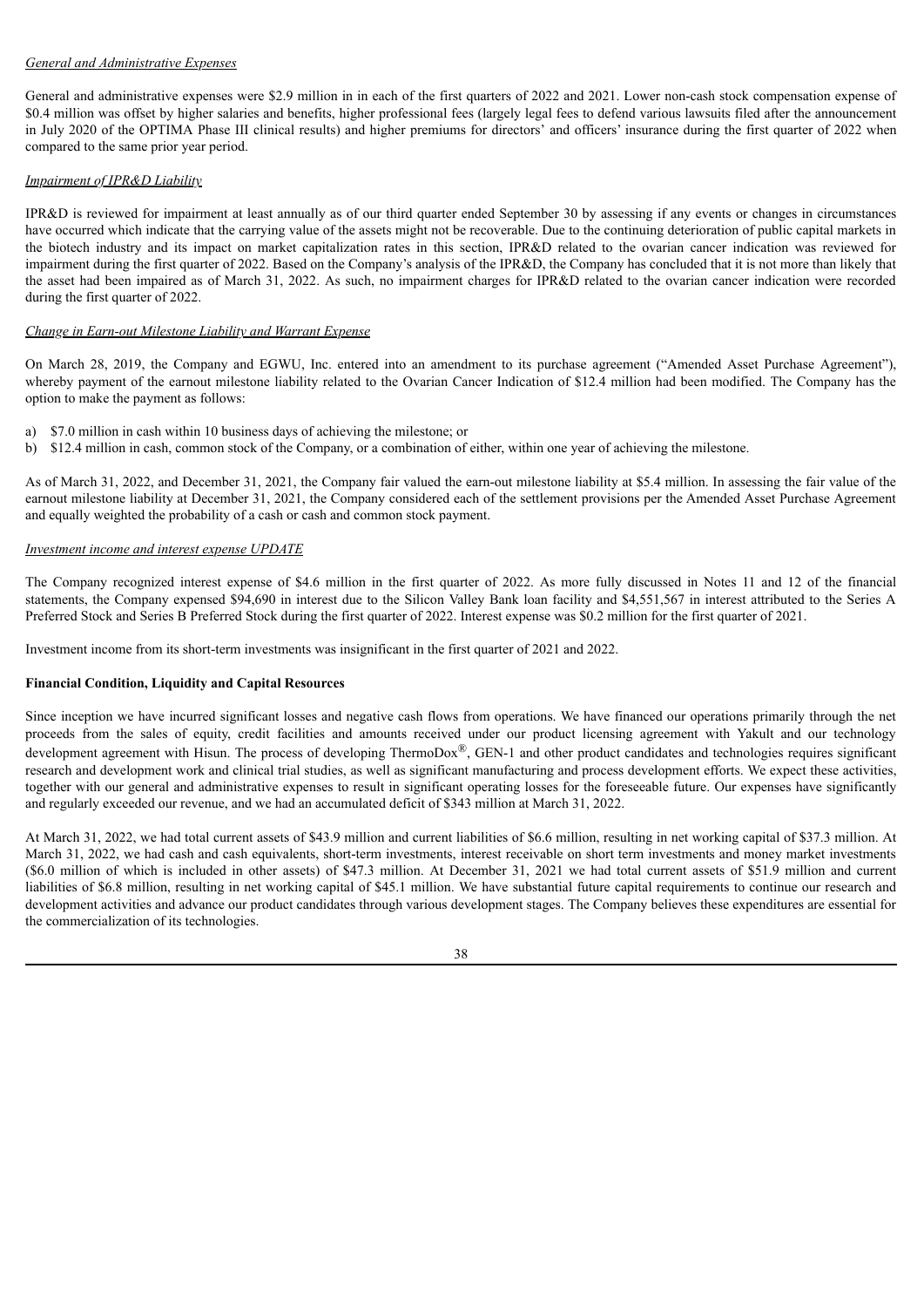Net cash used in operating activities for the first three months of 2022 was \$8.0 million. Net cash provided by investing activities was \$16.8 million during the first three months of 2022. No cash was provided by financing activities during the first three months of 2022. With \$47.3 million in cash and cash equivalents, short-term investments, interest receivable and restricted cash, coupled with \$7.0 million of gross proceeds received in a registered direct offering in April 2022 and approximately \$3.5 million of future planned sales of the Company's State of New Jersey net operating losses, the Company believes it has sufficient capital resources to fund its operations into the second quarter of 2025.

We expect to seek additional capital through further public or private equity offerings, debt financing, additional strategic alliance and licensing arrangements, collaborative arrangements, potential sales of our net operating losses, or some combination of these financing alternatives. If we raise additional funds through the issuance of equity securities, the percentage ownership of our stockholders could be significantly diluted, and the newly issued equity securities may have rights, preferences, or privileges senior to those of the holders of our common stock. If we raise funds through the issuance of debt securities, those securities may have rights, preferences, and privileges senior to those of our common stock. If we seek strategic alliances, licenses, or other alternative arrangements, such as arrangements with collaborative partners or others, we may need to relinquish rights to certain of our existing or future technologies, product candidates, or products we would otherwise seek to develop or commercialize on our own, or to license the rights to our technologies, product candidates, or products on terms that are not favorable to us. The overall status of the economic climate could also result in the terms of any equity offering, debt financing, or alliance, license, or other arrangement being even less favorable to us and our stockholders than if the overall economic climate were stronger. We also will continue to look for government sponsored research collaborations and grants to help offset future anticipated losses from operations and, to a lesser extent, interest income.

If adequate funds are not available through either the capital markets, strategic alliances, collaborators, or sales of our net operating losses, we may be required to delay or, reduce the scope of, or terminate our research, development, clinical programs, manufacturing, or commercialization efforts, or effect additional changes to our facilities or personnel, or obtain funds through other arrangements that may require us to relinquish some of our assets or rights to certain of our existing or future technologies, product candidates, or products on terms not favorable to us.

#### **Off-Balance Sheet Arrangements and Contractual Obligations**

None.

# <span id="page-41-0"></span>**Item 3. QUANTITATIVE AND QUALITATIVE DISCLOSURE ABOUT MARKET RISK**

The primary objective of our investment activities is to preserve our capital until it is required to fund operations while at the same time maximizing the income, we receive from our investments without significantly increasing risk. Our cash flow and earnings are subject to fluctuations due to changes in interest rates in our investment portfolio. We maintain a portfolio of various issuers, types, and maturities. These securities are classified as available-forsale and, consequently, are recorded on the condensed consolidated balance sheet at fair value with unrealized gains or losses reported as a component of accumulated other comprehensive loss included in stockholders' equity.

#### <span id="page-41-1"></span>**Item 4. CONTROLS AND PROCEDURES**

We have carried out an evaluation, under the supervision and with the participation of management, including our principal executive officer and principal financial officer, of the effectiveness of the design and operation of our disclosure controls and procedures, as that term is defined in Rule 13a-15(e) under the Securities Exchange Act of 1934, as amended. Based on that evaluation, our principal executive officer and principal financial officer have concluded that, as of March 31, 2022, which is the end of the period covered by this report, our disclosure controls and procedures are effective at the reasonable assurance level in alerting them in a timely manner to material information required to be included in our periodic reports with the SEC.

There were no changes in our internal control over financial reporting identified in connection with the evaluation that occurred during the period covered by this report that have materially affected, or are reasonably likely to materially affect, our internal control over financial reporting.

Our management, including our chief executive officer and chief financial officer, does not expect that our disclosure controls and procedures or our internal control over financial reporting will prevent all error and all fraud. A control system, no matter how well conceived and operated, can provide only reasonable, not absolute, assurance that the objectives of the control system are met. Because of the inherent limitations in all control systems, no evaluation of controls can provide absolute assurance that all control issues and instances of fraud, if any, within the company have been detected. These inherent limitations include the realities that judgments in decision-making can be faulty, and that breakdowns can occur because of simple errors or mistakes. Additionally, controls can be circumvented by the individual acts of some persons, by collusion of two or more people or by management override of the control. The design of any system of controls also is based in part upon certain assumptions about the likelihood of future events, and there can be no assurance that any design will succeed in achieving its stated goals under all potential future conditions. Over time, controls may become inadequate because of changes in conditions, or the degree of compliance with the policies or procedures may deteriorate. Because of the inherent limitations in a cost-effective control system, misstatements due to error or fraud may occur and not be detected.

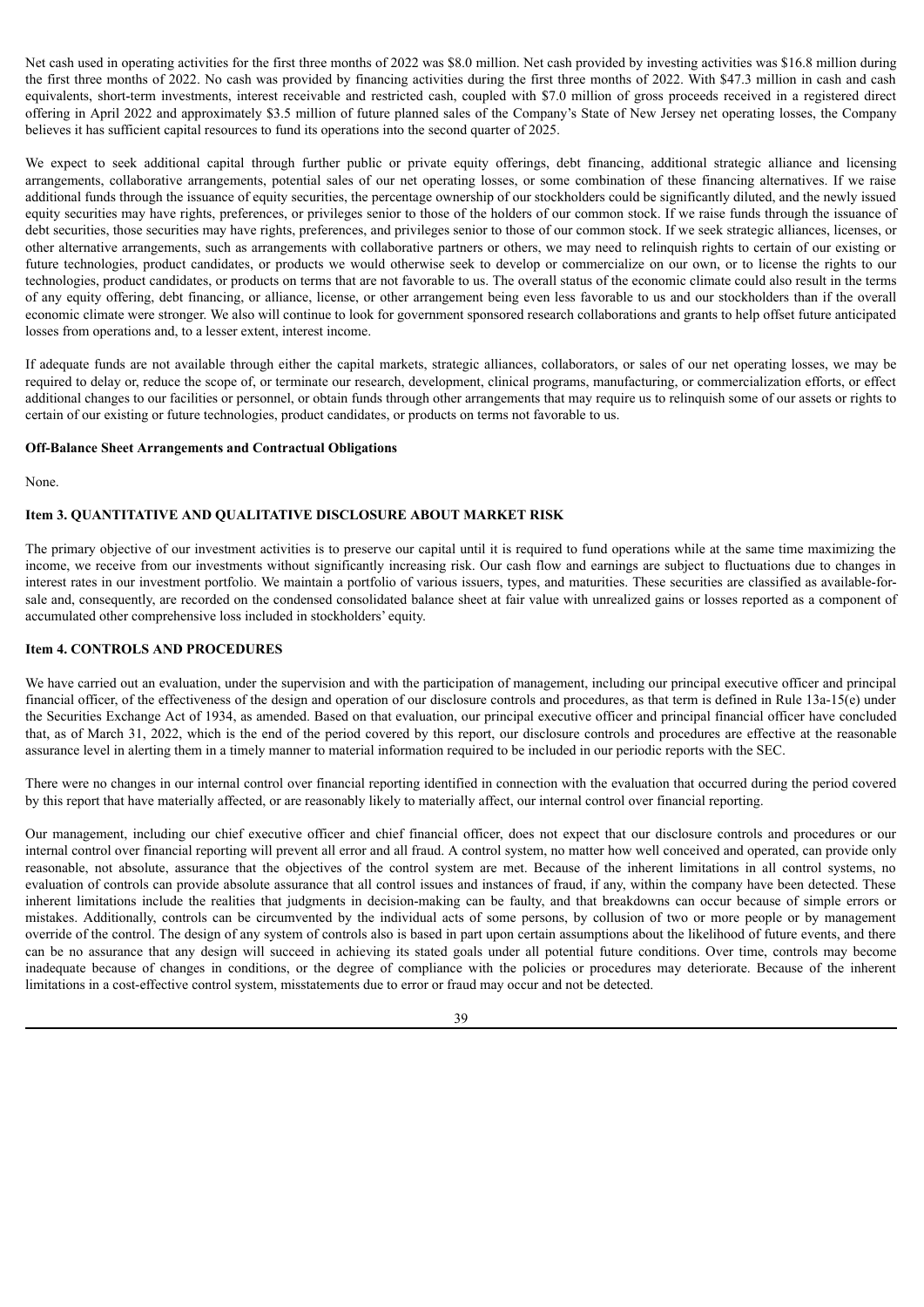# **PART II: OTHER INFORMATION**

#### <span id="page-42-1"></span><span id="page-42-0"></span>**Item 1. Legal Proceedings**

On October 29, 2020, a putative securities class action was filed against the Company and certain of its officers and directors (the "Spar Individual Defendants") in the U.S. District Court for the District of New Jersey, captioned Spar v. Celsion Corporation, et al., Case No. 1:20-cv-15228. The plaintiff alleges that the Company and Individual Defendants made false and misleading statements regarding one of the Company's product candidates, ThermoDox®, and brings claims for damages under Section 10(b) of the Exchange Act and Rule 10b-5 promulgated thereunder against all Defendants, and under Section 20(a) of the Exchange Act of 1934 against the Spar Individual Defendants. The Company believes that the case is without merit and intends to defend it vigorously. Due to the early stage of the case neither the likelihood that a loss, if any, will be realized, nor an estimate of possible loss or range of loss, if any, can be determined.

In February 2021, a derivative shareholder lawsuit was filed against the Company, as the nominal defendant, and certain of its directors and officers as defendants in the U.S. District Court for the District of New Jersey, captioned *Fidler v. Michael H. Tardugno et al.*, Case No. 3:21-cv-02662. The plaintiff alleges breach of fiduciary duty and other claims arising out of alleged statements made by certain of the Company's directors and/or officers regarding ThermoDox<sup>®.</sup> The Company believes it has meritorious defenses to these claims and intends to vigorously contest this suit. Due to the early stage of the case neither the likelihood that a loss, if any, will be realized, nor an estimate of possible loss or range of loss, if any, can be determined.

In August 2021, a complaint regarding a corporate books and records demand was filed against the Company in the Court of Chancery of the State of Delaware, captioned *Pacheco v. Celsion Corporation*, Case No. 2021-0705. The plaintiff alleges he is entitled to inspect the Company's books and records concerning the OPTIMA Study and other materials. The Company believes that the scope of the demand is without merit and intends to defend it vigorously. Due to the early stage of the case neither the likelihood that a loss, if any, will be realized, nor an estimate of possible loss or range of loss, if any, can be determined.

## <span id="page-42-2"></span>**Item 1A. Risk Factors**

There have been no material changes to our risk factors from those disclosed under "Risk Factors" in Part I, Item 1A of our 2021 Annual Report on Form 10-K. The risks and uncertainties described in our 2021 Annual Report on Form 10-K are not the only ones we face. Additional risks and uncertainties not presently known to us or that we currently deem immaterial may also materially adversely affect our business, financial condition or results of operations.

#### <span id="page-42-3"></span>**Item 2. Unregistered Sales of Equity Securities and Use of Proceeds.**

None

#### <span id="page-42-4"></span>**Item 3. Defaults Upon Senior Securities.**

None.

#### <span id="page-42-5"></span>**Item 4. Mine Safety Disclosures.**

Not applicable.

#### <span id="page-42-6"></span>**Item 5. Other Information.**

None.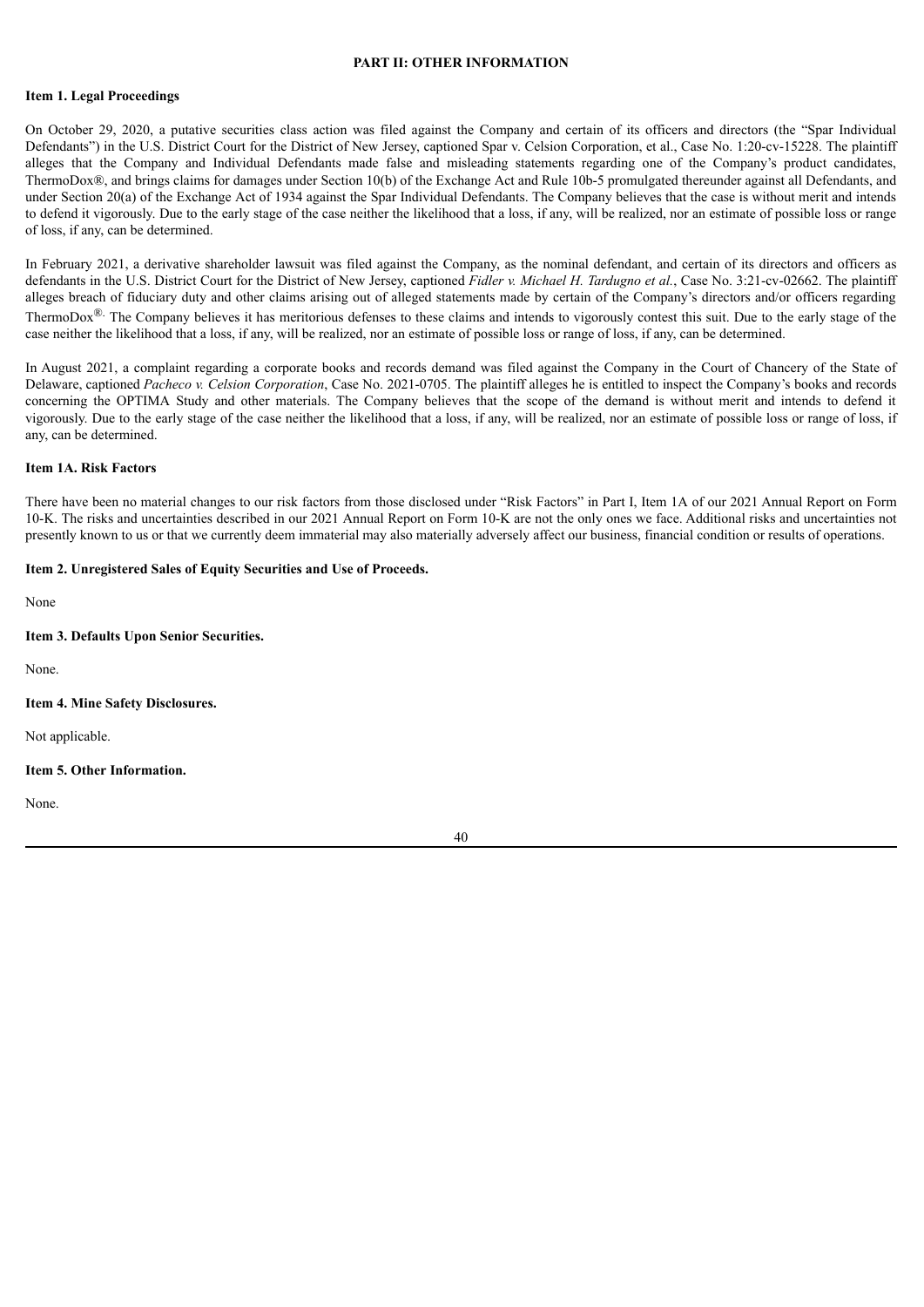## <span id="page-43-0"></span>**Item 6. Exhibits.**

- 3.1 Certificate of Designation of Preferences, Rights and Limitations of Series A Convertible Redeemable Preferred Stock, [incorporated](https://www.sec.gov/Archives/edgar/data/749647/000149315222000935/ex3-1.htm) by reference to Exhibit 3.1 to the Current Report on Form 8-K of the Company, filed on January 11, 2022 (SEC File No. 001-15911).
- 3.2 Certificate of Designation of Preferences, Rights and Limitations of Series B Convertible Redeemable Preferred Stock, [incorporated](https://www.sec.gov/Archives/edgar/data/749647/000149315222000935/ex3-2.htm) by reference to Exhibit 3.2 to the Current Report on Form 8-K of the Company, filed on January 11, 2022 (SEC File No. 001-15911).
- 3.3 Certificate of Amendment to Certificate of [Incorporation](https://www.sec.gov/Archives/edgar/data/749647/000149315222005561/ex3-1.htm) of Celsion Corporation, incorporated by reference to Exhibit 3.1 to the Current Report on Form 8-K of the Company, filed on February 28, 2022 (SEC File No. 001-15911)
- 10.1 Securities Purchase Agreement between Celsion Corporation and the investors therein dated April 6, 2022, [incorporated](https://www.sec.gov/Archives/edgar/data/749647/000149315222009363/ex10-1.htm) by reference to Exhibit 10.1 to the Current Report on Form 8-K of the Company, filed on April 7, 2022 (SEC File No. 001-15911).
- 10.2 Form of Securities Purchase Agreement between Celsion Corporation and the investors therein dated January 10, 2022, [incorporated](https://www.sec.gov/Archives/edgar/data/749647/000149315222000935/ex10-1.htm) by reference to Exhibit 10.1 to the Current Report on Form 8-K of the Company, filed on January 11, 2022 (SEC File No. 001-15911).
- 31.1+ Certification of Chief Executive Officer pursuant to Rule [13a-14\(a\)/15d-14\(a\),](#page-45-0) as adopted pursuant to Section 302 of the Sarbanes-Oxley Act of 2002.
- 31.2+ Certification of Chief Financial Officer pursuant to Rule [13a-14\(a\)/15d-14\(a\),](#page-46-0) as adopted pursuant to Section 302 of the Sarbanes-Oxley Act of 2002.
- 32.1\* Certification pursuant to 18 U.S.C. Section 1350, as adopted pursuant to Section 906 of the [Sarbanes-Oxley](#page-47-0) Act of 2002.
- 101\*\* The following materials from the Company's Quarterly Report on Form 10-Q for the quarter ended March 31, 2022 formatted in Inline XBRL (Extensible Business Reporting Language): (i) the unaudited Consolidated Balance Sheets, (ii) the unaudited Consolidated Statements of Operations, (iii) the unaudited Consolidated Statements of Comprehensive Loss, (iv) the unaudited Consolidated Statements of Cash Flows, (v) the unaudited Consolidated Statements of Change in Stockholders' Equity (Deficit), and (vi) Notes to Consolidated Financial Statements.
- Filed herewith.
- Exhibit 32.1 is being furnished and shall not be deemed to be "filed" for purposes of Section 18 of the Securities Exchange Act of 1934, as amended, or otherwise subject to the liability of that section, nor shall such exhibit be deemed to be incorporated by reference in any registration statement or other document filed under the Securities Act of 1933, as amended, or the Securities Exchange Act, except as otherwise stated in such filing.
- \*\* Inline XBRL information is filed herewith.
- 104 Cover Page Interactive Data File (embedded within the Inline XBRL document)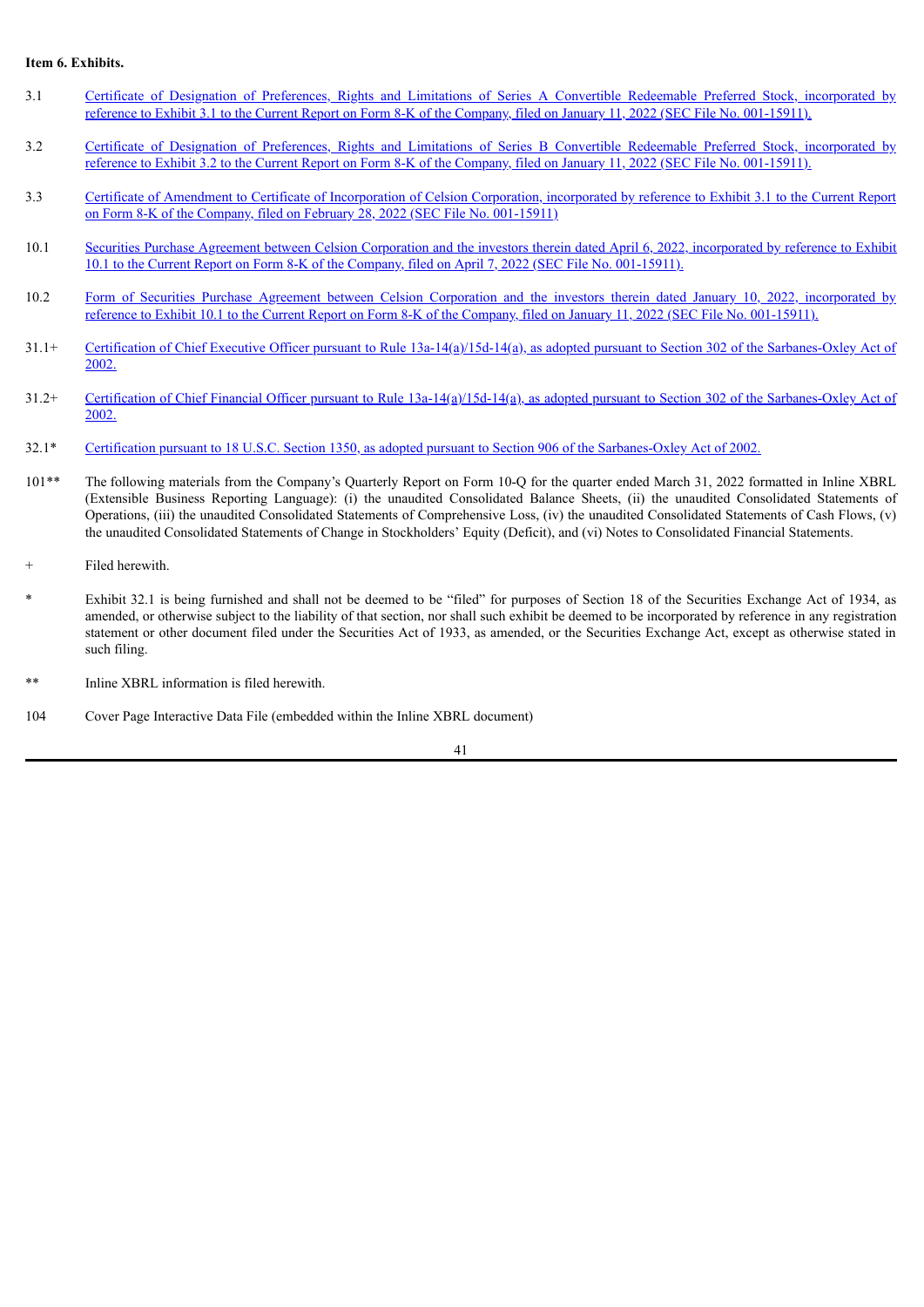# **SIGNATURES**

<span id="page-44-0"></span>Pursuant to the requirements of the Securities Exchange Act of 1934, the registrant has duly caused this report to be signed on its behalf by the undersigned thereunto duly authorized.

# May 16, 2022 CELSION CORPORATION

Registrant

By: */s/ Michael H. Tardugno* Michael H. Tardugno

Chairman, President and Chief Executive Officer

By: */s/ Jef rey W. Church*

Jeffrey W. Church Executive Vice President and Chief Financial Officer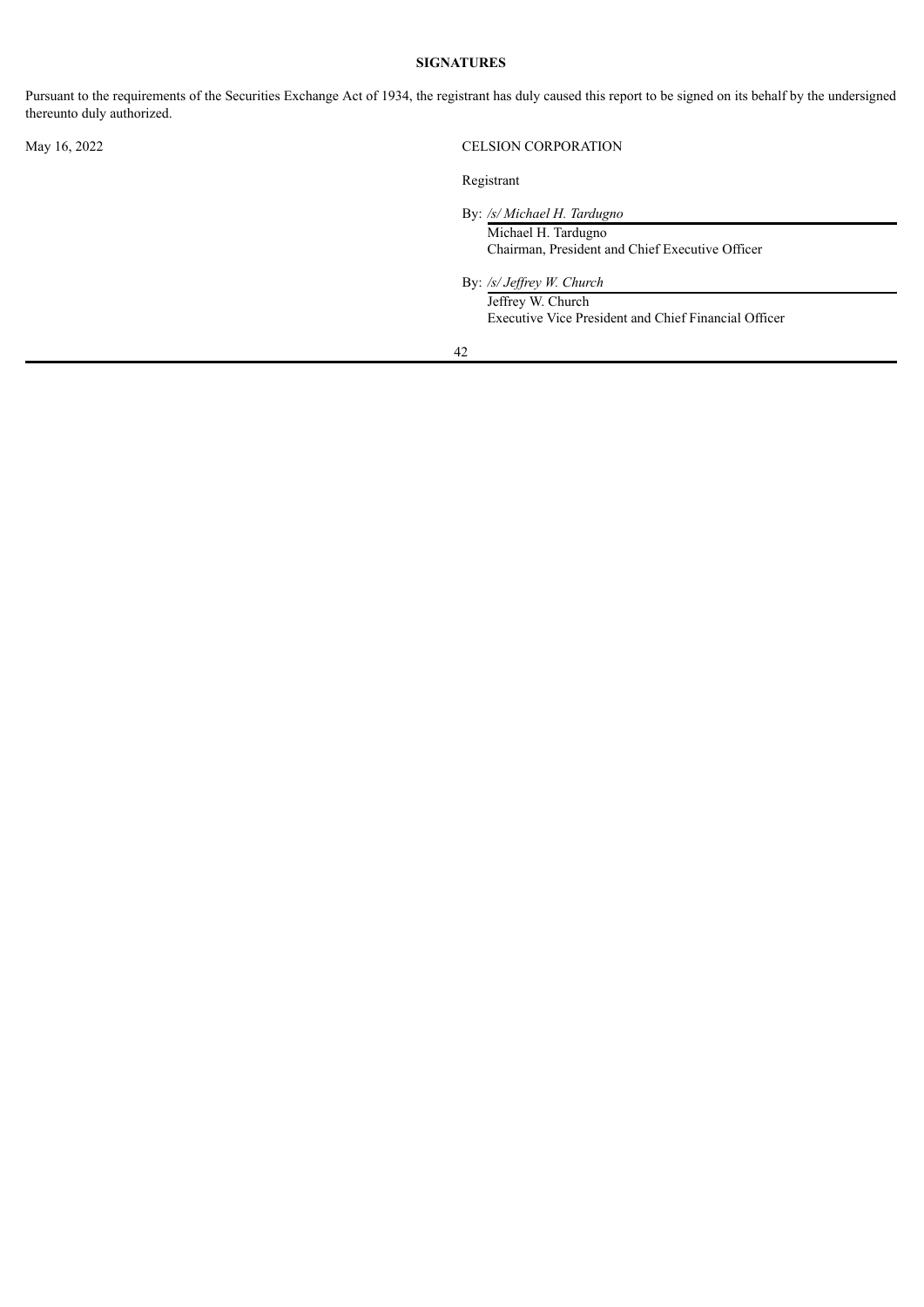## **CELSION CORPORATION CERTIFICATION**

<span id="page-45-0"></span>I, Michael H. Tardugno, certify that:

- 1. I have reviewed this quarterly report on Form 10-Q of Celsion Corporation;
- 2. Based on my knowledge, this report does not contain any untrue statement of a material fact or omit to state a material fact necessary to make the statements made, in light of the circumstances under which such statements were made, not misleading with respect to the period covered by this report;
- 3. Based on my knowledge, the financial statements, and other financial information included in this report, fairly present in all material respects the financial condition, results of operations and cash flows of the registrant as of, and for, the periods presented in this report;
- 4. The registrant's other certifying officer and I are responsible for establishing and maintaining disclosure controls and procedures (as defined in Exchange Act Rules 13a-15(e) and 15d-15(e)), and internal control over financial reporting (as defined in Exchange Act Rules 13a-15(f) and 15d-15 (f)), for the registrant and have:
	- (a) Designed such disclosure controls and procedures, or caused such disclosure controls and procedures to be designed under our supervision, to ensure that material information relating to the registrant, including its consolidated subsidiaries, is made known to us by others within those entities, particularly during the period in which this report is being prepared;
	- (b) Designed such internal control over financial reporting, or caused such internal control over financial reporting to be designed under our supervision, to provide reasonable assurance regarding the reliability of financial reporting and the preparation of financial statements for external purposes in accordance with generally accepted accounting principles;
	- (c) Evaluated the effectiveness of the registrant's disclosure controls and procedures and presented in this report our conclusions about the effectiveness of the disclosure controls and procedures, as of the end of the period covered by this report based on such evaluation; and
	- (d) Disclosed in this report any change in the registrant's internal control over financial reporting that occurred during the registrant's most recent fiscal quarter that has materially affected, or is reasonably likely to materially affect, the registrant's internal control over financial reporting; and
- The registrant's other certifying officer and I have disclosed, based on our most recent evaluation of internal control over financial reporting, to the registrant's auditors and the audit committee of the registrant's board of directors (or persons performing the equivalent functions):
	- (a) All significant deficiencies and material weaknesses in the design or operation of internal control over financial reporting which are reasonably likely to adversely affect the registrant's ability to record, process, summarize and report financial information; and
	- (b) Any fraud, whether or not material, that involves management or other employees who have a significant role in the registrant's internal control over financial reporting.

# **Celsion Corporation**

May 16, 2022 By:*/s/ Michael H. Tardugno*

Michael H. Tardugno Chairman, President and Chief Executive Officer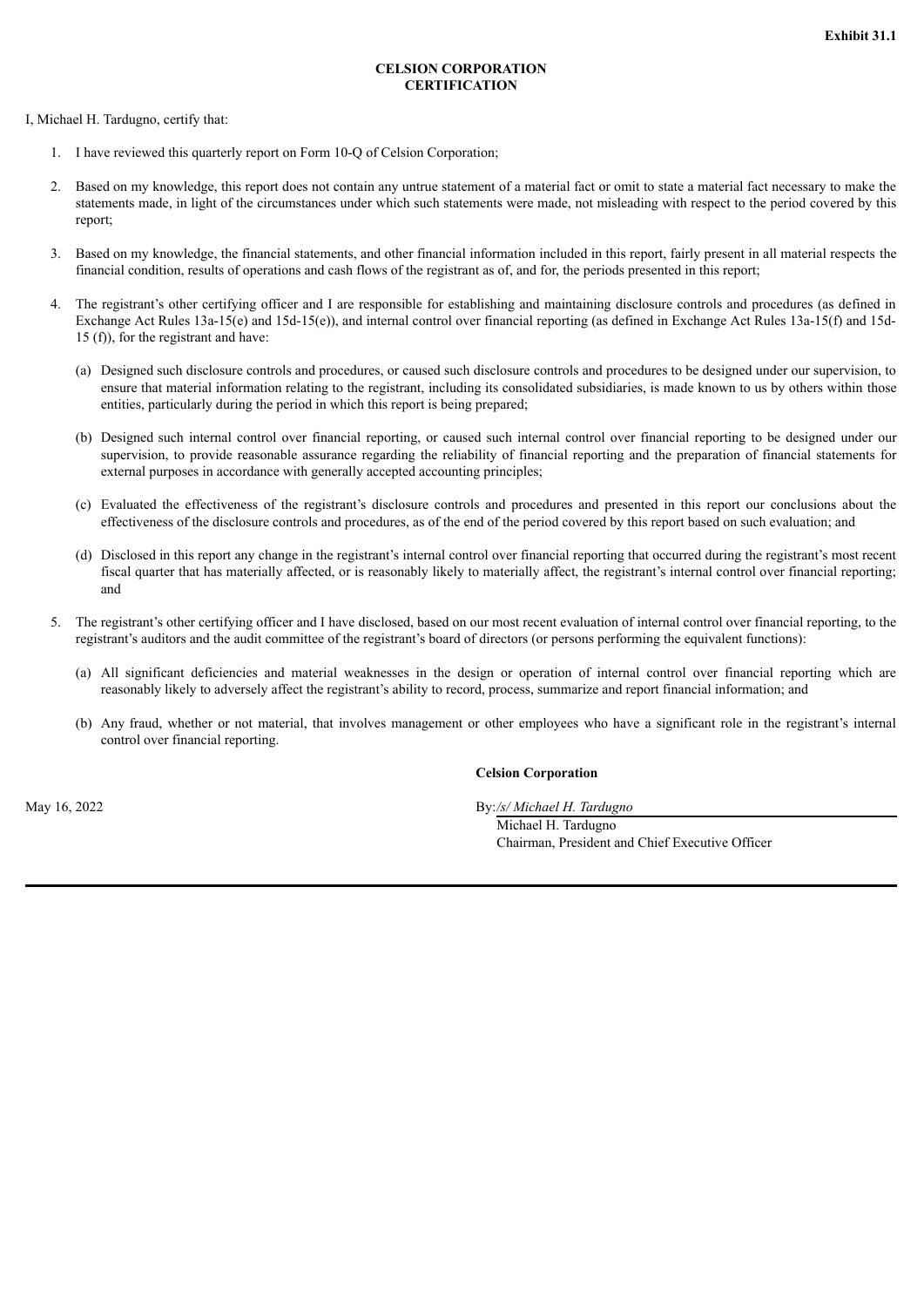## **CELSION CORPORATION CERTIFICATION**

<span id="page-46-0"></span>I, Jeffrey W. Church, certify that:

- 1. I have reviewed this quarterly report on Form 10-Q of Celsion Corporation;
- 2. Based on my knowledge, this report does not contain any untrue statement of a material fact or omit to state a material fact necessary to make the statements made, in light of the circumstances under which such statements were made, not misleading with respect to the period covered by this report;
- 3. Based on my knowledge, the financial statements, and other financial information included in this report, fairly present in all material respects the financial condition, results of operations and cash flows of the registrant as of, and for, the periods presented in this report;
- 4. The registrant's other certifying officer and I are responsible for establishing and maintaining disclosure controls and procedures (as defined in Exchange Act Rules 13a-15(e) and 15d-15(e)), and internal control over financial reporting (as defined in Exchange Act Rules 13a-15(f) and 15d-15 (f)), for the registrant and have:
	- (a) Designed such disclosure controls and procedures, or caused such disclosure controls and procedures to be designed under our supervision, to ensure that material information relating to the registrant, including its consolidated subsidiaries, is made known to us by others within those entities, particularly during the period in which this report is being prepared;
	- (b) Designed such internal control over financial reporting, or caused such internal control over financial reporting to be designed under our supervision, to provide reasonable assurance regarding the reliability of financial reporting and the preparation of financial statements for external purposes in accordance with generally accepted accounting principles;
	- (c) Evaluated the effectiveness of the registrant's disclosure controls and procedures and presented in this report our conclusions about the effectiveness of the disclosure controls and procedures, as of the end of the period covered by this report based on such evaluation; and
	- (d) Disclosed in this report any change in the registrant's internal control over financial reporting that occurred during the registrant's most recent fiscal quarter that has materially affected, or is reasonably likely to materially affect, the registrant's internal control over financial reporting; and
- The registrant's other certifying officer and I have disclosed, based on our most recent evaluation of internal control over financial reporting, to the registrant's auditors and the audit committee of the registrant's board of directors (or persons performing the equivalent functions):
	- (a) All significant deficiencies and material weaknesses in the design or operation of internal control over financial reporting which are reasonably likely to adversely affect the registrant's ability to record, process, summarize and report financial information; and
	- (b) Any fraud, whether or not material, that involves management or other employees who have a significant role in the registrant's internal control over financial reporting.

# **Celsion Corporation**

May 16, 2022 By:*/s/ Jef rey W. Church*

Jeffrey W. Church Executive Vice President and Chief Financial Officer